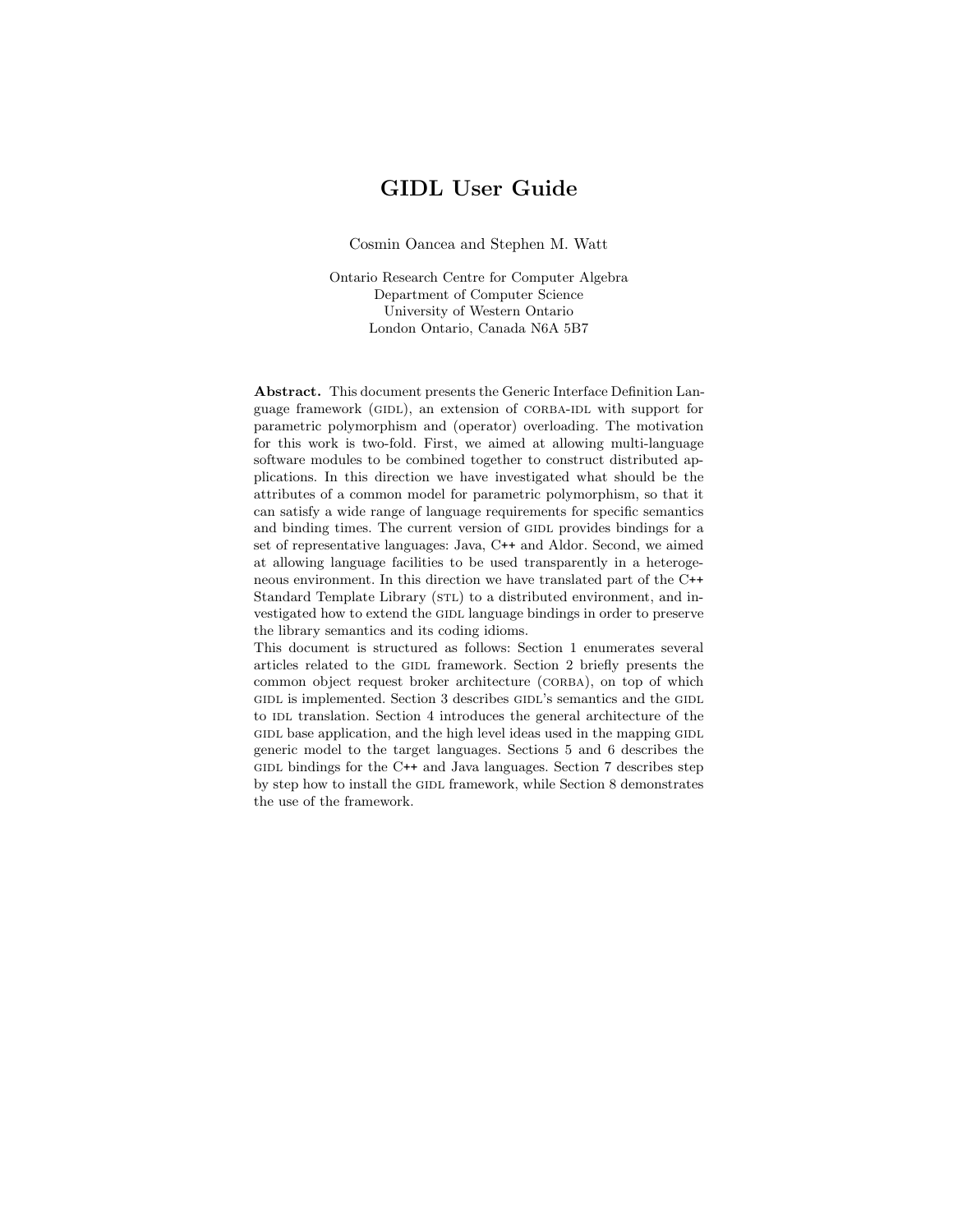# 1 Documentation

There are several articles that relate to the GIDL framework. The most relevant one is "Parametric Polymorphism for Software Component Architectures", by Oancea and Watt [6], that introduces the semantics of the generic model proposed by GIDL, presents the high-level architecture of the GIDL base application and outlines the main ideas employed in generating the C++, Java and Aldor language bindings.

The paper "Generic Library Extension in a Heterogeneous Environment", by Oancea and Watt  $[7]$ , explores the question of how to structure the GIDL C++ language bindings to achieve two high-level goals: The first goal is to design an extension framework as a component that can easily be plugged-in on top of different underlying architectures, and together with other extensions. The second goal is to use GIDL as a vechicle to export generic libraries to a distributed environment. We address two questions: to what degree can GIDL render the native library interface and semantics, and what are the techniques that will preserve the library coding idioms? In these contexts, the paper identifies the language mechanisms and programming techniques that foster a better code structure in terms of interface clarity, type safety, ease of use, and performance.

Another related paper [2] describes earlier results and synthesize experiments of supporting parametric polymorphism across language boundaries.

All these documents can be found in the Doc/RelevantArticles folder.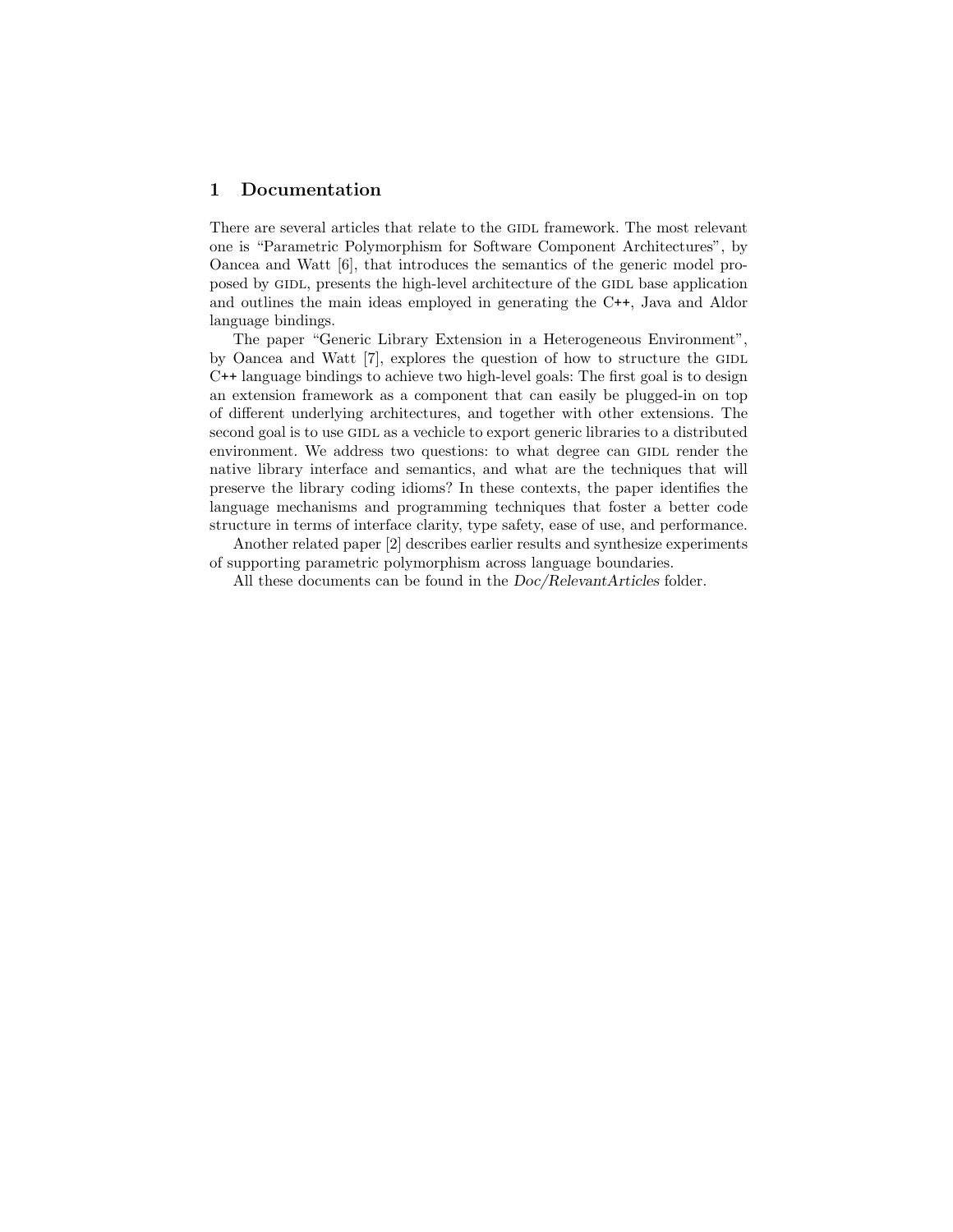# 2 Common Object Requests Broker Architecture

The Object Management Group (OMG) is a non-profit organization that promotes the use of component technology in heterogeneous, distributed computing systems. OMG pursues this goal through developing standards which allow the distributed object oriented applications to be portable and to interoperate.

The Common Object Request Broker (CORBA) [12] is an OMG open standard, which defines an implementation independent architecture for building and seamlessly interconnecting multiple systems involving distributed objects, in a way transparent for the user. In practice, CORBA applications may have some vendor dependency.

CORBA applications are composed of objects, individual units of running software that combine functionality and data. Their design is based on the OMG Object Model. The OMG Object Model defines common object semantics for specifying the externally visible characteristics of objects in a standard and implementation-independent way. In this model clients request services from objects (which will also be called servers) through a well-defined interface. This interface is specified in OMG IDL (Interface Definition Language) [11].

This allows the framework to be platform and language independent, in the sense that the client interfaces (to the objects), and the server implementations (of these object interfaces) can be specified in any programming language. A client accesses an object by issuing a request to the object. The request is an event, and it carries information including an operation, the object reference of the service provider, and actual parameters (if any). The object reference is an object name that defines an object reliably.

The remaining of this section briefly presents the IDL language (Section 2.1), and succinctly describes the components of the CORBA architecture (Section 2.2).

# 2.1 Interface Definition Language (IDL)

In order to achieve interoperability and portability, the CORBA standard requires the use of the IDL to describe the interfaces of remote objects. The interface is the syntax form of the promise the server object makes to the clients invoking it. This fixes the operations that will be performed and the parameters (input and output) for each. The IDL interface definition is independent of the programming language used for implementation, OMG having standardized mappings to popular programming languages like: C, C++, Java, COBOL, Smalltalk, Ada, Lisp, Python[11].

IDL is a declarative language whose syntax was constructed from a subset of C++ and Pascal instructions. It defines basic types (short, byte, float, double, string, etc.), structured types (struct, sequence, array, module), and provides signatures for interface types, fully specifying each operation's parameters. Multiple inheritance among interfaces is supported, but recently adopted features like function/operator overloading, and parametric polymorphism are not. However, since it targets distributed objects, IDL forces the user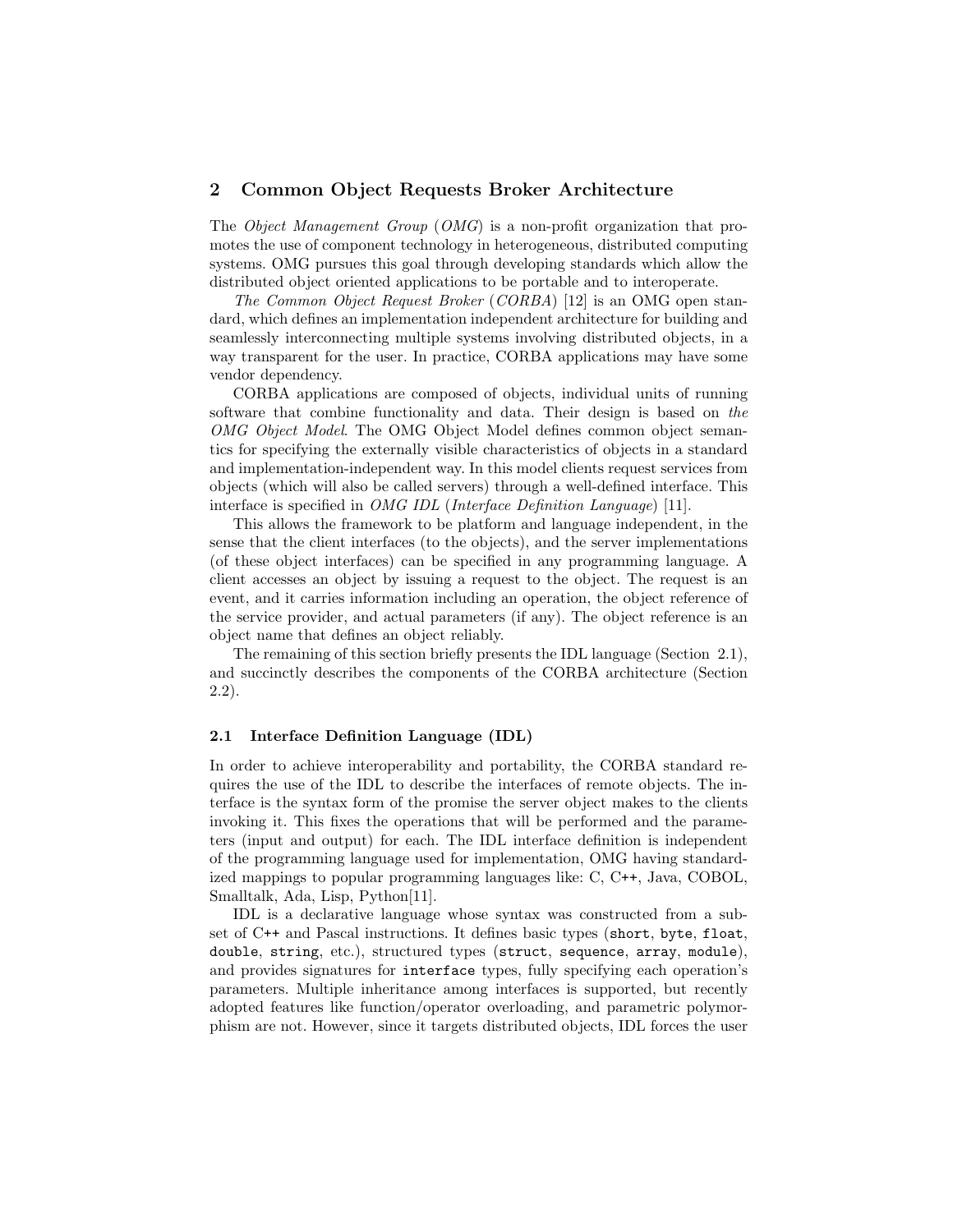```
module Examples {
  interface Transaction {
      // ...
 }
  interface BankServer {
   boolean verifyPIN(in long acctNo, in long pin);
   void getAcctSpecifics(in long acctNo, in string customerName,
                          out double balance, out boolean isChecking);
   boolean processTransaction(in Transaction t, in long acctNo);
  }
}
```
Fig. 1. A simple IDL specification for a bank server application

to specify additional information with respect to the object interface, such as which method arguments are *input-only*, *output-only*, or *two-way* data transfers. This is achieved using additional keywords on method arguments, before their type specifications: in, out, and inout.

The remainder of this subsection presents an example of an IDL specification together with a C++ server implementation, and a Java client that accesses the server functionality. The reasons are twofold: First, we want to convey to the reader the "look and feel" of creating a multi-language application in an existing software component architecture (SCA). We are using CORBA in this case but the process is quite similar for DCOM, while for .NET it is even simpler (as it does not support "remote" objects). Second, and most importantly, we want the reader to "feel" the difference between a SCA and a foreign function interface. The latter usually leads to difficult and complex applications, as the programming style specific to a given language is disrupted by numerous calls to "special" kernel functions. It also leads to a rather un-safe program, as very little from what is "foreign" can be statically type-checked. We hope that our example shows that the SCAs are relatively easy to use, and safe, as they usually enforce statical type-checking of the foreign calls. Moreover, they are a better solution to the multi-language interoperability problem: in order to accommodate  $n$  languages, a usual SCA (one that uses an IL) would require  $O(n)$  translators, while a solution based on foreign function interfaces would require  $O(n^2)$  interfaces.

Figure 1 shows an IDL interface for a simplified bank account server. According to the specification, a BankServer object has three methods: one to verify a PIN number against an account, one to get specifics about an account, and one to process a transaction against an account.

In the BankServer interface, the two arguments to the verifyPIN method are declared as in parameters, since they are only used as input to the method and don't need to be read back when the method returns. The getAcctSpecifics method has two in parameters and two out parameters. The two out arguments are read back from the server when the method returns as output values. An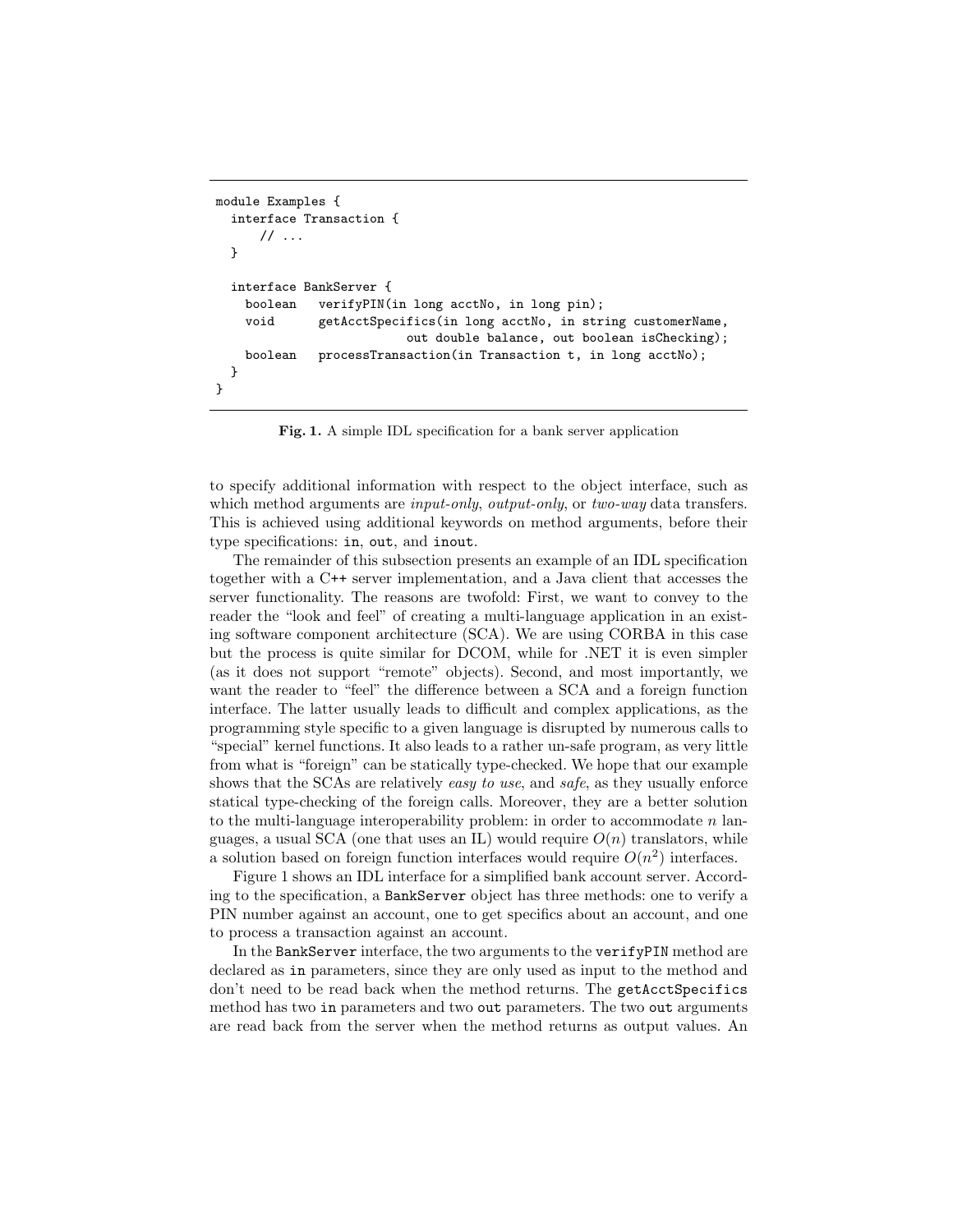```
class BankServer_Impl : public virtual POA_Example::BankServer,
           public virtual ::PortableServer::RefCountServantBase {
private:
  int* pin_arr; int* balance_arr; int* account_nr_arr;
  int findAccountIndex(int acctNo) { /* \ldots */public:
 BankServer_Impl(int* pin, int* bal, int* acctNo) { /* \ldots */virtual CORBA::Boolean verifyPIN(int acctNo, int pin)
      throw(CORBA::SystemException) {
      int index = findAccountIndex(acctNo);
      return (pin == pin\_arr[index])? 1 : 0;
  }
   // ... further implementation
};
```
Fig. 2. Part of the C++ implementation of the BankServer

inout argument is both fed to the method as an input parameter, and read back when the method returns as an output value [3]. When the IDL interface is compiled into a client stub and a server skeleton, the input/output specifiers on method arguments are used to generate the code to marshal and unmarshal the method arguments correctly.

Figure 2 presents part of the C++ server that implements the BankServer interface. On line 1, our implementation (BankServer Impl) inherits from the IDL skeleton class POA Example::BankServer that has been automatically generated when the IDL specification in Figure 1 was compiled. Thus, it is "linked" to the CORBA framework. Note that the programmer's job is fairly simple, the code being very close to the one written for a single-space, C++ implementation of the bank server.

Figure 3 shows a Java client that uses the functionality of the C++ bank server implemented in Figure 2. The client assumes that the BankServerObj.ior file contains a string representation of the bank server object (line 6), together with type information and whatever is required to access the remote reference (machine address and port number). This string is parsed and a remote object interfacing to the server is created on line 12. On line 16 the object is "coerced" to its proper type (serv is of type BankServer). Finally, the server serv can be used as if it is local and it is implemented in Java. Lines 22 and 23 present the execution of two remote operation. Our bank server is required to verify a pin number against an account, and if proved valid, to perform a transaction.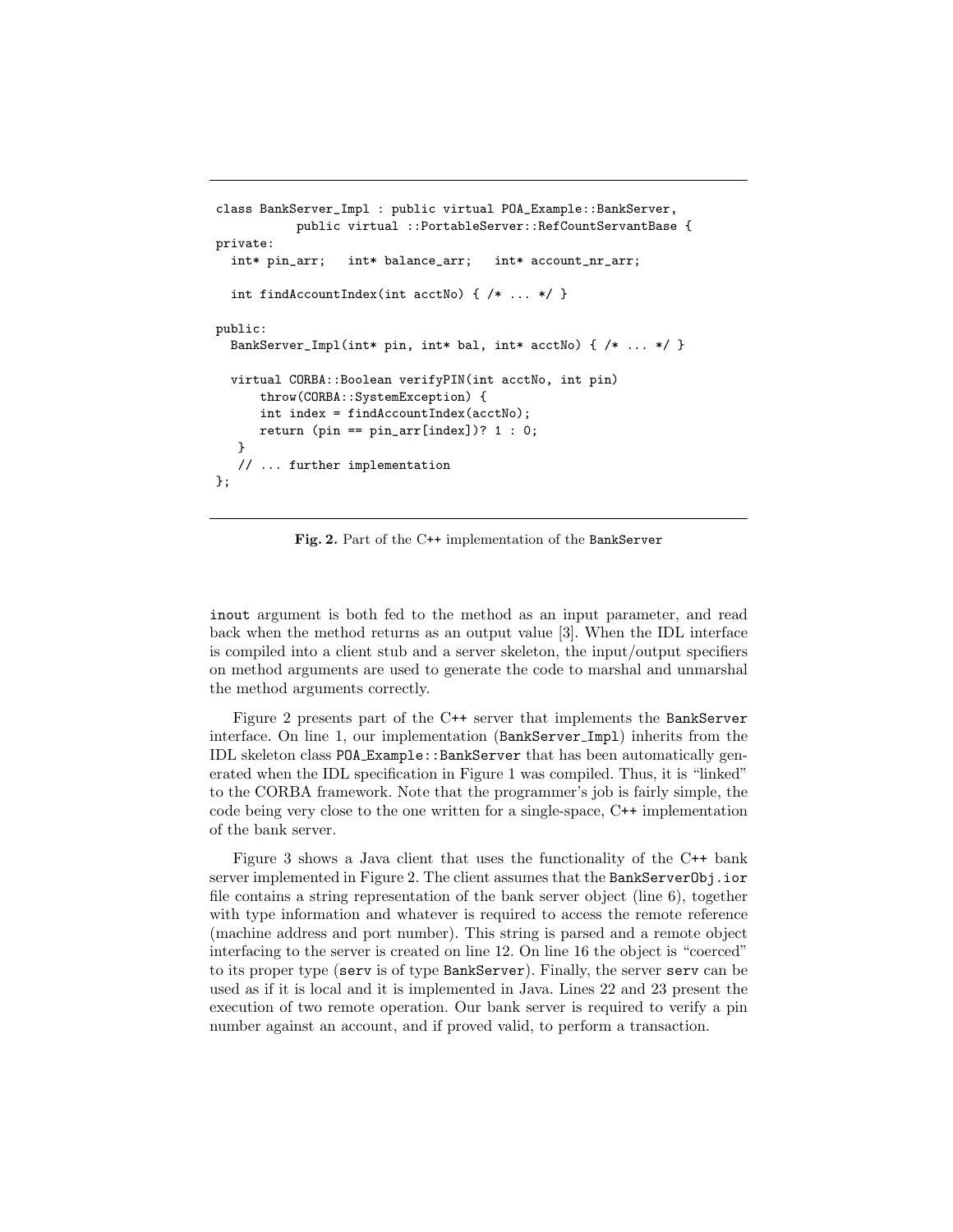```
static int run(org.omg.CORBA.ORB orb)
      throws org.omg.CORBA.UserException {
 org.omg.CORBA.Object obj = null;
 try {
   String refFile = "BankServerObj.ior";
   java.io.BufferedReader in =
     new java.io.BufferedReader(new java.io.FileReader(refFile));
   String ref = in.readLine();
   obj = orb.string_to_object(ref);
 }catch(java.io.IOException ex) { return -1; }
 Examples.BankServer serv = Examples.BankServerHelper.narrow(obj);
 Example.Transaction trans = ...; //create a transaction object
 int acctNo = 1211356256;
 int \pi = 2145;
 if(serv.verifyPIN(acctNo, pin))
   serv.processTransaction(trans, acctNo);
}
```
Fig. 3. A simple Java client using the bank server

### 2.2 Overview of CORBA Architectural Components

This section follows the "A Brief Tutorial in CORBA" work of Kate Keahey [5]. Figure 4 shows the main components of the ORB architecture and their interconnections.

The central component of CORBA is the Object Request Broker (ORB). The ORB is the middleware that establishes the client-server relationships between objects. It encompasses all of the communication infrastructure needed to identify and locate objects, handle connection management and deliver data. Using an ORB, a client can transparently invoke a method on a server object, which can be on the same machine or across a network. The ORB intercepts the call and is responsible for finding an object that can implement the request, pass it the parameters, invoke its method, and return the results.

It is important to emphasize that both the client and the server of CORBA objects use an ORB to talk to each other (they both have an object manager associated with them), and this leads to the fact that any agent in a CORBA system may act as both a client and a server of remote objects. In general, the ORB is not required to be a single component; it is simply defined by its interfaces (see ORB interface in Figure 4). The ORB Core is the most important part of the ORB as it handles the communication of requests.

On the client side of an object request, the ORB is responsible for accepting client requests for a remote object, finding the implementation of the object in the distributed system, accepting a client-side reference to the remote object,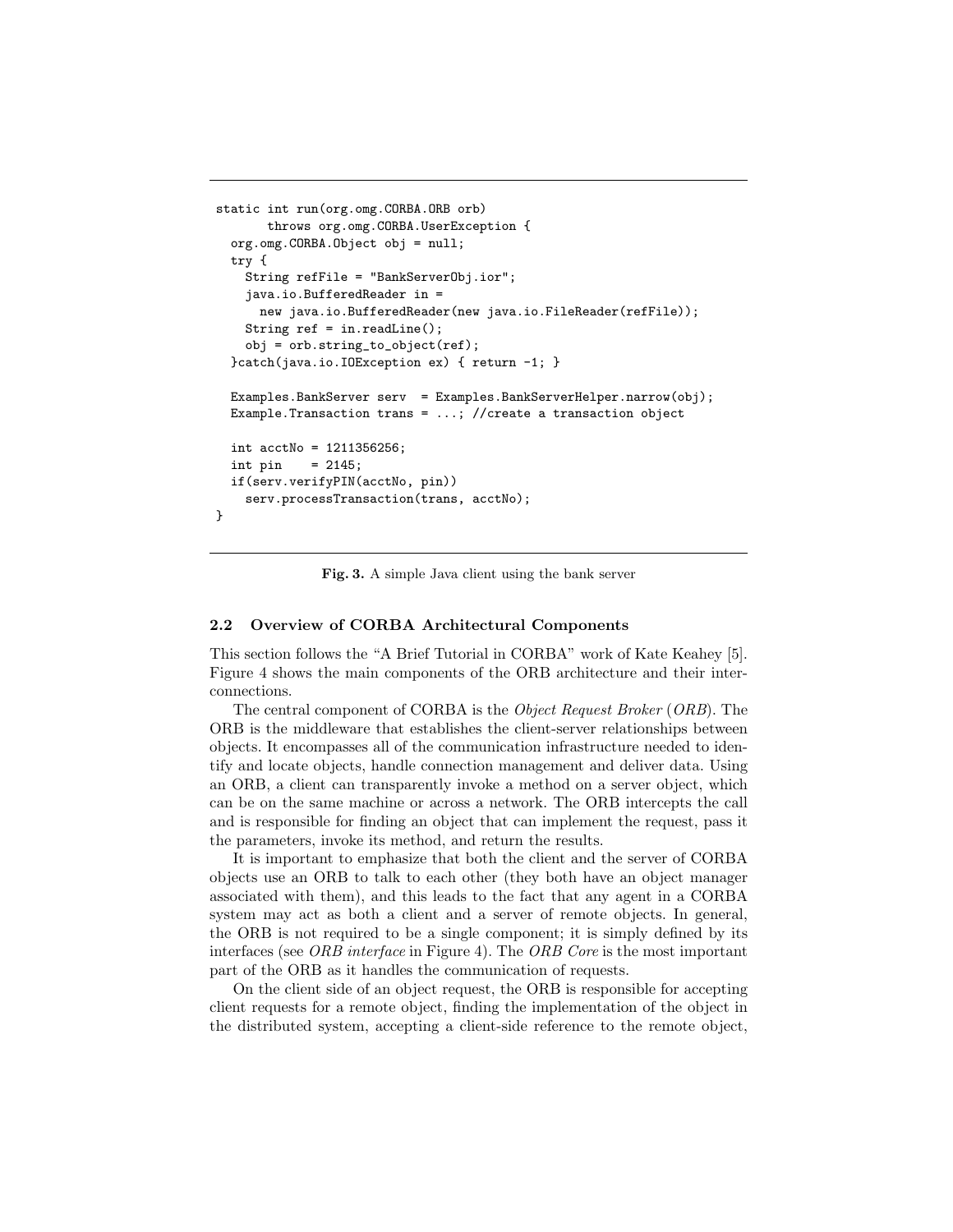

Fig. 4. Main components of the CORBA architecture

routing client method calls through the object reference to the remote object implementation, and accepting any results for the client. On the server side, the ORB lets object servers register new objects. When a client requests an object, the server ORB receives the request from the client ORB, and uses the object's skeleton interface to invoke the object's activation method. The server ORB generates an object reference for the new object, and sends this reference back to the client. The client ORB converts the reference into a language-specific form (a Java stub object, in our case), and the client uses this reference to invoke methods on the remote object. When the client invokes a method on a remote object, the server ORB receives the request and calls the method on the object implementation through its skeleton interface. Any return values are marshaled by the server ORB and sent back to the client ORB, where they are unmarshaled and delivered to the client program. So ORBs really provide the backbone of the CORBA distributed object system.

Given an IDL specification, the IDL compiler will generate IDL stub/skeleton code (not presented in Figure 4). The stub will act as an interface for the remote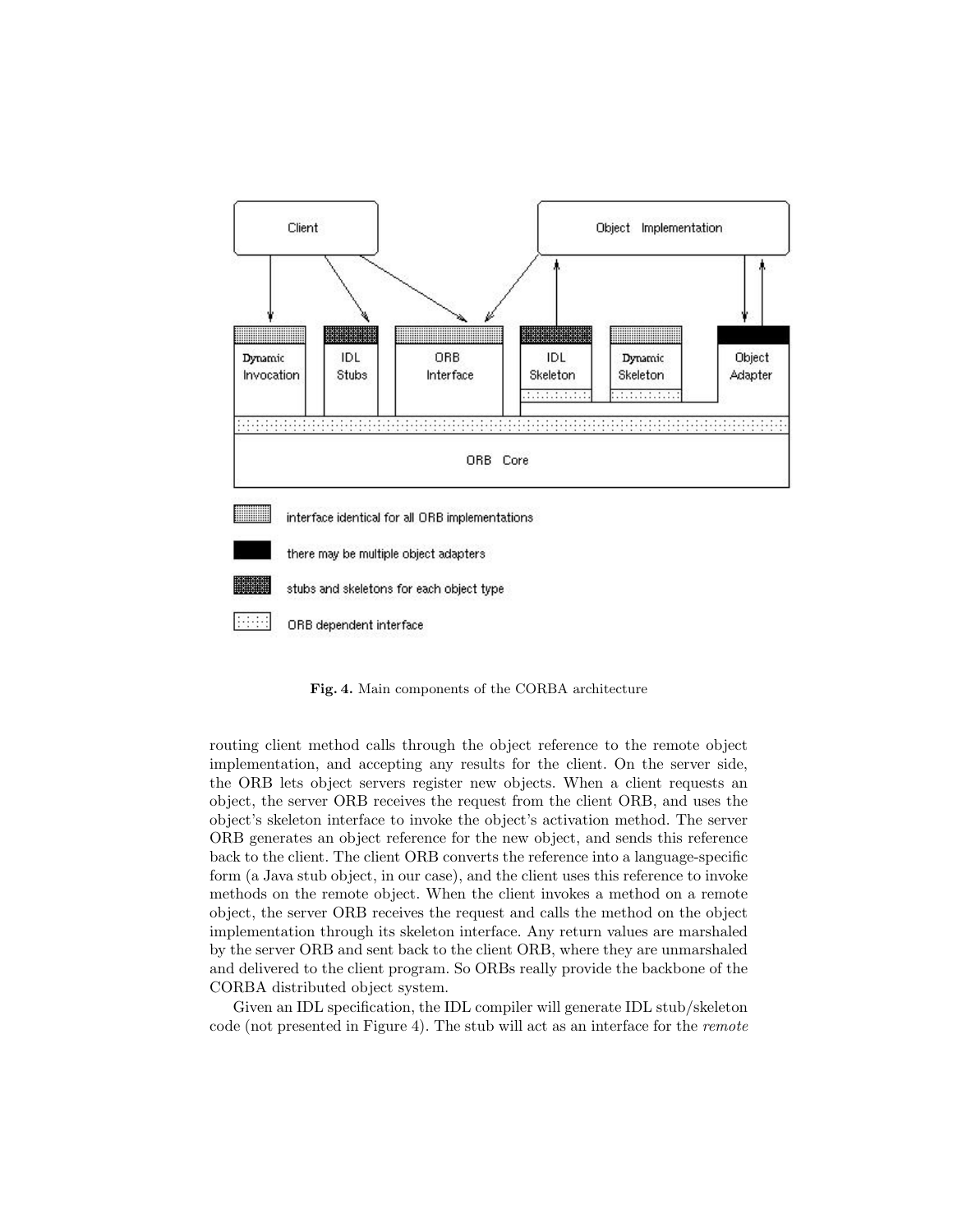object while the skeleton will provide the implementation. To perform a remote operation, the client transfers a request to the ORB Core via the IDL stub or through the Dynamic Invocation Interface (DII). The IDL stub represents the mapping between the implementation language of the client and the ORB core. It follows that the client can be written in any language as long as the implementation of the ORB supports this mapping. The ORB Core then transfers the request to the object implementation which receives the request as an up-call through either an IDL skeleton, or a dynamic skeleton [5].

The Object Adapter (OA) is the architectural component responsible for the communication between the object implementation and the ORB core. It handles services such as generation and interpretation of object references, method invocation, security of interactions, object and implementation activation and deactivation, mapping references corresponding to object implementations and registration of implementations. POA is one of the CORBA standard object adaptors (see Figure 2, line 1).

There are two ways to specify the object interfaces: through an IDL specification, or by directly adding them to the *Interface Repository*  $(IR)$  – a database which provides persistent storage of object interface definitions. The Dynamic Invocation Interface (DII) enriches the CORBA object with reflective features: it allows the client to specify requests to objects whose definition and interface are unknown at the client's compile time. To use DII, the client composes a request (in a standard way to all ORBs) that contains the object reference, the name of the operation to be invoked, and a list of parameters. The object services are retrieved from the IR and the proper operation is invoked.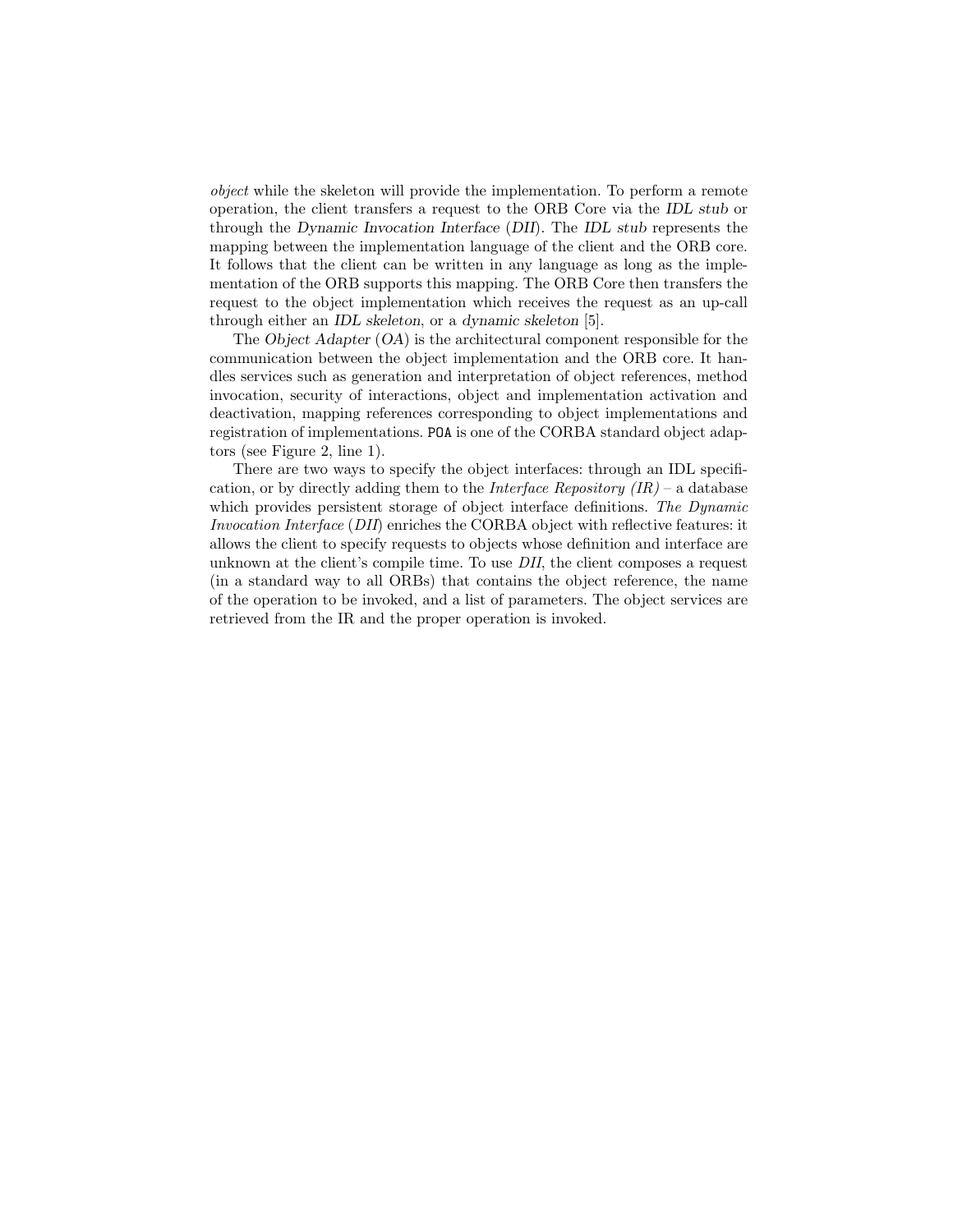# 3 Generic Interface Definition Language

We have briefly reviewed in the previous section the CORBA-IDL language. This chapter presents the syntax and semantics of Generic Interface Definition Language (GIDL), our extension to CORBA–IDL that supports parametric polymorphism, and method/operator overloading.

We emphasize that GIDL is not a compliant OMG–CORBA extension; for example we have not as yet modified the corba interface repository to handle generic types. We have focused on adding parametric polymorphism at the static IDL level of CORBA so the ideas involved in our design can be applied in a straightforward manner to extend other software component architectures. Reflective features and type repositories are architecture specific and thus not the subject our work. However, these type (interface) repositories mirror the IDL specification and therefore similar ideas can be employed to enhance them with support for parametric polymorphism.

#### 3.1 Rationale of the Design

We summarize the main principles that guided the design of our GIDL extension. We required that the GIDL's model for generics should:

- be "general" enough to allow a similar extension for various scas, and preserve the backward compatibility with non-generic applications
- have the property that the type of an expression be context independent (i.e. be determined solely by the type of its constituents),
- $-$  be powerful enough to make specifications written in GIDL clear, precise and easily extensible, allowing qualifications to be placed on generic types,
- allow mappings to languages supporting parametric polymorphism in a natural way, within a small overhead cost.

In the light of the above assumptions we constructed a generic model for GIDL in some ways similar to that of Java and GJ [15]. We are using a homogeneous implementation approach, based on a type erasure technique which ensures the backward compatibility with the non-generic applications written for the underlying SCA. Briefly, the GIDL compiler generates an IDL specification file by erasing the generic type information, and generates wrapper code in the desired programming language (C++, Java, Aldor) to retrieve the erased information.

# 3.2 The GIDL Parametric Polymorphism Semantics

gidl defines a generalized model of parametric polymorphism that allows us to support a range of languages through various mappings. One consequence is that GIDL is neutral to whether the type parameters are created statically or dynamically; this depends on the targeted language. From a type-system point of view, GIDL supports F-bounded quantifications [1] based on named and structural subtyping. Type variables can be restricted to explicitly extend a given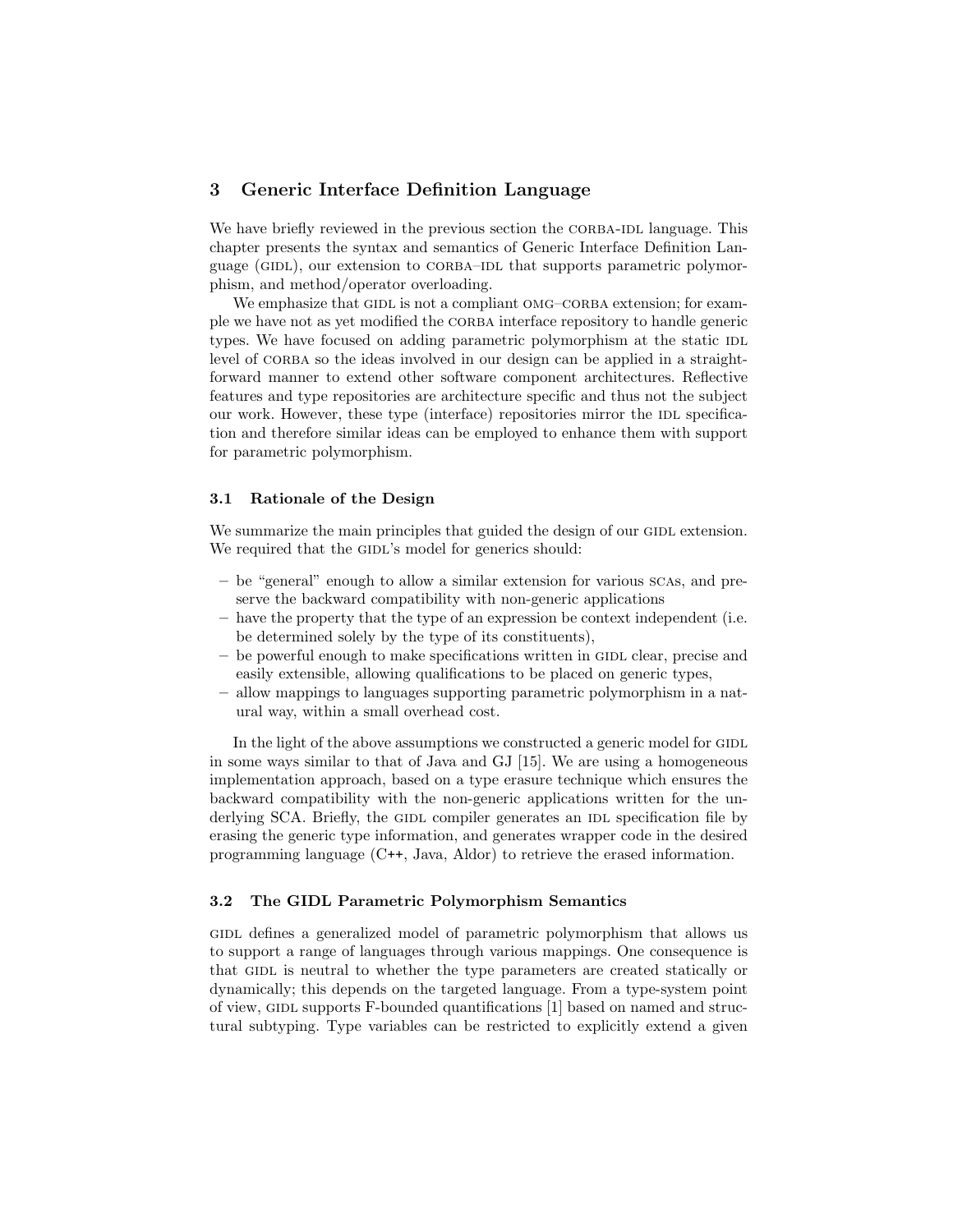interface, or to implicitly implement all the functionality (methods) of a given interface. The latter addresses the code extensibility and re-usability issue, allowing the programmer to design a clean and precise specification, and to avoid unnatural inheritance relations between interfaces. (This is useful, for example, in rendering the correct semantics of orthogonal-based libraries as the C++  $STL$ .) Furthermore, there are languages like Aldor that can allow type variables to be bounded simply by a list of exports, without demanding a subclassing relationship:  $f(A:with\{op:(SI)->SI\},a:A): SI ==...;$ .

The following example introduces the varieties of parametric polymorphism supported by GIDL. Suppose we want to write a very simple GIDL interface describing a priority queue, as in Figure 5.

The interface PriorQueue1 specifies a priority queue of objects whose types have to be the PriorElem interface or to explicitly extend it (be a subtype of it). We call this an extension-based qualification. A type instantiation of an extension-based qualified generic type will be validated by the compiler only if it actually inherits from the qualifier, in our case PriorElem.

The PriorQueue2 interface accepts as valid candidates for the generic type all the interfaces that implicitly, fully implement all the operations present in the definition of the PriorElem interface. We call this an export-based qualification. Note that this definition requires exact matching of method signatures, and does not accommodate functional subtyping (contravariant parameter types, covariant return type).

To illustrate, at line 33 in our example, the type checker will accept the Test<Foo extend, Foo export> scoped-name, because the interface Foo extend inherits from PriorElem, and the Foo export interface implements the whole functionality of the PriorElem interface. Line 34 will generate a type error since Foo export does not inherit from PriorElem, and therefore violates the extension based qualification of the A: PriorElem generic type.

A type instantiation of an export-based qualified generic type is valid only if it is found to implement the whole qualifier's functionality. In this example, a call such as  $PriorQueue2 < Interf$  is valid only if Interf contains the operations:

```
short getPriority()
short compareTo(in Object r)
```
This check is not trivial, as shown below:

```
interface Elem {
   Elem op(in string str, in Object o);
};
interface TElem<A, B> {
   A op(in B b, in Object o);
};
interface Test<A:-Elem>{ };
```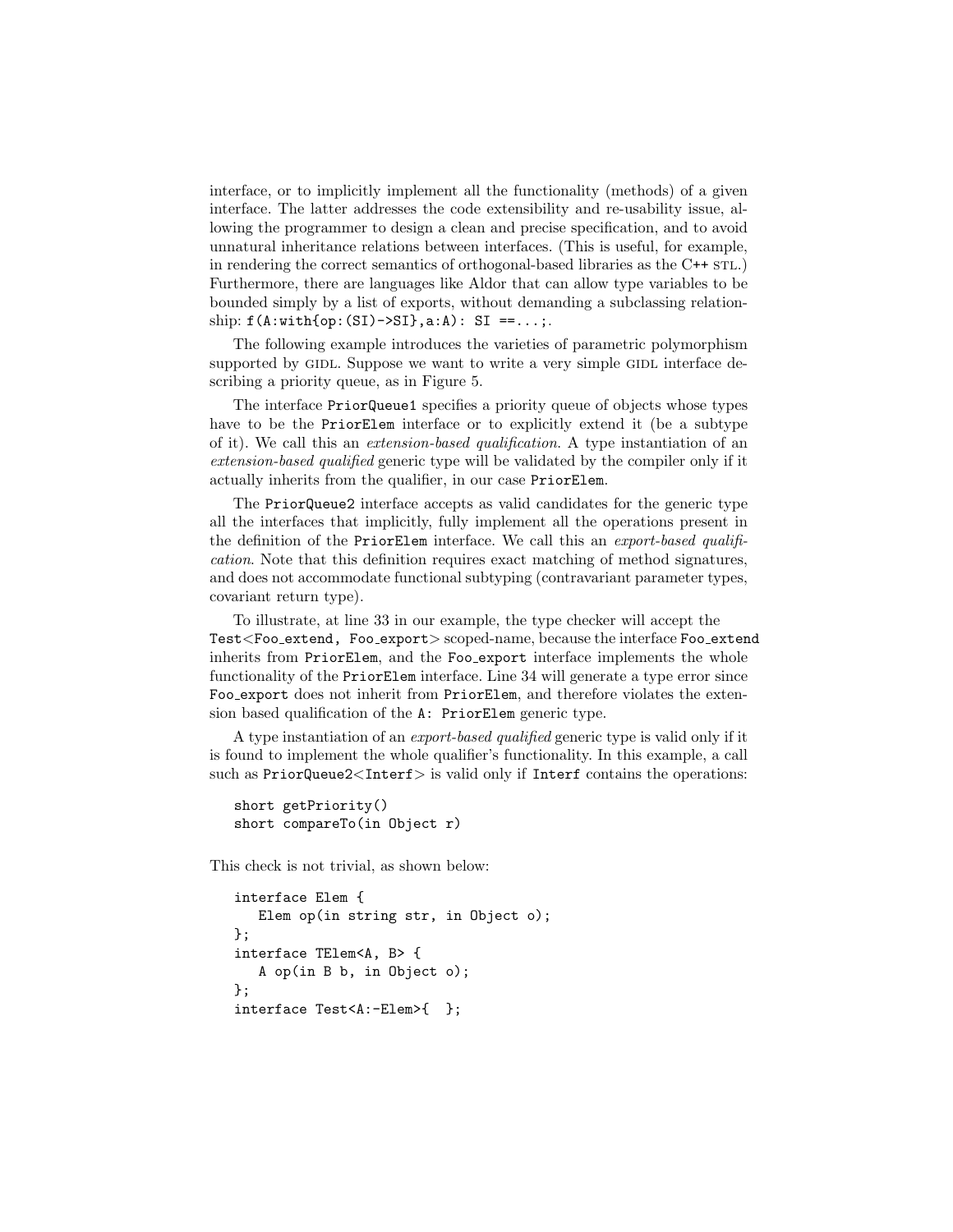```
module GenericStructures {
  interface PriorElem {
    short getPriority();
   short compareTo(in Object r);
  };
  interface Foo_extend : PriorElem { /* ..... */ };
  // Assume Foo_export is not in a "isA" logical relation with
  // PriorElem so we did not want to inherit from it
  interface Foo_export{
    short getPriority();
    short compareTo(in Object r);
    //...
 };
  interface PriorQueue1<A: PriorElem> {
    void enqueue(in A a);
   A dequeue();
   boolean empty();
    short size();
  };
  interface PriorQueue2<A:-PriorElem> {
    void enqueue(in A a);
    A dequeue();
    boolean empty();
    short size();
  };
  interface Test<A: PriorElem, B:- PriorElem>{
   Test<Foo_extend, Foo_export> op1(); // OK
   Test<Foo_export, Foo_export> op2(); // ERROR
    Test<Foo_extend, Foo_extend> op2(); // OK
 };
 // ...
};
```
Fig. 5. Generic interfaces with different generic type qualifications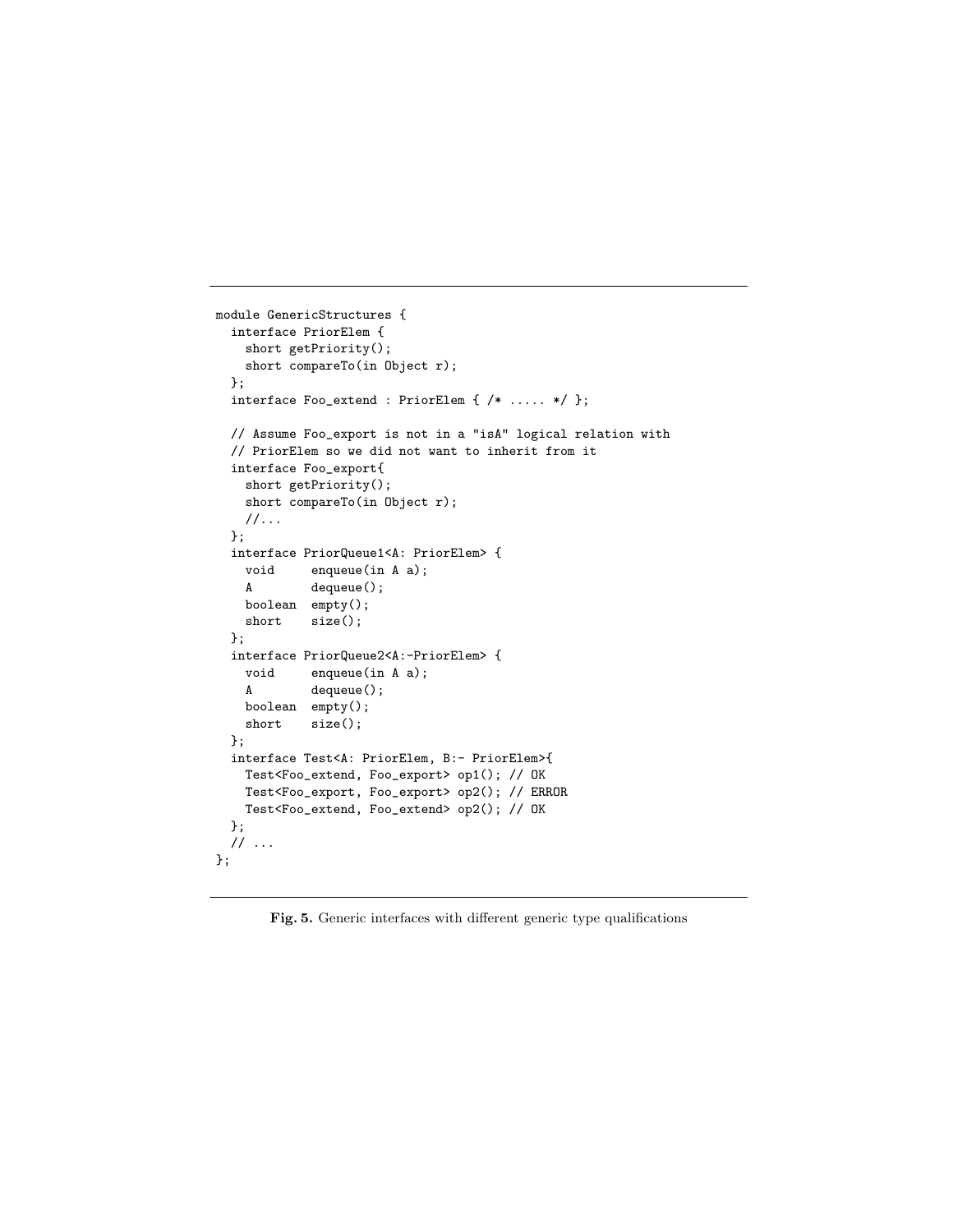Both Elem and TElem < Elem, string> are valid candidates for the generic type A in the definition of the Test interface, but this is not true for TElem<Dbject, string> for example, because Object is not a subtype of Elem and op is required to return an Elem.

GIDL also supports a *unqualified* or *universally qualified* generic types, similar to templates in C++ (e.g. PriorityQueue3 $\langle A \rangle$ ). This allows the instantiation to be any GIDL type.

GIDL does not support type parameterized methods, even if this feature is common to all three mapped languages (e.g. as inner template function). The GIDL-level type checking and the language bindings necessary to implement this feature are similar to those for parametric polymorphism at the interface type level. However, a delicate problem arises when ensuring the correct invocation of such a method. Due to their static implementation of parametric polymorphism, both C++ and Java expect the method-level generics to be instantiated at the call site. In our case, the code is split between the caller and callee and separately compiled, thus the server has no way of knowing the type parameter instantiations. To handle this, one could pass extra reflective-parameters that encapsulate the type-information of the generic type instantiations. The server-side would then generate code for a small method, which invokes the parameterized method on properly instantiated type-parameters, just-in-time compiles it and links it to the application. The *generated method* could be finally called to complete the original invocation. The generated methods corresponding to different instantiations of the exposed type parameters could be cached for later reuse. However, we have not implemented this mechanism.

# 3.3 IDL Grammar Changes to support generic types

To provide syntax for parametric forms, we have modified the OMG IDL grammar as shown in Figure 6. The <template\_dcl\_unit> product is form by an identifier followed, optionally by an extend/export qualification. The latter comprises one of the  $\cdot/$ :- symbols followed by a  $\leq$  scoped name product.

The <template\_call\_unit> product is satisfied by any type (<integer\_type>, <char type>, <value based type>, <scoped name>, and so on).

The <template\_dcl>/<template\_call> are sequences of comma separated <template dcl unit>/<template call unit>.

To extend IDL with parametric polymorphism we have modified the derivation rule for the scoped name product. The new rule is satisfied by ::Outer<T1,Object>::Inner<T2, String>, for example.

Furthermore, we have modified the derivation rules for  $\zeta$ interface header> and <forward\_dcl> in order to allow the declaration of type-parameterized in-

terfaces. To allow F-bounded polymorphism, the type checking phase first records in the symbol table all the types introduced by a **<template\_dcl>** product, and just then checks the validity of the qualifiers. Thus, expressions such as: interface Test< A:Comparable<B>, B:Comparable<A> > ...

are accepted by the GIDL language.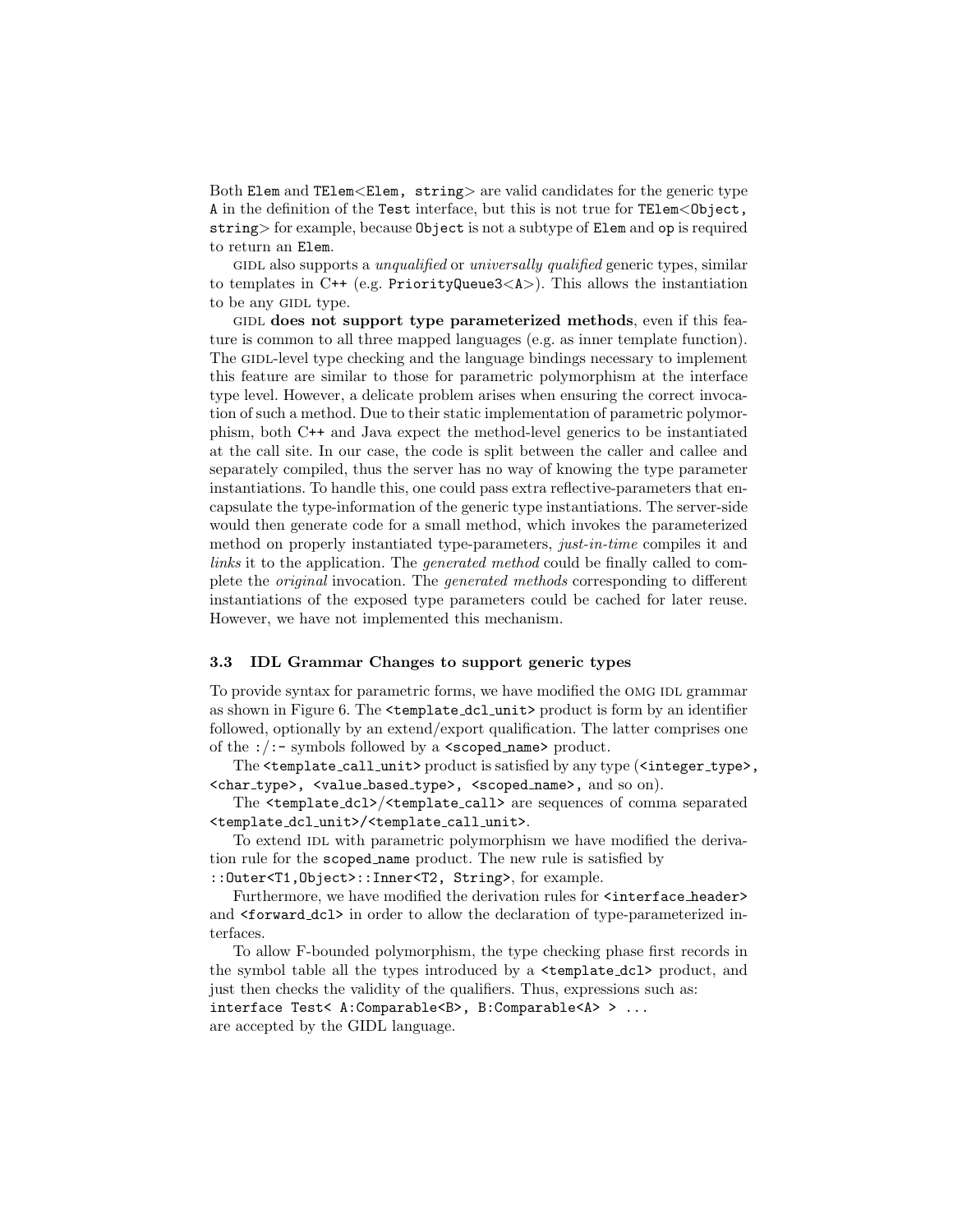```
//...
<template_dcl> ::= <template_dcl_unit>
            | <template_dcl> "," <template_dcl_unit>
            ;
<template_dcl_unit> ::= <identifier> [{":"|":-"}
                          <scoped_name>]
            ;
<template_call> ::= <template_call_unit>
            | <template_call> "," <template_call_unit>
            ;
<template_call_unit> ::= <const_type>
            ;
<scoped_name> ::= ["::"] <identifier>
                    ["<" <template_call> ">"]
            | <scoped_name> "::" <identifier>
                    ["<" <template_call> ">"]
            ;
<interface_header> ::= ["abstract"] "interface" <identifier>
                        ["<" <template_dcl> ">"]
            ;
<forward_dcl> ::= ["abstract"] "interface" <identifier>
                        ["<" <template_dcl> ">"]
            ;
//...
```
Fig. 6. Adding support for parameterized interfaces to the IDL grammar

# 3.4 More semantics for the GIDL generic types

We discuss a few details, with examples referring to the GIDL specification in Figure 7. We define the visibility scope of a generic type parameter to be throughout the interface in which it is defined. Following the same approach as in Generic Java [10, 15], we consider the subtyping to be invariant for parameterized types. For example, even if Elem is a subtype of Object, Comp<Elem> is not a subtype of Comp<Object>. In Figure 7, the type-checking of the

Comparator<Comp<B>, Comp<A>> type (with mutual-recursive bounds) shall fail. This is because  $Comp<\mathbb{B}$  should extend  $Comp<\emptyset>2$  and, since the subtyping is invariant for parameterized types, this implies that B and Comp $\lt$ A $>$ are precisely the same type, which is not true. Using a similar reasoning, one will find that the Comparator<Double, Float> type is well-formed. Since the  $export-based\ qualification\ can\ be\ reduced\ to\ an\ extend-based\ qualification\ at\ GIDL$ level, the type checking mechanism in this case will be similar to the one presented above.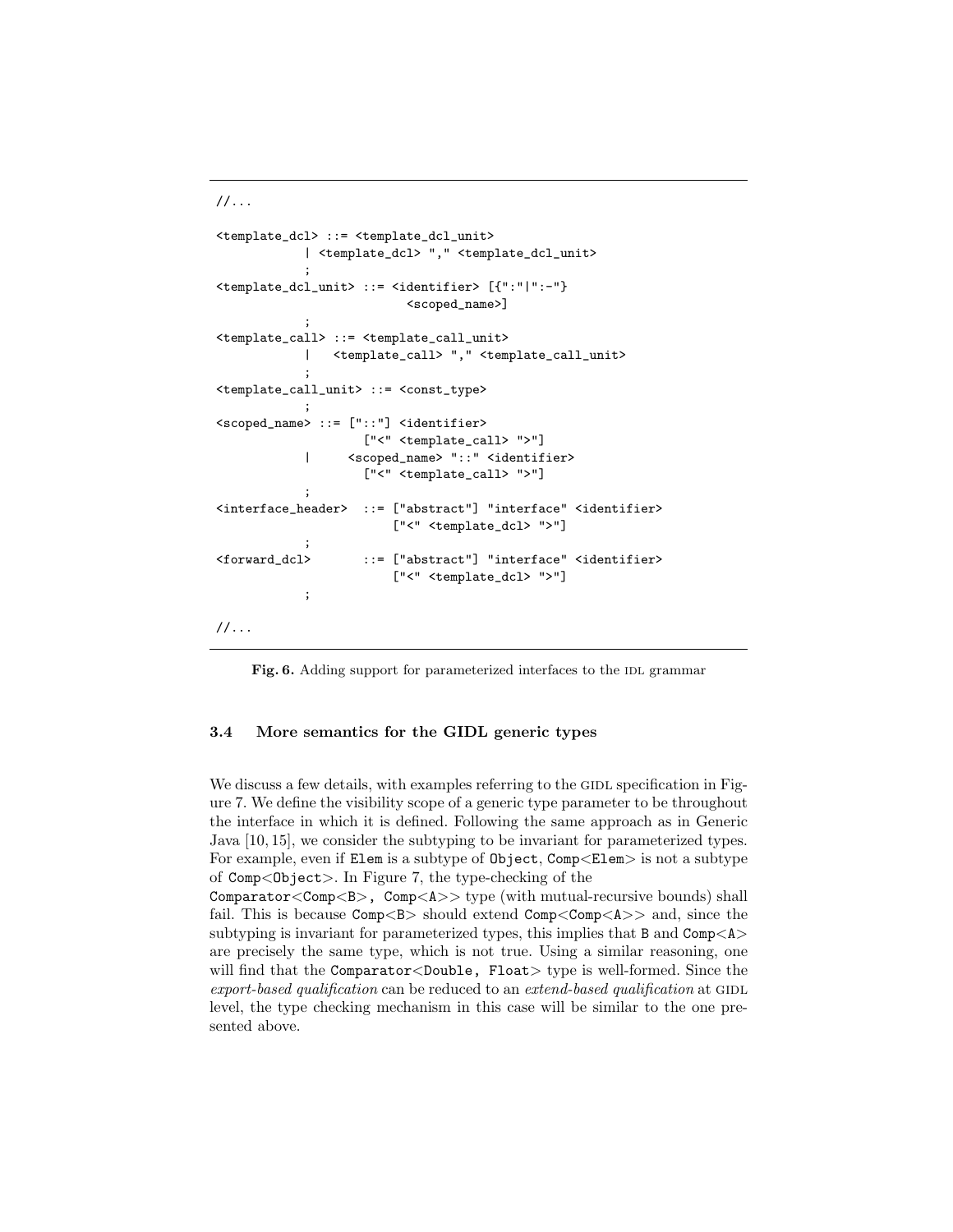```
interface Base<C> {
 typedef struct BaseStruct {
   Base<C> field;
 \cdot};
interface Comp<A> : Base<A>{
  void op1(in BaseStruct s);
};
interface Double : Comp<Float> {...};
interface Float : Comp<Double> {...};
interface Comparator<A : Comp<B>, B : Comp<A> > {
 Base<B>::BaseStruct op2();
 Comparator<Comp<B>, Comp<A> > op3(); // ERROR
  Comparator<Double, Float> op4(); // OK
};
```
Fig. 7. Scopes and type-checking

We turn now to the validity of the  $\mathsf{op1}/\mathsf{op2}$  operations of the Comp/Comparator interfaces. The op1 method takes a parameter of type BaseStruct. The latter makes use of the generic type C and is defined inside the Base interface, which is a superclass of Comp. It follows that BaseStruct is also in the scope of Comp, its signature in this context, determined by traversing up the inheritance tree of Comp, being Base<A>::BaseStruct. In the case of the op2 method, all the information is stored inside the scoped name of the returned type: Base <B>::BaseStruct.

We should note that in the Comp interface, the first appearance of A is related to a template dcl production in the grammar, while the second one is related to a template call (now A is a scoped name, which was defined in the template dcl part). The op1 operation takes as parameter a BaseStruct variable. The Comp interface extends the Base interface, and BaseStruct is defined inside the Base interface. Thus, BaseStruct is also in the scope of the Comp interface, so that the op1 declaration is valid. Notice that BaseStruct makes use of a generic type (i.e. C) defined within the Base interface. The signature of the op1 function is dependent on the signature of the BaseStruct structure, whose exact syntax in this context is: Base<A>::BaseStruct (notice that A is a generic type and when the operation is invoked, it has to be substituted for a real type). The mapping to C++ and Java languages have to ensure op1/op2 invocation consistency at client level. Thus, we see that the BaseStruct - type is dependent on the type of the generic type in the Base interface, and this information cannot be encapsulated at the symbol table level. Instead we need to attach to each scoped name a template activation record (containing information about the generic type context in which it appears). In the case of the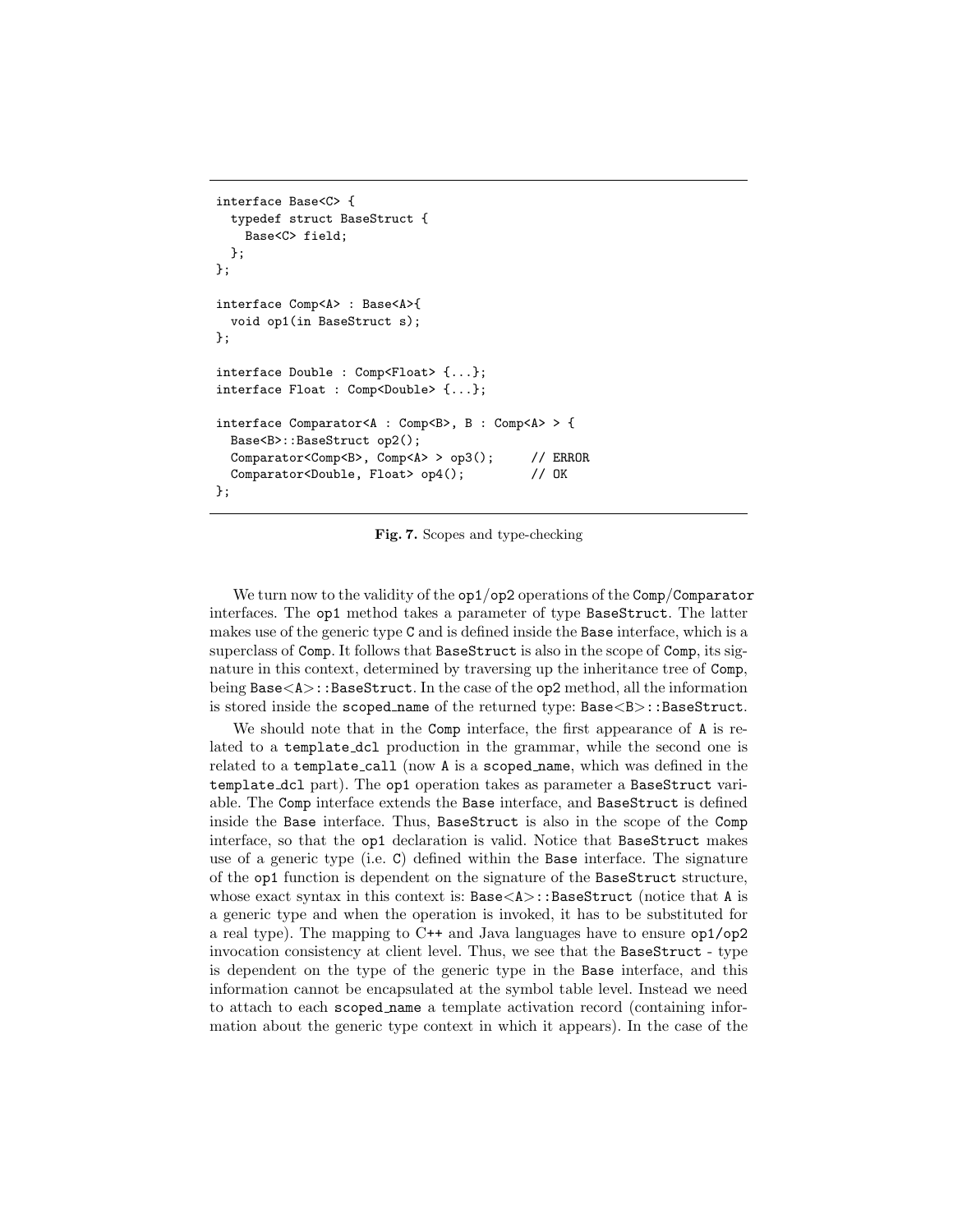BaseStruct appearing in the op1 operation of the Comp interface, the template activation record is filled with information by up traversing the inheritance tree of the Comp interface, until we find the actual definition of BaseStruct. In the case of the op2 operation appearing in the Comp interface, all the information is stored inside the scoped name of the type (Base<B>::BaseStruct).

We explicitly note that the *extension-based qualification* is stronger that the export-based qualification. For example, the GIDL specification below should generate a compile error.

```
interface Test0<C:Type1> { ... };
interface Test1<A:-Type1> : Test0<A> { ... };
```
This is because the type variable  $A$  in the Test1 $\langle A \rangle$  scoped name is not required to extend Type1, as requested by the Test0 definition, but only to implicitly implement its functionality.

#### 3.5 Well-Formedness Type Rules

This section discusses the issues that arise from the combination of both named and structural subtyping in the definition of the qualification semantics. Figure 8 shows some of the type rules for well-formedness and subtyping in the presence of qualified type variables. We do not discuss the unqualified generic type, as its formal integration does not pose any challenges.

In this discussion, the metavariable  $X$  ranges over type variables;  $T$ ,  $R$  and P range over types; N and O range over types other than type variables (nonvariable types).  $I$  and  $m$  range over interface and method names respectively, while M ranges over method signatures. We write  $\overline{X}$  as a shorthand for  $X_1,...,X_n$ and  $\overline{X} \overline{\triangleleft N}$  as a shorthand for  $X_1 \triangleleft_1 N_1, ..., X_n \triangleleft_n N_n$ . The length of the sequence  $\overline{X}$ is  $\#X$  and we assume that the sequences of type variables contain no duplicate names. An interface table  $IT$  is a mapping from interface names to interface declarations. A type environment  $\Delta$  is a finite mapping from type variables to pairs of bounds and qualification relation, written  $\overline{X} \overline{\triangleleft N}$  where  $\triangleleft_i$  is one of the extend or export based qualifications. For brevity, some obvious rules are omitted from Figure 8: A type variable X is well formed in the type context  $\Delta$  if it belongs to the domain of  $\Delta$ . The type  $Object$  (the root of the IDL inheritance hierarchy) is well formed in any type context. Both subtyping relations are reflexive and transitive. Also, a type variable belonging to a type context is known to be in the corresponding subtyping relation with its bound.

The well-formedness rule in Figure 8 simply says that if the declaration of interface I begins with  $interfaceI < \overline{X} \overline{a} \overline{N} >$ , then a type  $I < \overline{T} >$  is well formed only if all the components of  $\overline{T}$  are well formed and if, in addition, substituting  $\overline{T}$  for  $\overline{X}$  respects the bounds  $\overline{N}$ . Also, note that the simultaneous substitution enables recursion and mutual recursion between variables and bounds [4]. The named subtyping rule  $(*<:")$  in Figure 8 is also straight forward: the inheritance hierarchy is dictated by the interface table IT.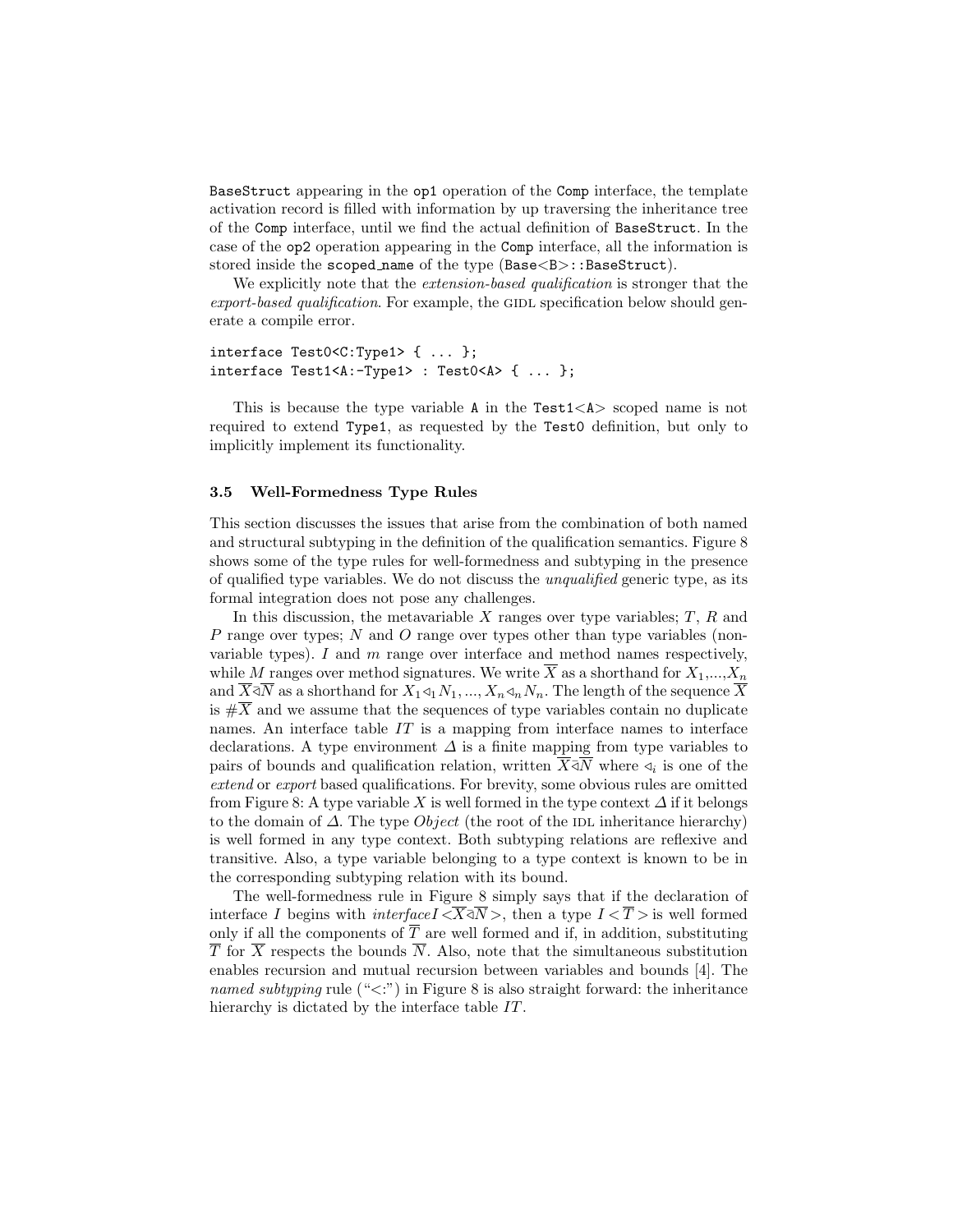( Well-formed types ":" and ":-" qualifications )

$$
IT(I) = interface \ I < \overline{X} \overline{a} \overline{N} >: \overline{O}\{...\} \quad \mathbf{a}_i \in \{ :, \ i - \}
$$
\n
$$
\Delta \vdash \overline{T} \qquad \Delta \vdash T_i \ \nabla_i \ [\overline{T} / \overline{X}] N_i \quad \forall i \in \{1, \dots, \#\overline{X}\}
$$
\n
$$
\text{where } \nabla_i = \langle : \ if \ \mathbf{a}_i = \ \colon \ and \ \nabla_i = \langle : \ \overline{if} \ \mathbf{a}_i = \ \vdots \ \Delta \vdash I \leq \overline{T} \rangle
$$

( Named subtyping "<:" )

$$
\frac{IT(I) = interface \ I < \overline{X} \overline{\triangleleft N} >: \overline{O}\{...\} \ \ \triangleleft_i \in \{\ : \ , \ : -\}}{\Delta \vdash I < \overline{T} > \ \ <: \ [\overline{T}/\overline{X}]O_i \quad \ \forall i \in \{1, .., \#\overline{O}\}}
$$

( Structural subtyping "<:-" )

 $Methods(O_1) = \{M_{11},..,M_{1k}\}$   $Methods(O_2) = \{M_{21},..,M_{2\ell}\}$ where  $\ell \leq k \Delta \vdash O_1 \Delta \vdash O_2 \Delta \vdash M_{2i} \preceq M_{1i} \forall i \in \{1, ..., \ell\}$  $\Delta \vdash O_1 \lt: -O_2$ 

( Method inclusion " $\preceq$  " – II )

$$
\frac{M_1 = R_1 \ m(\overline{P_1})}{\exists \overline{T} \ \Delta \vdash \overline{T}} \quad\n\frac{M_2 = \langle \overline{X} \, \overline{\Delta N} \rangle \, R_2 \ m(\overline{P_2}) \ \simeq \in \{\colon , \ : \ : \} \, \text{and} \, \overline{T} \quad \Delta \vdash \overline{T} \ \Delta \vdash \overline{P_1} = [\overline{T}/\overline{X}]\overline{P_2} \quad \Delta \vdash R_1 = [\overline{T}/\overline{X}]\overline{R_2} \, \text{and} \, \Delta \vdash M_1 \preceq M_2
$$

( Method inclusion " $\preceq$ " – III )

$$
M_1 = \langle \overline{X_1} \overline{\mathbf{q}}_1 \overline{N_1} \rangle R_1 \quad m(\overline{P_1}) \quad M_2 = \langle \overline{X_2} \overline{\mathbf{q}}_2 \overline{N_2} \rangle R_2 \quad m(\overline{P_2})
$$
\n
$$
\Delta \vdash \overline{P_1} = [\overline{X_1}/\overline{X_2}] \overline{P_2}
$$
\n
$$
\xrightarrow{\mathbf{q}} \Delta \vdash R_1 = [\overline{X_1}/\overline{X_2}] \overline{R_2}
$$
\n
$$
\xrightarrow{\mathbf{q}} \Delta \vdash M_1 \leq \overline{N_1} \quad \overline{\psi}(\overline{\mathbf{q}}_1, \overline{\mathbf{q}}_2) \quad [\overline{X_1}/\overline{X_2}] \overline{N_2}
$$
\n
$$
\Delta \vdash M_1 \leq M_2
$$
\n
$$
\xrightarrow{\mathbf{q}} \Delta \vdash M_1 \leq M_2
$$
\n
$$
\xrightarrow{\mathbf{q}} \Delta \vdash \overline{M_1} \quad \overline{\psi}(\overline{\mathbf{q}}_1, \overline{\mathbf{q}}_2) \quad [\overline{X_1}/\overline{X_2}] \overline{N_2}
$$
\n
$$
\xrightarrow{\mathbf{q}} \Delta \vdash M_1 \leq M_2
$$
\n
$$
\xrightarrow{\mathbf{q}} \Delta \vdash \overline{M_1} \quad \overline{\psi}(\overline{\mathbf{q}}_1, \overline{\mathbf{q}}_2) \quad \overline{\mathbf{q}}_1 \quad \overline{\mathbf{q}}_1 \quad \overline{\mathbf{q}}_2 \quad \overline{\mathbf{q}}_1 \quad \overline{\mathbf{q}}_1 \quad \overline{\mathbf{q}}_2 \quad \overline{\mathbf{q}}_1 \quad \overline{\mathbf{q}}_1 \quad \overline{\mathbf{q}}_2 \quad \overline{\mathbf{q}}_1 \quad \overline{\mathbf{q}}_1 \quad \overline{\mathbf{q}}_2 \quad \overline{\mathbf{q}}_1 \quad \overline{\mathbf{q}}_1 \quad \overline{\mathbf{q}}_1 \quad \overline{\mathbf{q}}_2 \quad \overline{\mathbf{q}}_1 \quad \overline{\mathbf{q
$$

Fig. 8. Type rules for two varieties of qualification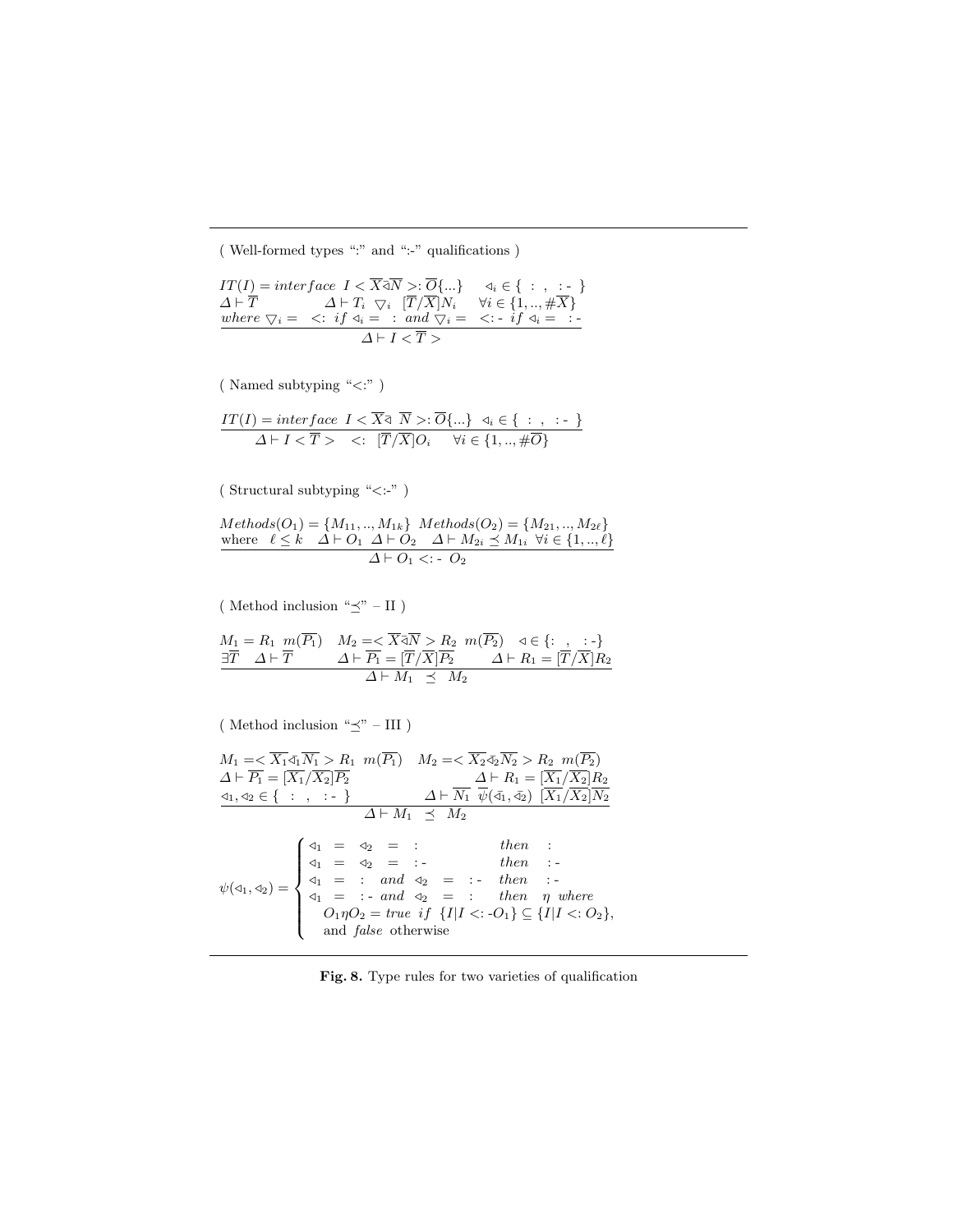Intuitively, the type-rule for structural subtyping (" $\lt$ :-") says that  $O_1$  is a structural subtype of  $O_2$  if "it exports all the methods" of  $O_2$ . (IDL attributes are seen as a pair of methods: a getter and a setter). Note that  $O_1$  and  $O_2$  are instantiated types, in a given type context  $\Delta$ . To formalize this property we introduced the *inclusion relation* (" $\preceq$ ") between methods. If  $M_1$  and  $M_2$  are not type parameterized then  $M_1 \preceq M_2$  if the method names and signatures are identical. It follows in this case that also  $M_2 \preceq M_1$ .

Type-parameterized functions can be viewed as a set of functions: one for each different instantiation of their generic types. If  $M_2$  is type parameterized  $(\overline{X} \triangleleft \overline{N})$ , but  $M_1$  is not, then  $M_1 \preceq M_2$  if the method names are identical and there exist a set of well-formed types  $\overline{T}$  such that the substitution/instantiation  $[\overline{T}/\overline{X}]$  applied on  $M_2$  yields a signature identical with that of  $M_1$ . The last case is when both  $M_1$  and  $M_2$  are type parameterized. Let us assume only one type parameter for  $M_1$  and  $M_2$ :  $X_1$  and  $X_2$  respectively. (The generalization is straight forward.) In order to have  $M_1 \preceq M_2$  we need to have that the set of valid instantiation for  $X_1$  is included in the set of valid instantiations for  $X_2$ . Assume an extend-based qualification  $X_1 : O_1$  for  $X_1$  and an export-based qualification  $X_2$ :  $O_2$  for  $X_2$ . The set of interfaces that extend  $O_1$  should be included in the set of interfaces that *implement*  $O_2$  and the necessary and sufficient condition is  $O_1$ :  $O_2$ . A similar line of reasoning leads to the definition of the  $\psi$  operator in Figure 8. The last case leads to an overly technical result, which requires the type-checker to work hard. We prefer the more elegant alternative that excludes this case: if  $X_1 : O_1$  and  $X_2 : O_2$  then  $M_1$  is not  $\preceq$ -included in  $M_2$ .

### 3.6 GIDL to IDL Transformation

The implementation of our generic model employs a type erasure mechanism, based on the subtyping polymorphism supported by IDL. This preserves the interoperability between programs written over different implementations of the same software component architecture and allows our model to be easily adapted to enhance several software component architectures.

To achieve this, we constructed a translator from our GIDL to OMG IDL, accepting both regular IDL and GIDL specifications. When generating the IDL file, we first delete the generic type declarations from the GIDL file (delete the template\_dcl productions in the GIDL grammar). Then the unqualified/exportbased qualified type variables are substituted by the  $\text{any}/\text{Object}$  IDL type, while the extend-based-qualified ones are substituted by the (type variable erased) interface type they are supposed to extend. The result should be a valid OMG IDL file, which can be compiled with a regular IDL compiler.

It is obvious that during this transformation we are losing the generic type information encapsulated in the GIDL specification. We recover this information by generating skeleton/stub wrapper classes in the target languages that make use of the specific characteristics of the parametric polymorphism in these languages. If we run the GIDL translator over the specification shown in Figure 5, it will generate the IDL specification in Figure 9.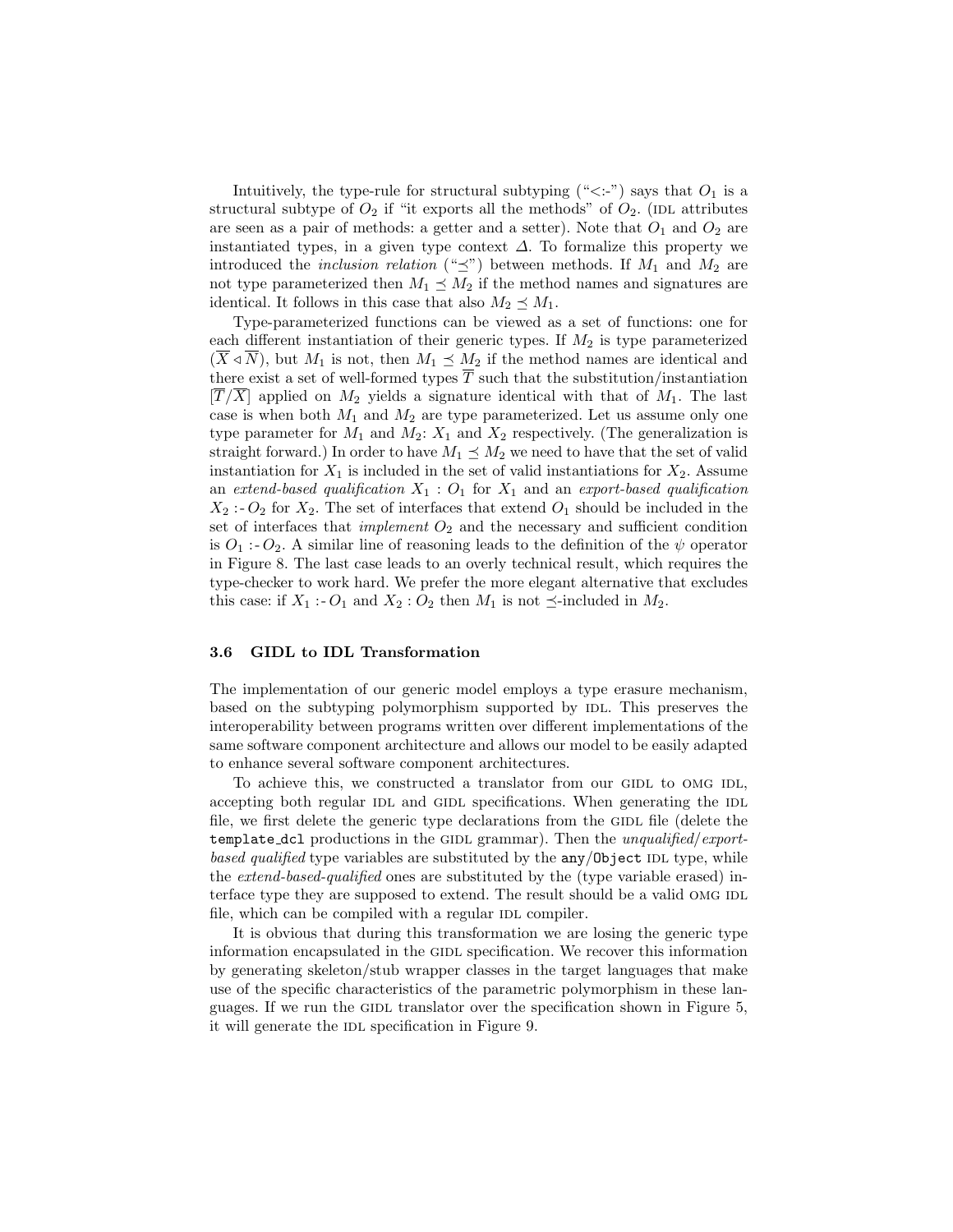```
module GenericStructures{
  // ...
  interface PriorElem{
    short getPriority();
    short compareTo(in Object r);
  };
  interface PriorQueue1{
    void enqueue(in PriorElem a);
    PriorElem dequeue();
    boolean empty();
    short size();
  };
  interface PriorQueue2{
    void enqueue(in Object a);
    Object dequeue();
    boolean empty();
    short size();
  \}; // ...
};
```
Fig. 9. The generated IDL specification

We previously noted that, at least for the *un-qualified* type variables, any corba-IDL's type can be a candidate for the generic type substitution, and this includes basic types. There are some programming languages (GJ, Modula3), that do require the generic parameters to be classes/interfaces or both. For this reason, we decided to map the GIDL's basic types into some wrapper classes at the stub level (mapped programming language dependent) that would look like the following if they had a GIDL representation:

```
interface GIDL_Double{
 double getID();
 double getValue();
 double setValue(in double d);
};
```
# 3.7 Extending IDL with Operator/Method Overloading

### Method Overloading

It was trivial to extend GIDL with method overloading. The compiler checks the names of all the operations exported by a certain interface. If it finds nameduplicates of methods with different signatures, it generates unique names for the corresponding methods. The IDL erased file uses these unique names. The targeted languages, C++, Java, Aldor, all support method overloading. Thus the GIDL wrapper will export the method names that appear in the GIDL specifica-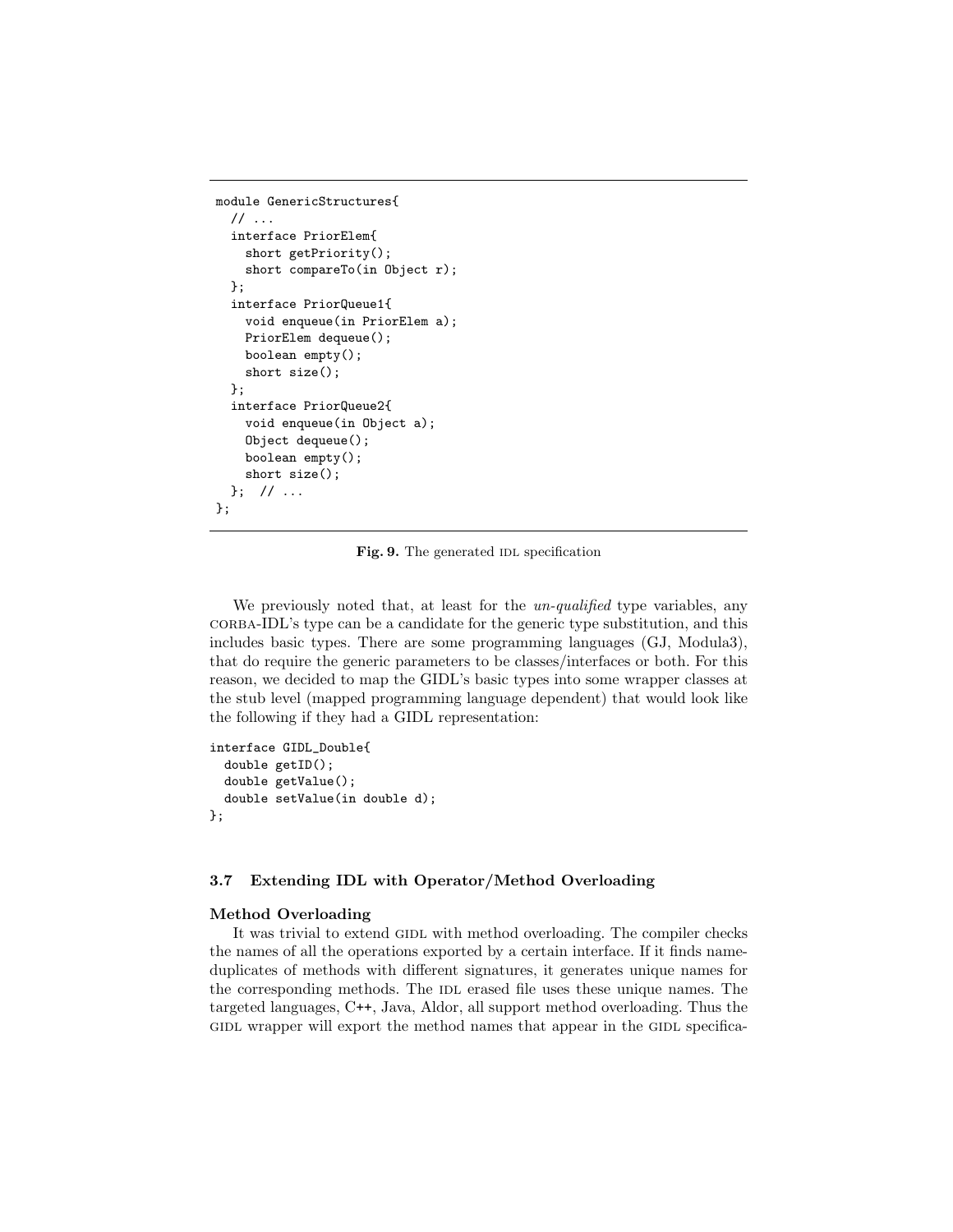```
// GIDL specification
interface Overloading<T> {
    long fun(in T t);
    long fun(in T t, in long l);
};
// The corresponding IDL erased file generated by the compiler
// for the above GIDL specification
interface Overloading {
    long fun1(in Any t);
    long fun2(in Any t, in long l);
};
// C++ wrapper pseudocode for the Overloading interface
GIDL::Long fun(T t) {
    /*...*/
    CORBA::Long 1 = obj->fun1(T::_any\_narrow(t));/*...*/
}
GIDL::Long fun(T t, GIDL::Long l) {
    /*...*/
    CORBA::Long 1 = obj->fun2(T::_any_narrow(t), GIDL::Long::narrow(1));/*...*/
}
```
Fig. 10. Adding support for method overloading

tion, but its implementation will call the corresponding CORBA operation that has an unique name. Figure 10 exemplifies this approach.

#### Operator Overloading

```
Currently the set of operators supported by GIDL are the one of C^{++}, except-
ing the = operator:
"->*", "<<=", ">>=", "+=", "++@p", "++@a", "->", "--@p", "--@a", "-=",
"*=", "", "==", "<=", "<<", ">=", ">>", "%=", "&&", "&=", "≙", "!=",
"||", "|=", "[]", "()", "+@u", "+@b", "-@u", "-@b", "*@u", "*@u", "*@b",
\frac{1}{2}, "<", ">", "%", "&@u", "&@b", "\frac{1}{2}, "!", " ", "|", ", ".
The symbol @ is used to specify additional information about the operator, such
as if it is binary or unary. b stands for binary operator, u stands for unary opera-
tor, p stands for prefix operator, a stands for postfix operator. Note that the user
does not have to write this abreviatons, since the compiler can infer whether the
operator is unary, binary, tertiary or multi, from the number of arguments the
operator receives. However, if the user does not specify whether the operator is
a prefix/postfix one, for example in the case of ++ or --, the compiler will chose
by default the prefix form.
```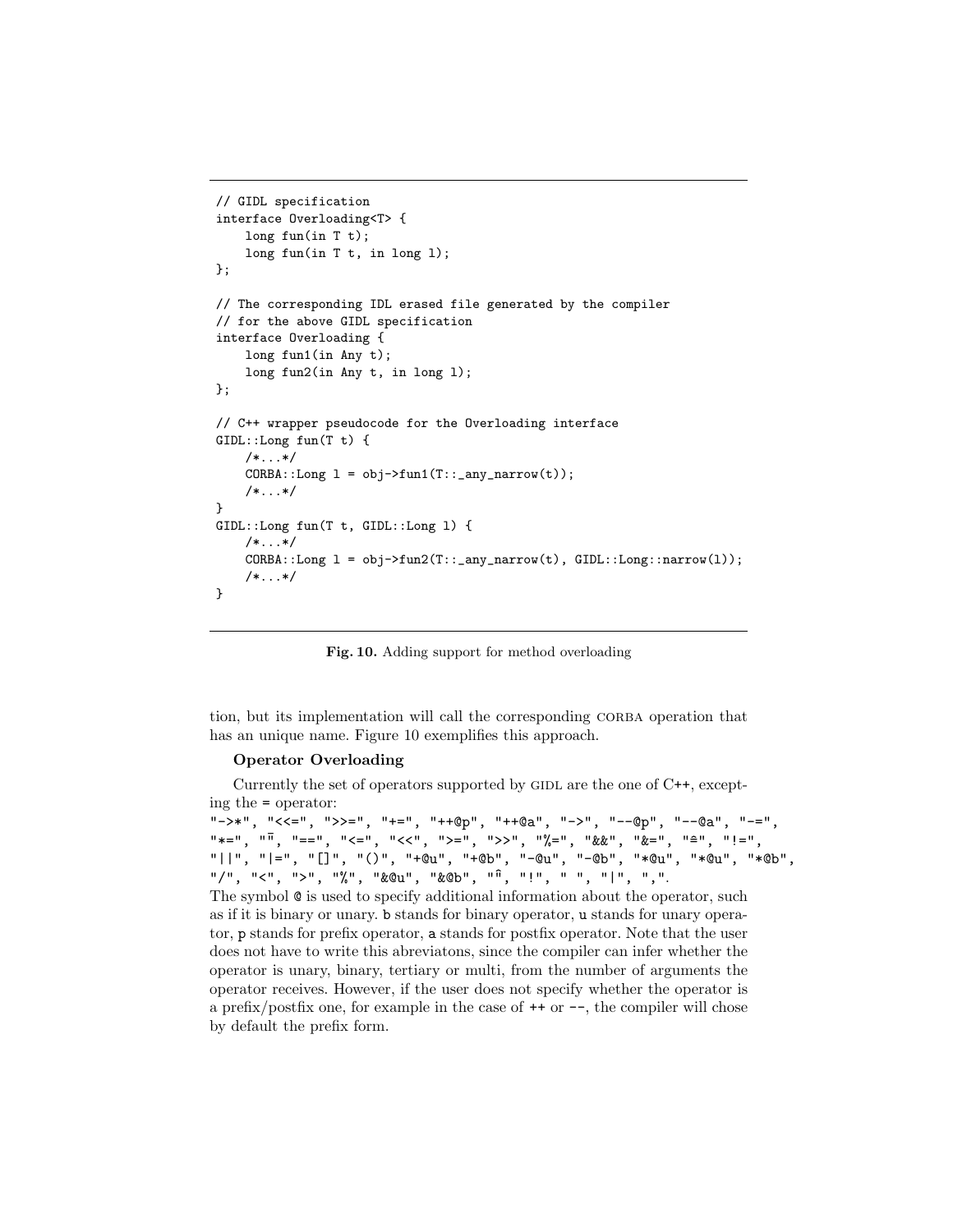```
//...
<id_or_op> ::= IDENTIFIER:id | IDENTIFIER_OP:id
    ;
<ops_overl_metadata> ::=
            "Java" | "Cpp" | "Aldor" ":" <id_or_op>
    |
            "Java" | "Cpp" | "Aldor" ":" <id_or_op> ";" <ops_overl_metadata>
    ;
<method_name> ::=
            IDENTIFIER
    |
            IDENTIFIER_OP ["{" <ops_overl_metadata> "}"]
    ;
//...
```
Fig. 11. Adding support for operator overloading to the IDL grammar

However, not all the languages support operator overloading (e.g. Java), and the ones that suport this feature do not necessarily export the same set of operators. Our goal was for GIDL to implement a flexible extension mechanism for operator overloading. The compiler has a list of default names that it is going to use to replace the operator name in the GIDL wrapper for each target language. These names can be valid identifiers or operators for a certain language. The user can provide a specification file that overrides the default names of the compiler. Furthermore, we provide a mechanism that allows the programmer to again override these names in the GIDL specification, as below:

```
interface TestingOperators{
 void operator"++@p"
            {Java: pp_pref; Cpp: operator"++"; Aldor: operator"++@p"}
        ():
};
```
The ++ operator of the TestingOperators interface will be mapped to the ++ operator for the C++ and Aldor languages, while the Java wrapper stub will replace it with a method called pp\_pref. Although not implemented, it shall be a straight-forward extension for GIDL to accept any conceivable operator, and employ the code generation engine to decide whether that operator is legal for a specific language binding or not. In the latter case, the compiler will map it instead to a method whose name is a viable identifier for that language (in case the user has not provided a name for it).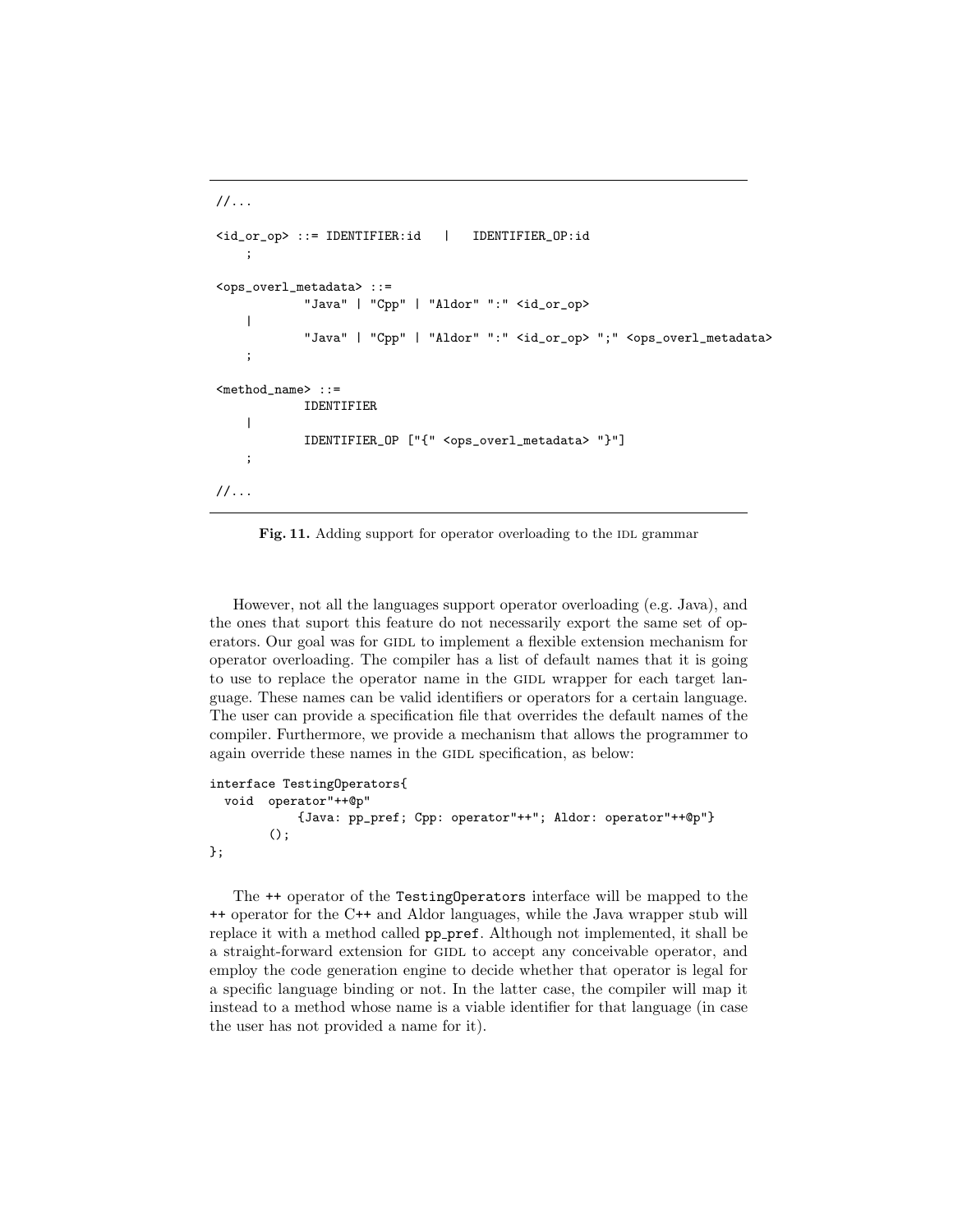To accomodate operator overloading in the IDL grammer, we introduced a new terminal, called OPERATOR ID that recognizes symbols of the form:

operator"<any>", where <any> can be any string that does not contain the space, tab, or the end of line characters.

Figure 11 presents the changes we made to the IDL grammer to support operator overloading. <id or op> denotes either an identifier or an operator identifier. The <ops\_overl\_metadata> is a sequence of pairs of one of the strings "Java", "Cpp", or "Aldor" and a GIDL identifier or operator. The method name is an identifier or an operator, where the latter can be followed by an <ops overl metadata> product.

Note that at the parser level, an operator name can be any string. It is the type-checking job to decide whether the operator is supported by GIDL or not. This allows the set of supported operators to be extended in the compiler without modifying the parser.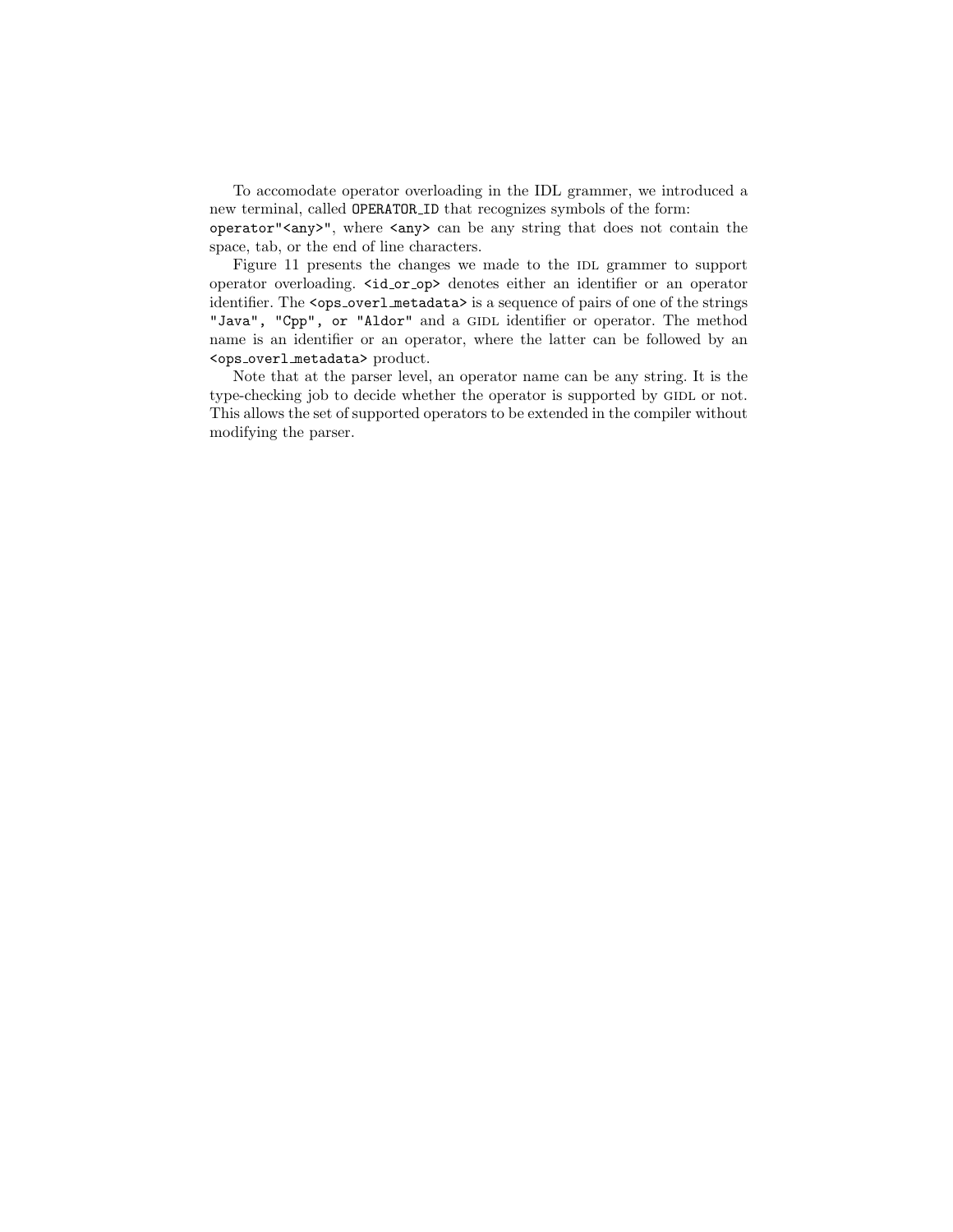# 4 High-Level View of the GIDL Architecture

This chapter presents a high level view of the GIDL architecture: that is how the architecture components are created and how they interact to accomplish an invocation successfully. It then shows how a programmer may use our architecture, and argues the transparency of our design, in the sense that the programmer need not know the internal architecture, but only the mapping rules from GIDL to a specific programming language.

#### 4.1 The GIDL Extension Architecture

Figure 12 illustrates the design of the proposed architecture. The circles stand for user's code. The rectangular boxes represent components in the standard omgcoraba architecture. This includes the IDL specification, the stub and skeleton, and the object request broker (ORB). The hexagons represent the components needed by our generic extension, including the GIDL specification and generated GIDL wrappers. The dashed arrows represent the *compiles to* relation among components. A GIDL specification compiled with our GIDL compiler will generate an IDL specification file, together with GIDL wrapper stub and skeleton bindings, which recover the lost generic type information.

The bottom part of the figure represents CORBA's internals. When compiling the IDL file with any vendor's IDL compiler, client stubs and skeletons will be generated and these serve as proxies for clients and servers respectively. Because the IDL defines interfaces so strictly, the stub on the client side will have no trouble matching perfectly with the skeleton on the server side, even if the two are compiled to different programming languages, or are running on different ORBs from different vendors, under different operating systems or hardware [11].

The solid arrows in Figure 12 depict method invocation. In CORBA, every object has its own unique object reference. The client must obtain an object's reference in a string representation. This is used by the ORB to identify the exact instance that must be invoked. As far as the client is concerned, it invokes a method on the object instance. However, it actually calls the IDL stub that acts as a proxy and forwards the invocation to the ORB. It is the ORB's job to find the server, to pass the parameters, make the invocation and eventually to return a result to the client [11].

As stated previously, our generic extension for CORBA introduces an extra level of indirection in the original mechanism; in order to recover the generic type information lost by the GIDL to IDL transformation, stub and skeleton wrappers are generated to match the original GIDL specification. Basically, for every type in our GIDL specification, we construct  $C++/Java/Aldor$  wrapper stubs that reference the CORBA-stub objects generated by the IDL compiler. When the client invokes an operation, it actually calls a method on a GIDL stub wrapper object. The GIDL method implementation retrieves the CORBA-objects hidden by the wrapper-objects taken as parameters, invokes the method on the CORBAobject's stub hidden inside our wrapper class, gets the result, encloses it in a newly formed wrapper if necessary and returns it to the client application.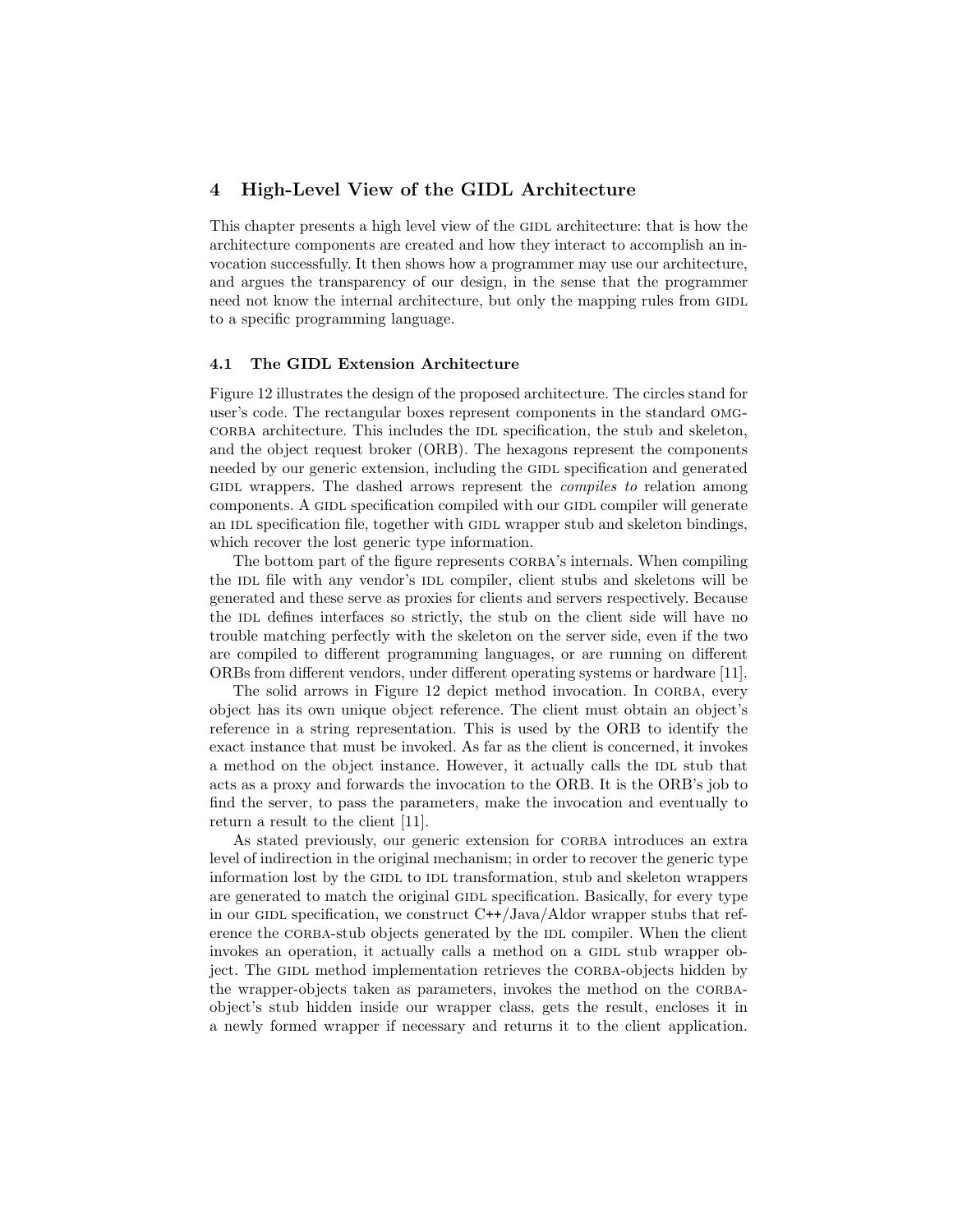

Fig. 12. GIDL architecture for CORBA circle – user code  $hexagon - GIDL component$  $rectangle - CORBA component$ dashed arrow – is compiled to solid arrow – method invocation flow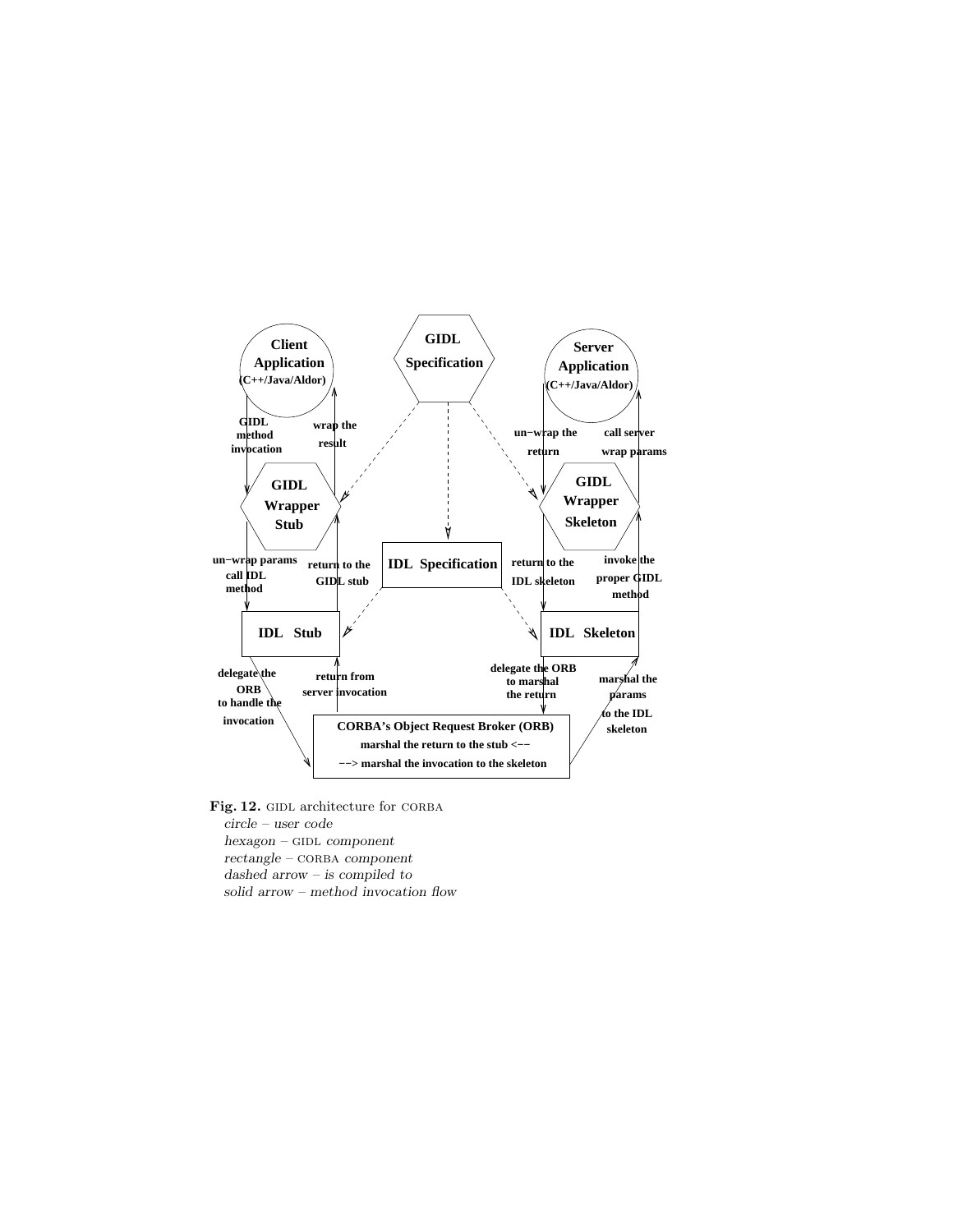The wrapper skeleton functionality is the inverse of the client. The wrapper skeleton method encapsulates the erased IDL objects with generics erased as gidl ones, adding back the generic type's erased information. It invokes the user-implemented server method with these parameters, retrieves the CORBA iDL-object or value from the returned object and passes it to the IDL skeleton.

Clearly, for our implementation to be CORBA compliant, CORBA's Interface Repository (ir) model would have to be changed to handle parameterized interfaces. Two new IR-IDL interfaces for TemplateDclUnit and TemplateCallUnit extending the IRObject interface should be added to the ir meta model and the InterfaceDef IR-IDL interface should be modified to contain a sequence of TemplateDclUnit and a list of TemplateCallUnit. The definition of ScopedName would also have to be made to deal with templates. The TypeCodes and the string representation of references would also be extended to contain parameterized type information. However, our main goal has been to add genericity to the IDL - level, hence the above features are not implemented.

With minimal modifications to the wrapper code generation, our generic extension architecture can sit on top of other software component architectures such as DCOM or JNI. Targeting DCOM is straight forward, as its design is similar to CORBA.

Enhancing JNI is more subtle: Given a GIDL specification file, wrapper stubs are generated on the C++ and Java sides. These make use of parametric polymorphism and will ensure that the GIDL semantics are statically enforced in both mappings, similar to our design for CORBA. What differs is the implementation of the erased stub (IDL stub box in Figure 12). On the C++ side, this corresponds to the mechanism provided by jni to invoke the jvm; it can be mangled inside the wrapper classes and hidden from the user. To call Java code from C++, the C++ parameterized wrapper classes use the jni mechanism to invoke, through jvm, the parameterized Java wrapper classes. To call C++ from Java, the parameterized Java wrapper classes, containing only native methods, are compiled ("javah" utility) and, as a result, the C++ generic erased stub is generated. The latter re-directs the invocation to the parameterized wrapper class.

In summary, the generic extension for our CORBA case study can be applied on top of any CORBA-vendor implementation, while maintaining backward compatibility with standard CORBA applications. Moreover, with minimal changes, our architecture can be applied to various heterogeneous systems. Our approach has been to design a general and clean extension architecture and then to apply aggressive optimization techniques to reduce the overheads incurred by casting, and the extra indirection in invocation. One can anticipate that a combination of optimizations, including pointer aliasing, scalar replacement of aggregates, copy propagation and dead code elimination, will achieve this in most cases.

#### 4.2 The User's Perspective

Consider the GIDL specification shown in Figure 13. When implementing the server side, the programmer should extend the generated skeleton wrapper classes PriorQueue2 and PriorElem, implementing the operations that appear in the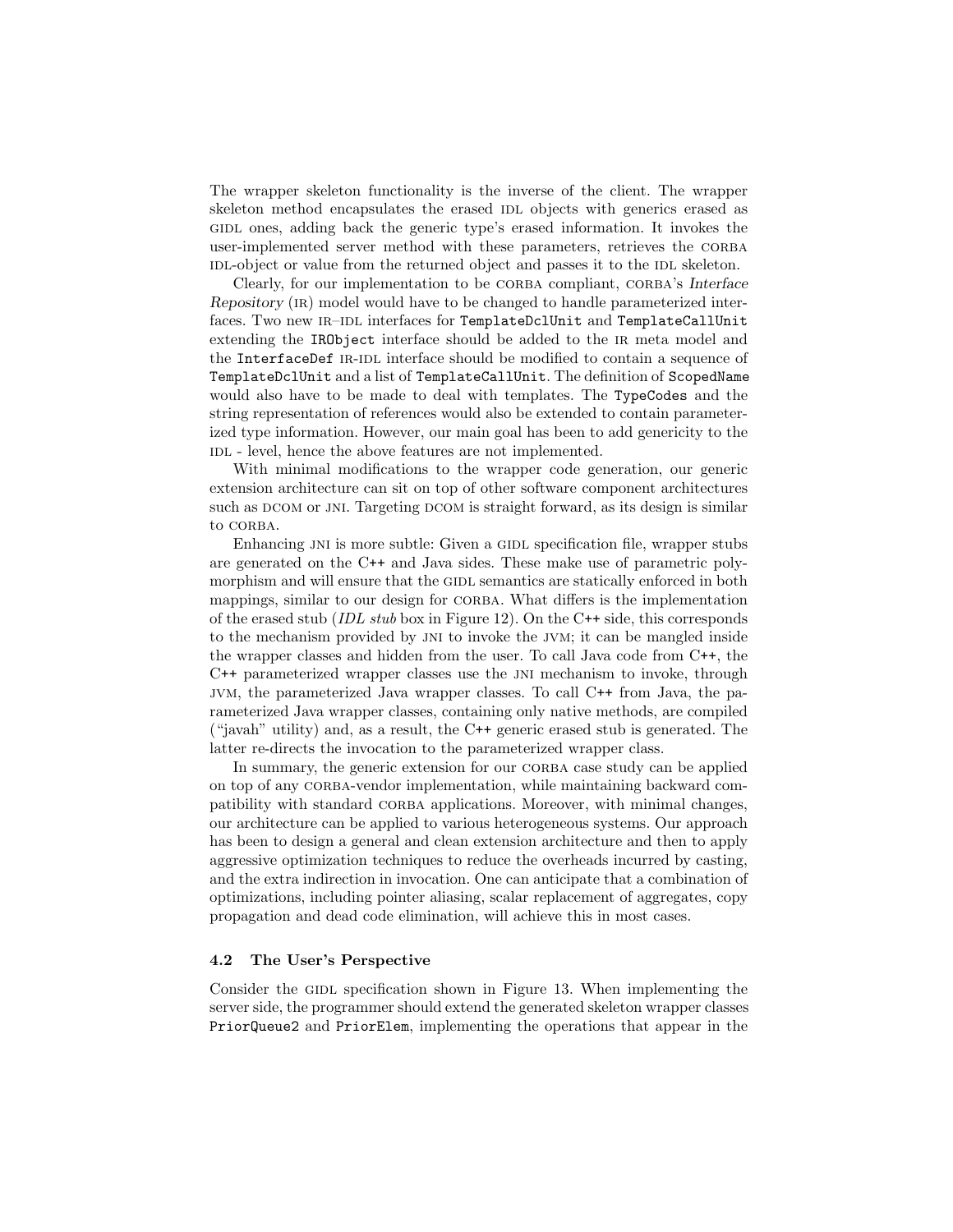```
interface PriorElem {
  short getPriority();
  short compareTo(in Object r);
};
interface PriorQueue2<A:-PriorElem> {
  void enqueue(in A a);
  A dequeue();
  boolean empty();
  short size();
  A creatNewA(in short s);
};
```
Fig. 13. GIDL code for a simple priority queue

```
CORBA::Object\_var obj = orb->string_to_object(s);
GIDL::PriorQueue2<GIDL::PriorElem> gpq(pq_orig);
GIDL::PriorElem gPEobj = gpq.createNewA(GIDL::Short_GIDL(1));
gpq.enqueue(gPEobj); // OK
// Obtain a reference to a CORBA::Object - obj ...
gpq.enqueue(obj); // Error
GIDL::PriorElem gPEobj = gpq.dequeue();
GIDL::Short_GIDL sh = PEobj.getPriority();
cout<<sh<<endl; //prints "1"
```
Fig. 14. Code excerpt from a C++ client

GIDL specification. This is the usual CORBA procedure for writing servers, so the user will find no difficulty here.

An excerpt from a C++ client program that makes use of the types defined in this GIDL specification is shown in Figure 14. Suppose the server is represented by a GIDL::PriorQueue2<GIDL::PriorElem> object. The client obtains a string representation of a reference to the generic type erased object, i.e. ::PriorQueue2 from the server (line 1). It creates a generic wrapper stub (line 2) together with an IDL stub proxy. The latter is implemented inside the wrapper class constructor to hide the internal architectural design. From this point on, the user can transparently invoke the server functionality (lines 5, 11, 12). In Figure 14,  $GIDL:Short_GIDL$  is the C++ mapping type for  $GIDL$ 's short. Line 9 generates a compile-type error, signaling the user that his code does not obey the GIDL specification semantics. If we look at the GIDL specification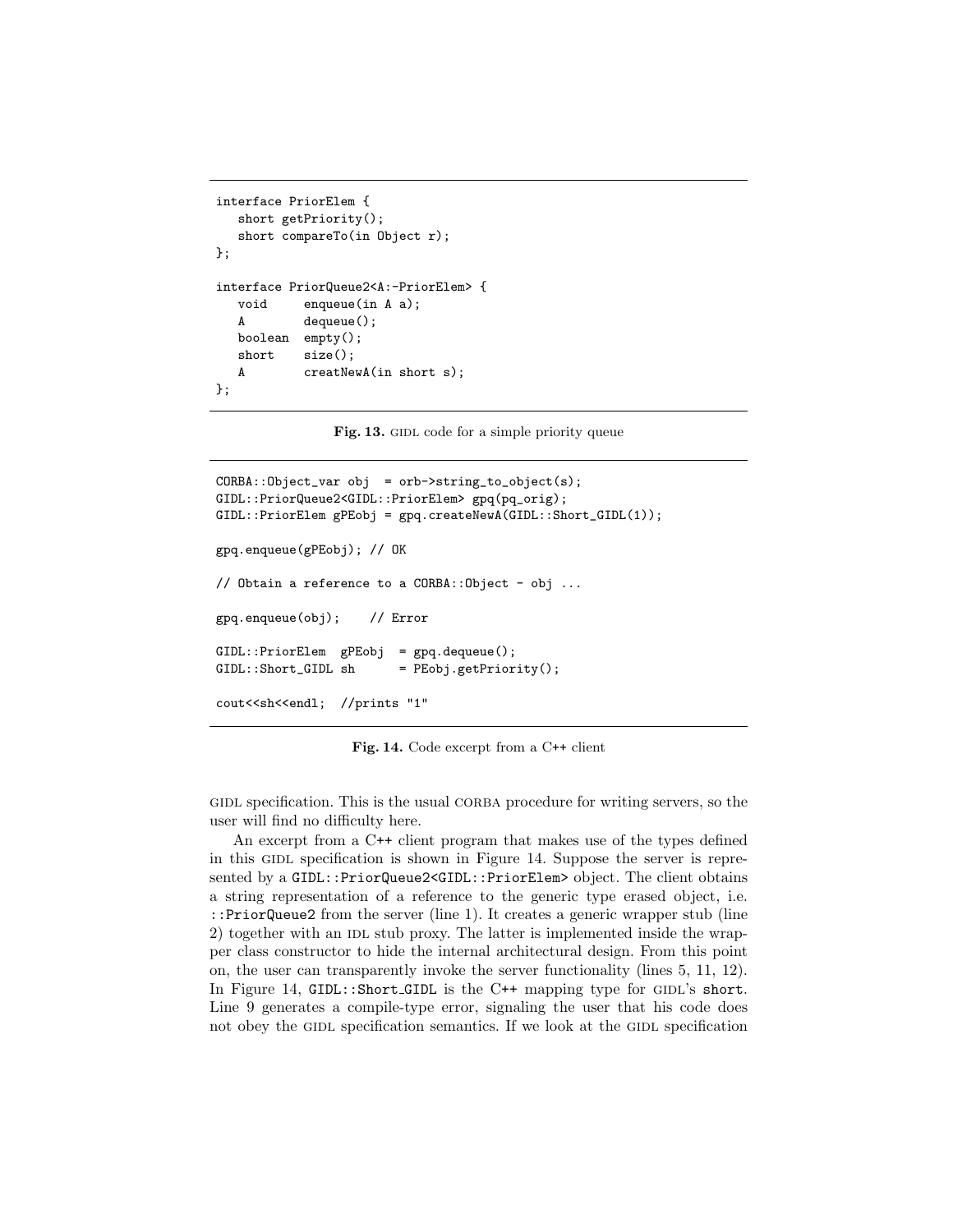in Figure 13, the enqueue operation is supposed to take a parameter of type A. In our case the parameter is substituted by GIDL::PriorElem, since we are working with GIDL::PriorQueue2<GIDL::PriorElem>. Therefore the parameter of the enqueue function is expected to be of type GIDL::PriorElem and not CORBA::Object.

To conclude, our architecture places little burden on programmer's shoulders, as most of our implementation details are hidden. The steps in application design are the same as those required for a standard CORBA application, but now the implementation can use generic programming.

### 4.3 High level ideas for mapping qualified generic types

Our generic type mechanism unifies the semantics of parametric polymorphism from different programming languages. In the implementation of our generic model we do as much work as possible at the unified level and in the GIDL to IDL translation, to minimize the language specific details.

### Basic Ideas

Type-erasure for an extend-based qualified generic type is achieved by substituting it with its bounding-interface. The Java and Aldor mappings are quite natural since this type of qualification is already supported. For the C++ language, due to its static binding time, the mapping can be achieved simply by casting an instance of the generic type to its corresponding qualifier. Note that this code is never executed at run-time, as shown in line marked " $//*$ " in Figure 15.

We show below that the *export-based qualified* generic type can be reduced to an extend-based qualification relation at the GIDL level. The idea here is to find, for each export-based qualified generic type, all the possible interfaces that may implement the functionality of the associated qualifier.

The next step is to construct an interface that:

- implements the whole functionality of the qualifier (for a proper instantiation of its generic types, if any),
- becomes a natural parent for the interfaces identified in the previous step (in the sense that the inheritance does not actually introduce new functionality),
- defines a minimal number of generic types

We call the constructed interface the most specific generic antiunifier (MSGA) of the export-based qualification. The MSGA can be seen as the most specific antiunifier [14] or equivalently the least general generalization [13] of the types that satisfy the export-based qualifier.

Section 3.5 has already introduced and explained the GIDL type rules related to well-formedness and subtyping in the presence of qualified type variables. Next we discuss the main stages involved in the MSGA construction and we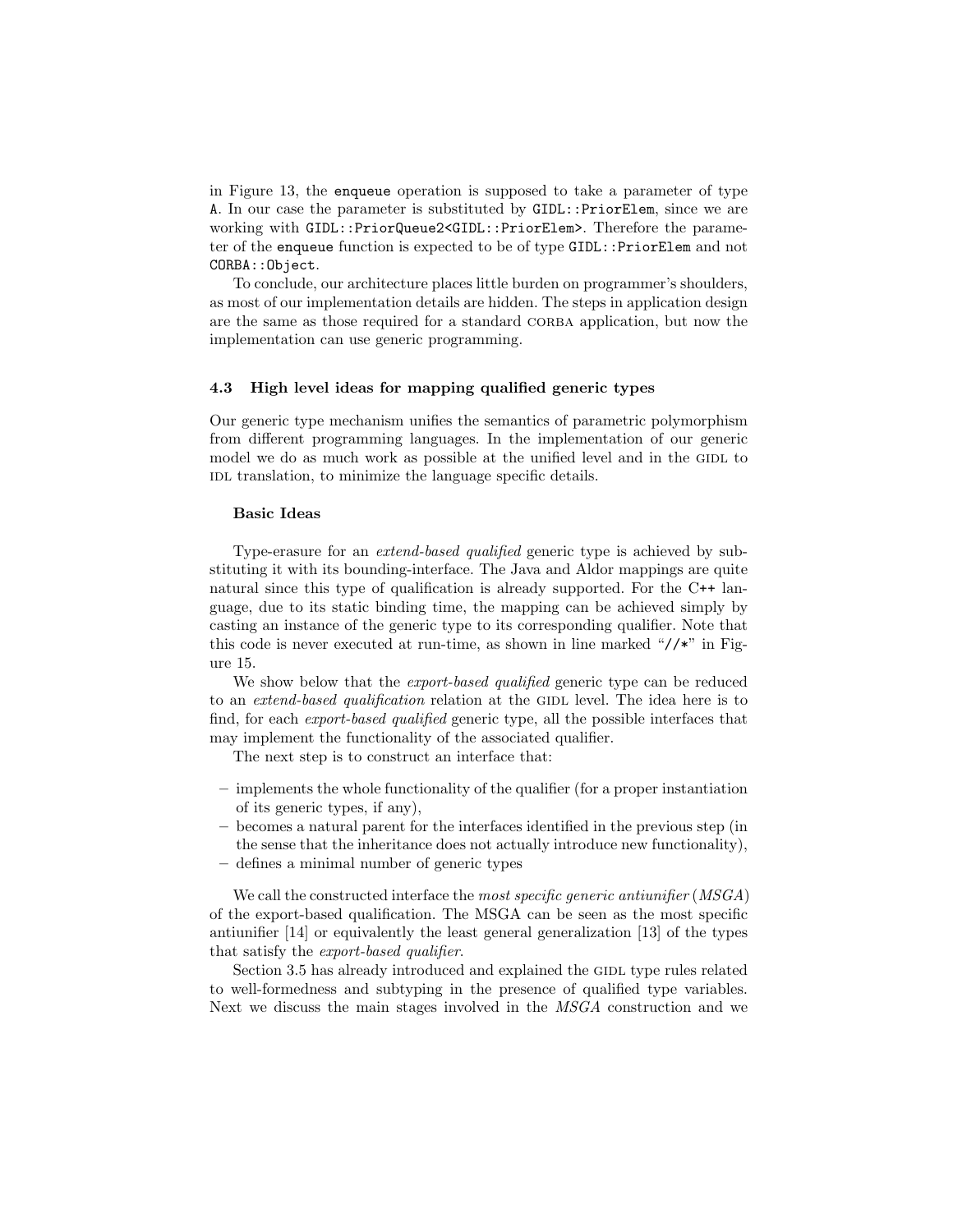```
// GIDL specification:
interface Foo \{ /*...*/ \};
interface Test<T1:Foo> { /*...*/ };
                             - - - - - - - - - - - - - - - - - - - - - - - - - - - -
// C++ mapping:
template<class T1> class Test :
virtual public ::GIDL::GIDL_Object {
  private:
    virtual void implTestFunction() {
      if(1) return; //*T1 a_T1; Foo a_Foo = (Foo)a_T1;
    }
  public:
    Test(::Test_var ob) {
      implTestFunction(); //...
    }//...
}
```
Fig. 15. Extend-based qualification mapping to C++

present an example. This MSGA could be used as the erasure type for its corresponding generic type. We have chosen not to do so, however, due to CORBA's IDL limitations and we use Object instead.

### Mapping Export-Based Qualification

The algorithm for computing the MSGA associated with an export-based qualification, presented here, works under the assumption that the extend-based qual*ification* has already been mapped to the target language. Each GIDL-interface that may satisfy the export-based qualification in certain circumstances (for a given instantiation of the generic type for example), shall be made to implement the most specific generic antiunifier (MSGA) interface associated with that export-based qualification.

As an example, consider the GIDL file shown in Figure 16. The Test interface uses an export-based qualified generic type. Among the valid candidates for the type instantiation one can list Element, TemplEl1<tp0, tp1>, TemplEl2<tp0, tp2, tp1>. Being given the methods in the Element interface and the set of interfaces defined in a GIDL specification, our task is to construct the most specific generic antiunifier (MSGA) of these candidates. First, we construct a new parameterized interface, with as many generic types as the number of parame-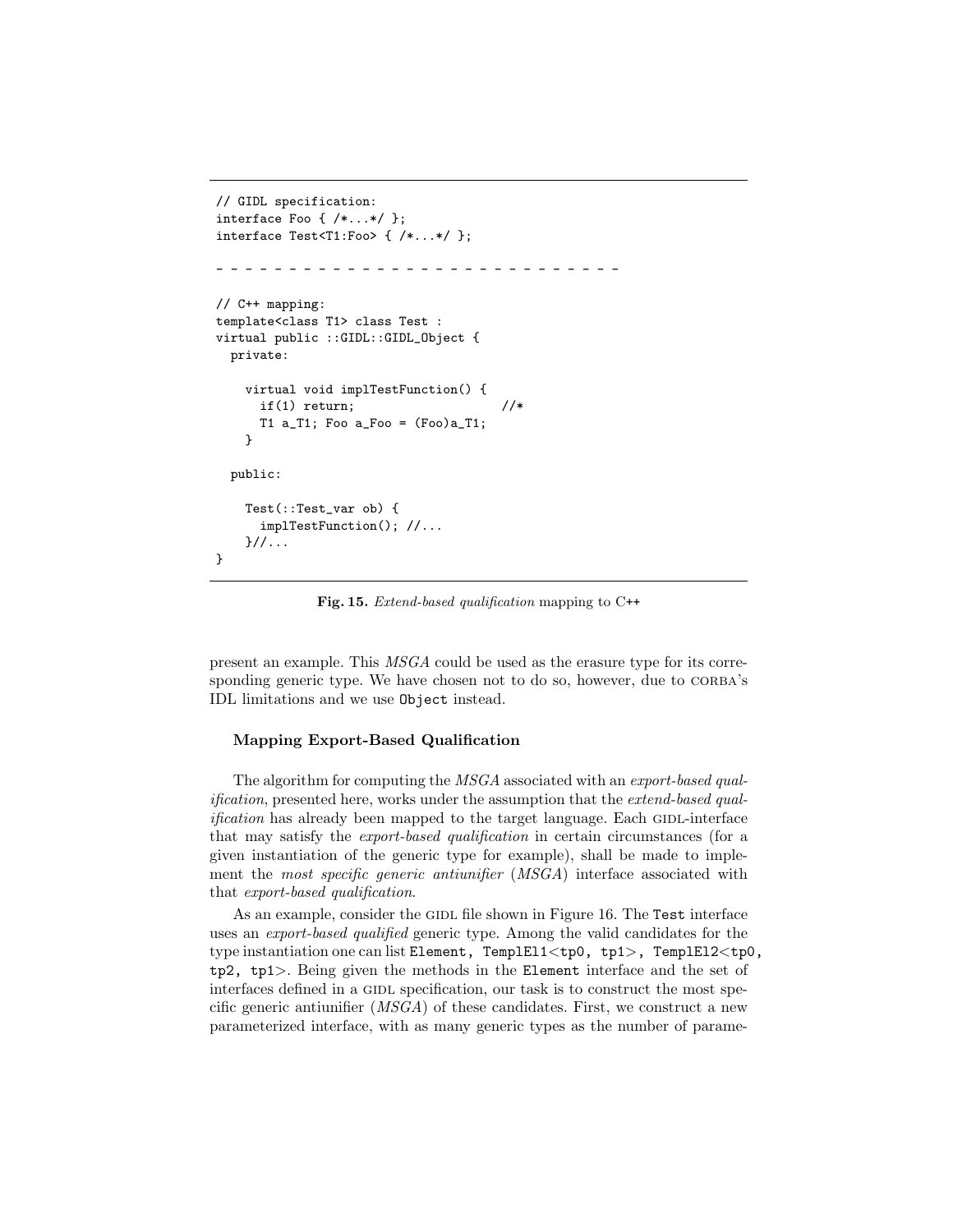```
interface Element {
 tp0 op(in tp1 a1, in tp2 a2, in tp0 a3,
         in tp3 a4, in tp1 a5);
};
interface TemplEl1<T1, T2> {
 T1 op(in T2 a1, in tp2 a2, in T1 a3,
         in tp3 a4, in T2 a5);
};
interface TemplEl2<T1, T2, T3> {
 T1 op(in tp1 a1, in T2 a2, in T1 a3,
         in tp3 a4, in T3 a5);
};
interface Test<A:-Element> {
 //use A
}
```
Fig. 16. MSGA Example

ters in all the methods of the "to be implemented" interface, plus the number of methods, as the return types should also be taken into account. In our example, the MSGA initially looks like:

```
interface MSGA<G0, G1, G2, G3, G4, G5> {
 G0 op( in G1 a1, in G2 a2,
         in G3 a3, in G4 a4, in G5 a5 );
}
```
Left like this, the interface created can make use of many different generic types, so we may want to simplify it. We create a matrix as below, in which the types that have to match will share the same column. If there is an interface that we can prove cannot implement the required functionality, it should not appear in the matrix.

|  |  |  | G0 G1 G2 G3 G4 G5 $\vert$ MSGA                                         |
|--|--|--|------------------------------------------------------------------------|
|  |  |  | $\vert$ tp0 tp1 tp2 tp0 tp3 tp1 Element $\vert$                        |
|  |  |  | $\vert$ T1 T2 tp2 T1 tp3 T2 TemplEl1                                   |
|  |  |  | $\begin{bmatrix} T1 & tp1 & T2 & T1 & tp3 & T3 \end{bmatrix}$ TemplEl2 |

The first thing to do is to identify the columns formed by the same nongeneric type. This occurs in G4's column in the above table. The next step is to remove the corresponding generic type from the template declaration part of the MSGA interface and substitute it with the non-generic type throughout the MSGA's interface definition. In our example this would be substituting tp3 for G4. A second simplification can be made if two columns are found to be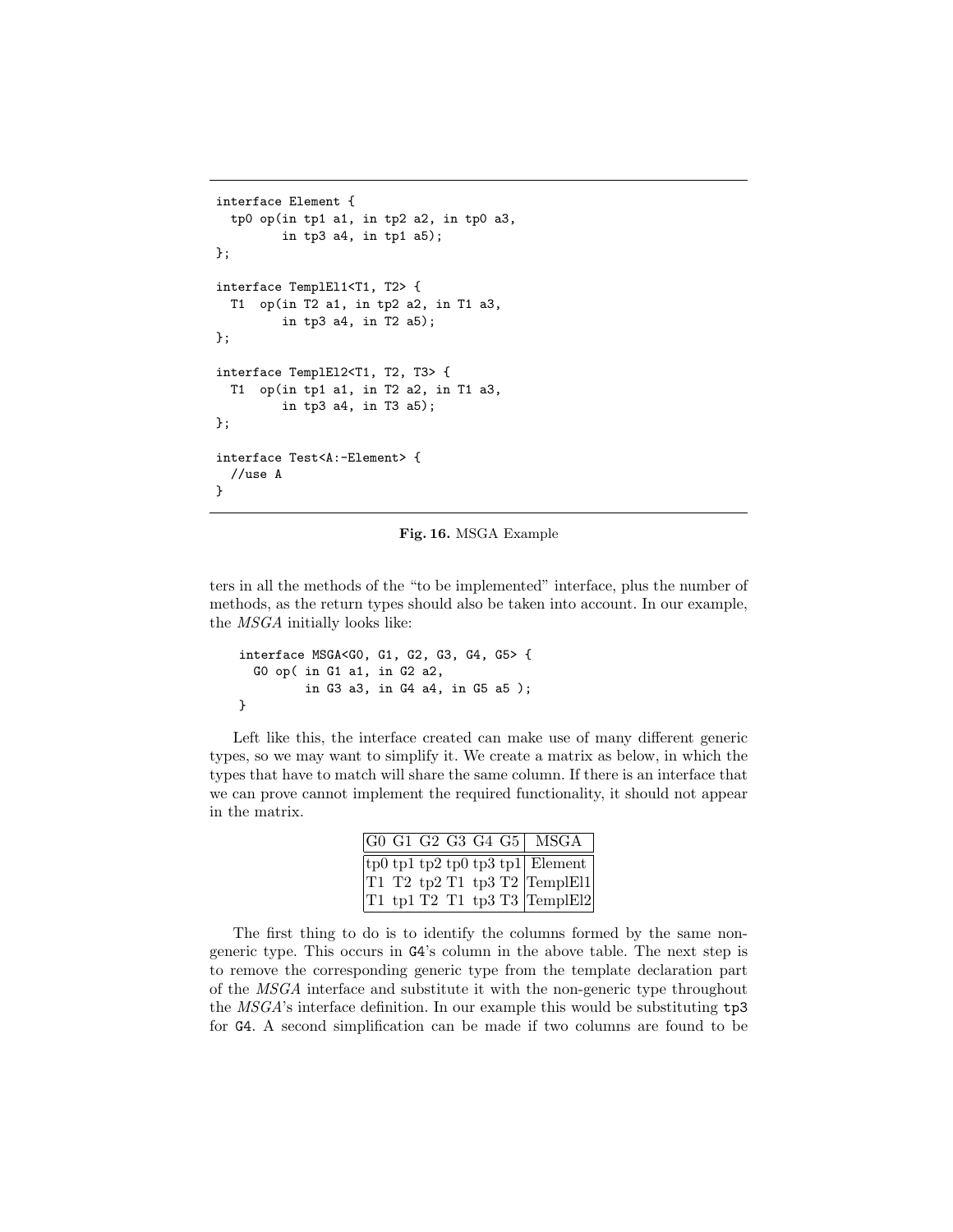```
interface MSGA<G0, G1, G2, G5> {
 G0 op( in G1 a1, in G2 a2,
         in G0 a3, in tp3 a4, in G5 a5 );
}
interface Element: MSGA<tp0,tp1,tp2,tp1> {...};
interface TemplEl1<T1, T2>: MSGA<T1,T2,tp2,T2> {...};
interface TemplEl2<T1, T2, T3>: MSGA<T1,tp1,T2,T3>{...};
interface Test<A : MSGA<tp0, tp1, tp2, tp1> >
{ //use A...};
```
Fig. 17. The result of the MSGA Algorithm

equal. This occurs with columns 0 and 3 of our example. In this case we can also remove one of the generic types in the template declaration part of the MSGA interface and substitute it with the other generic type throughout the interface definition. Special care should be taken for the void return type, since it cannot be matched by any generic type instantiation.

Finally, all the interfaces found to be valid candidates to instantiate the export-based qualified generic type, are made to implement the simplified MSGA interface, as shown in Figure 17.

It is clear that only Element, TemplEl1<tp0, tp1> and TemplEl2<tp0, tp2, tp1> will not be signaled with a compiler error when substituted for the generic type A in the Test generic interface. Notice also that the  $MSGA$  is using only unqualified type parameters in order to cover all possible type instantiations and that the generic type qualifications of the candidate interfaces (TemplEl1, TemplEl2) do not influence the algorithm in any way.

Type parameterized functions are accommodated in a straightforward manner in the algorithm presented. Section 3.5 has provided the details: If at least one type instantiation of a function satisfies the signature of another function that appears in the export-based qualifier, then we consider that the type parameterized function satisfies the qualifier's function. Conversely, if the export-based qualifier exports a type parameterized function, then only another type parameterized function will satisfy it and only if its set of valid type instantiations includes the one of the qualifier's function.

There are two additional points to mention with respect to MSGAs. Figure 18 presents a legal gidl specification, together with its corresponding MSGA bindings. The first example in Figure 18 shows that we must preserve the inheritance hierarchy among MSGAs. If this were not done, the compiler would find an error while checking the correctness of the Type $1\lt B$  type in line 4. The B bound is MSGA2<B>, but B should also be bounded by MSGA1<B> from the definition of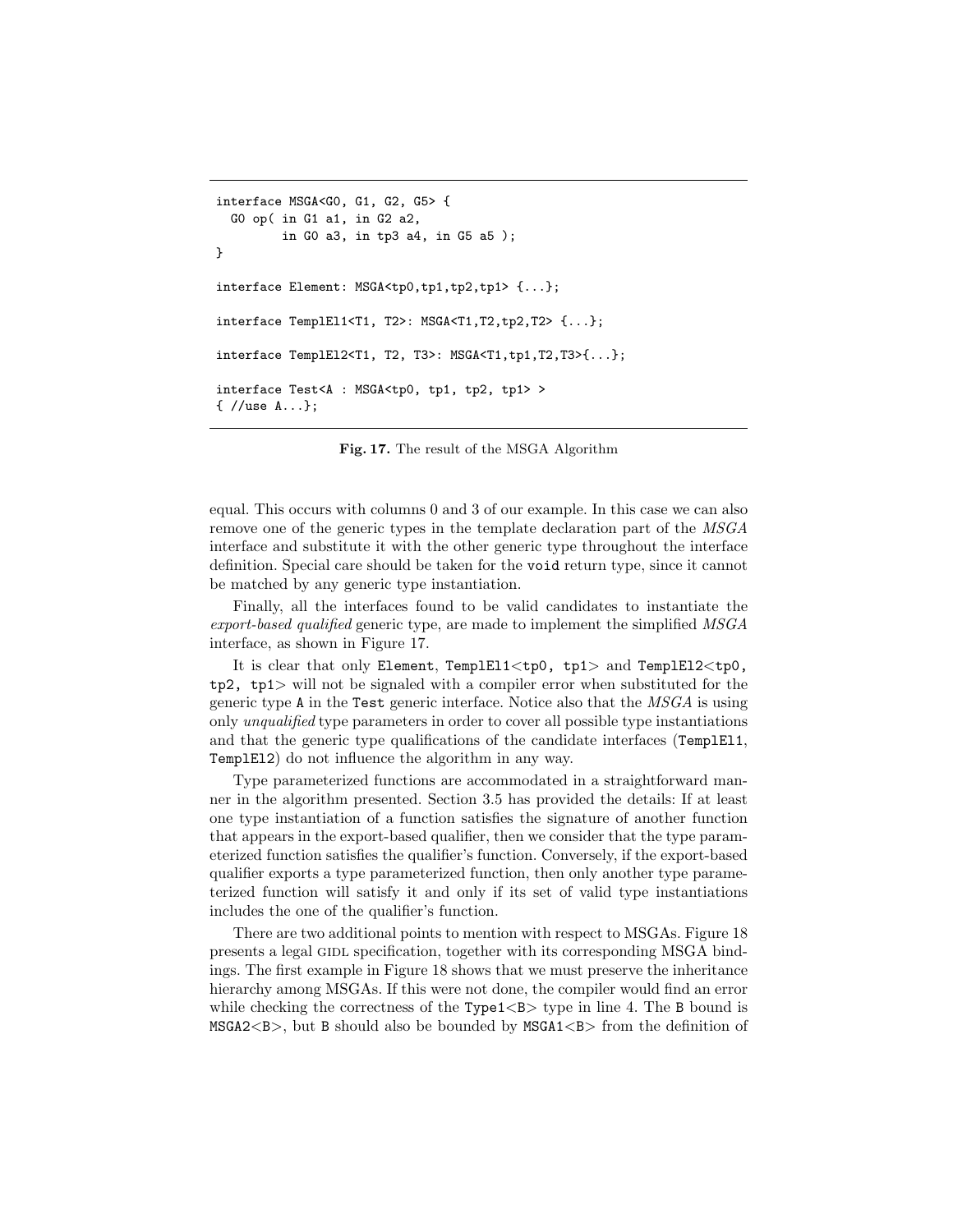```
//A. GIDL specification//
```

```
// Eg. 1
interface Type1<A:-Type1<A> > {...};
interface Type2<B:-Type2<B> > : Type1<B> {...};
// Eg. 2
interface Elem<C>{...};
interface Test1<D:-Elem<D> >{...};
interface Test2<E:-Elem<E> >{...};
//B. MSGA constructs for the GIDL specification in A.//
// Eg. 1
1. interface MSGA1<A>{...}; //A:-Type1<A>
2. interface MSGA2<B> : MSGA1<B>{...}; //B:-Type2<B>
3. interface Type1<A : MSGA1<A>> : MSGA1<A>{...};
4. interface Type2<B : MSGA2<B>> :
                   Type1<B>, MSGA2<B>{...}; //***
// Eg. 2
5. interface MSGA3<T>{...}; //D:-Elem<D> and E:-Elem<E>
6. interface Elem<C> : MSGA3<C>{...};
7. interface Test1<D : MSGA3<D>>{...};
8. interface Test2<E : MSGA3<E>>{...};
```
Fig. 18. More MSGA Issues

Type1 in line 3. If no inheritance relation were defined among MSGA2 and MSGA1 interfaces, a compile-time error would be signaled.

In order to keep the number of generated MSGAs to a minimum, a simple unification algorithm is employed among export-based qualification relations. The second example in Figure 18 shows that only one MSGA (MSGA3) is constructed for the D and E export-based qualifications (lines 6,7).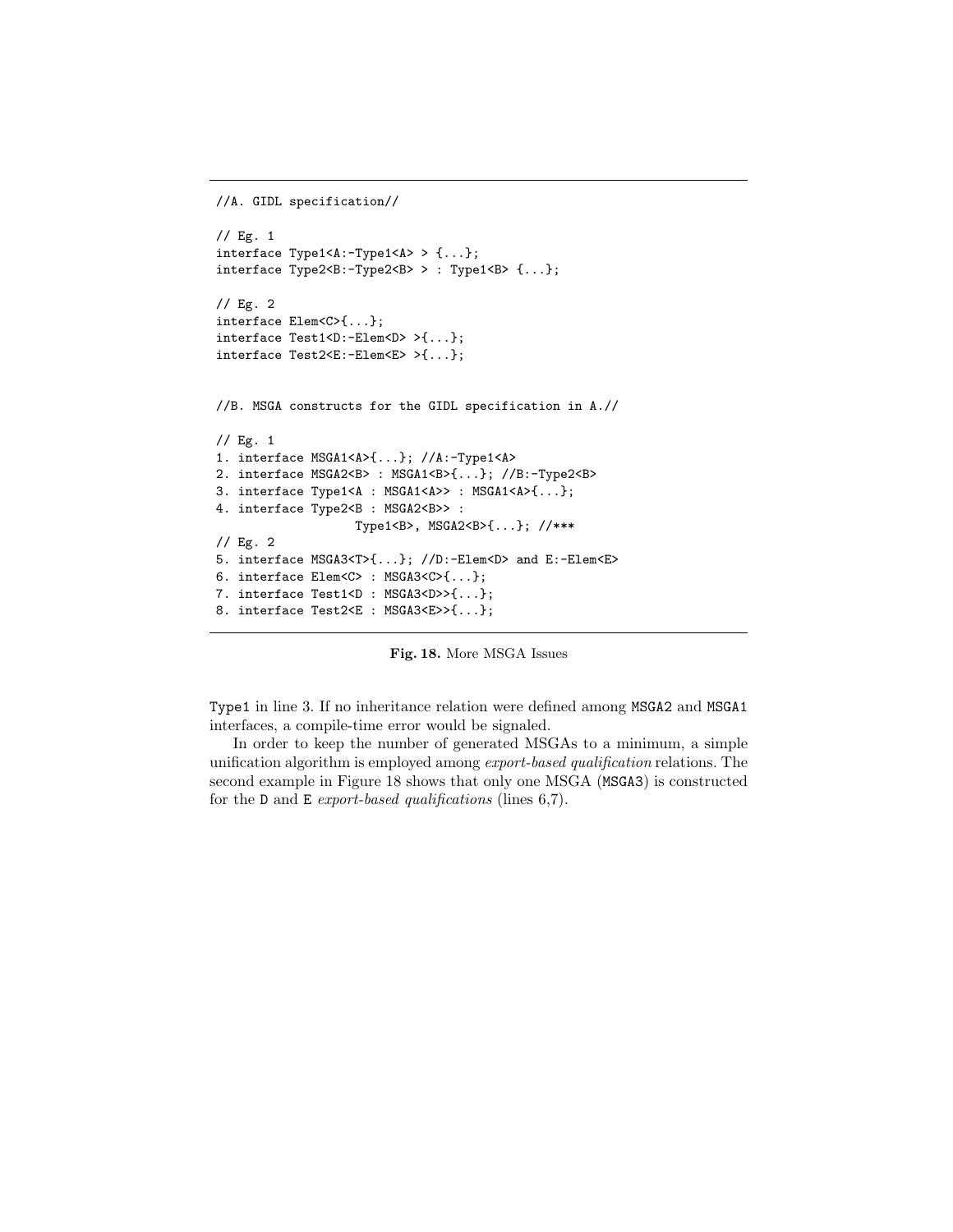# 5 GIDL to C++ Mapping

This chapter presents the rationale behind the GIDL C<sup>++</sup> bindings. We start by presenting the high-level mapping ideas, and the approach used to implement the casting functionality of the GIDL wrapper objects. We then show how the GIDL inheritance hierarchies are implemented and comment on the language features that we found most useful in this context. Finally, we demonstrate the ease of use of the GIDL extension and reason about the soundness of the translation mechanism.

### 5.1 High-Level Mapping Ideas

The mapping from GIDL to  $C^{++}$  is for the most part quite easy and natural, as the IDL syntax and semantics are quite close to those of  $C++$ . We closely follow the same conventions used in the standard IDL to  $C++$  mapping, so the user will not feel any major conceptual difference when using our generic architecture.

GIDL modules are translated into  $C^{++}$  namespaces; GIDL interfaces into  $C^{++}$ (possibly template) classes, encapsulating all the functions that appear in the gidl interface together with getter and setter functions for every attribute in the GIDL interface. A GIDL structure is mapped to a  $C++$  class, with setter and getter functions for each field in the GIDL structure. GIDL basic types (short, long,  $etc$ ) are mapped to corresponding C++ types, providing the expected functionality by means of operator overloading. GIDL's arrays and sequences are mapped by type instantiating a C++ generic array/sequence class in which the "[]" operator is overloaded. In our implementation, the relation between the wrapper objects and the associated CORBA-objects is many to one: There can be several wrappers storing the same CORBA-object. Memory management is simple, creating our wrapper objects on the stack only. Thus there is no need for explicit de-allocation.

Our GIDL-C++ stub and skeleton wrappers are encapsulated within the "GIDL" and "GIDL implem" namespaces. GIDL scopes directly create C++ scopes, as the C++ semantics allows the definition of nested classes. A side-effect of this is that the generic types defined by a generic GIDL interface stay in the same position after the C++ translation and do not create generic type duplicates for the nested gidl structures (as happens in the Java mapping case).

In the example shown in Figure 19, a GIDL specification containing a structure type nested inside an interface type is similarly translated to C++ as a nested definition of classes. The generic type parameter A is shared inside the nested scope.

#### 5.2 The Generic Base Class

Figure 20 presents a simplified version of the base class for the wrapper object whose GIDL type is String, WString or some interface. The type parameter  $T$  denotes the current GIDL class,  $A$  is its corresponding CORBA class, while A\_v denotes the CORBA smart pointer helper type that assists with memory management and parameter passing. The BaseObject class inherits from the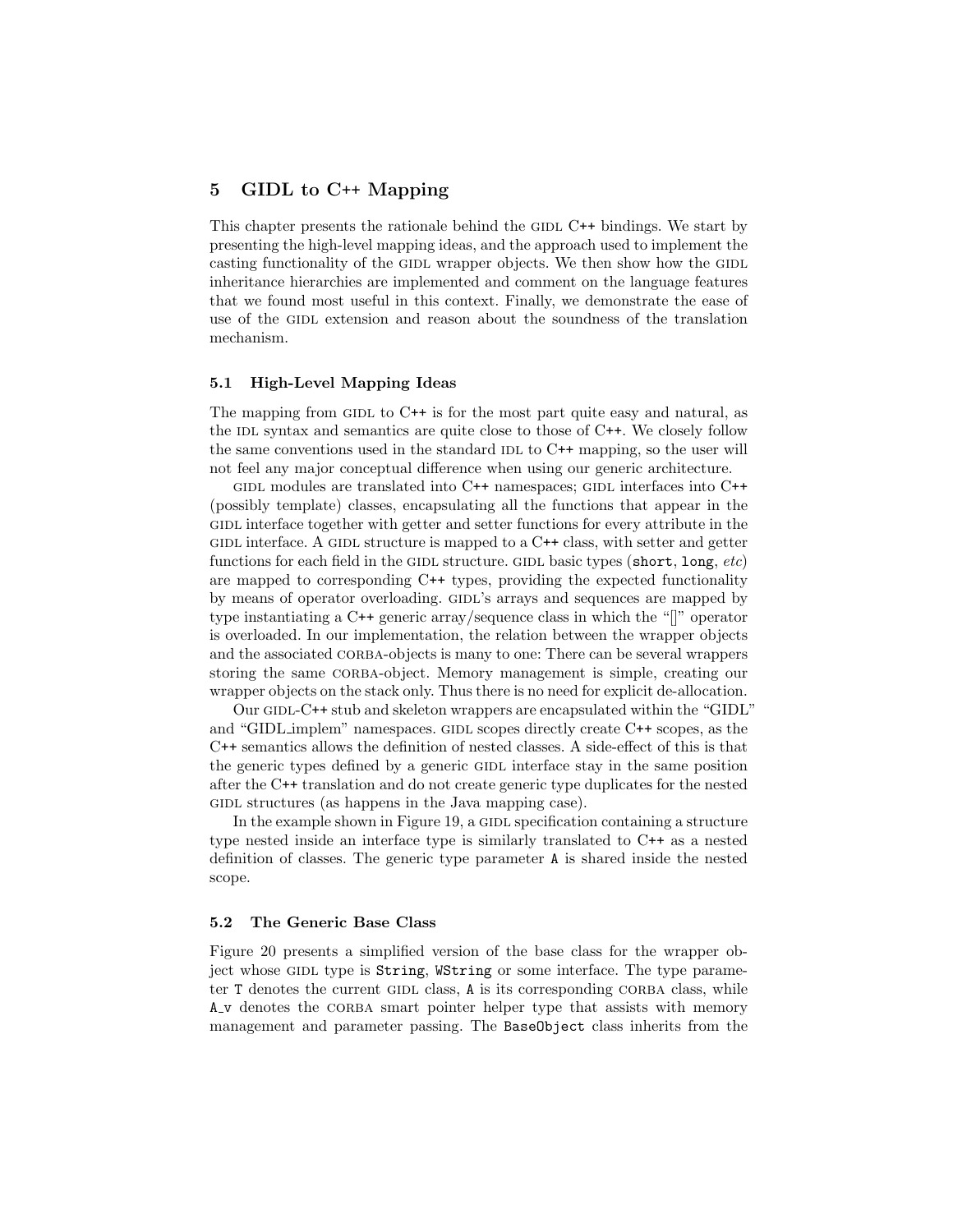```
// GIDL:
interface GenericInterf<A> {
   struct GenericStruct {
      typedef A A_array[5][5];
      A_array field;
   };
};
- - - - - - - - - - - - - - - - - - - - - - - - - - - -
// C++:
template<class A> class GenericInterf: ... {
 struct GenericStruct : GIDL::GIDL_Object {
    typedef Array_GIDL<...,A,...> A_array;
    public: A_array field; // ...
 }
  // ...
}
```
Fig. 19. Nested structures

ErasedBase class that stores the type-erased representation under the form of a void pointer, and from the GIDL Type, the supertype of all GIDL types. The fillObjFromAny and fillAnyFromObj functions abstract the corba functionality of creating an object from a CORBA Any-type value, and vice-versa. They are re-written for the String/WString types as the CORBA specific calls differ. The implementation provides overloaded constructors, assignment operators and accessor functions that work over various CORBA and GIDL types, allowing the user to manipulate in an easy and transparent way GIDL wrapper objects.

The generic constructor (lines 18-20) receives as a parameter a GIDL object whose type is in fact GG. The use of BaseObject<GG, GG::GIDLA,GG::GIDLA\_v>, together with the cast to A\* in line 20, statically checks that the instantiation of the type GG is a GIDL interface type that is a subtype of the instantiation of  $T$  (with respect to the original GIDL specification). This irregular use of the BaseObject type constructor is one of the generalized algebraic data types GADT characteristics. Note also the use of the *abstract type members*  $GG$ : : GIDLA and GG::GIDL A v. The mapping also defines a type-unsafe cast operator (lines 24- 29) that allows the user to transform an object to one of a more specialized type. The implementation, however, statically ensures that the result's type is a subtype of the current type.

# 5.3 Handling Multiple Inheritance

We now present the rationale behind the  $C++$  mapping of the GIDL inheritance hierarchies. There are two main requirements that guided our design: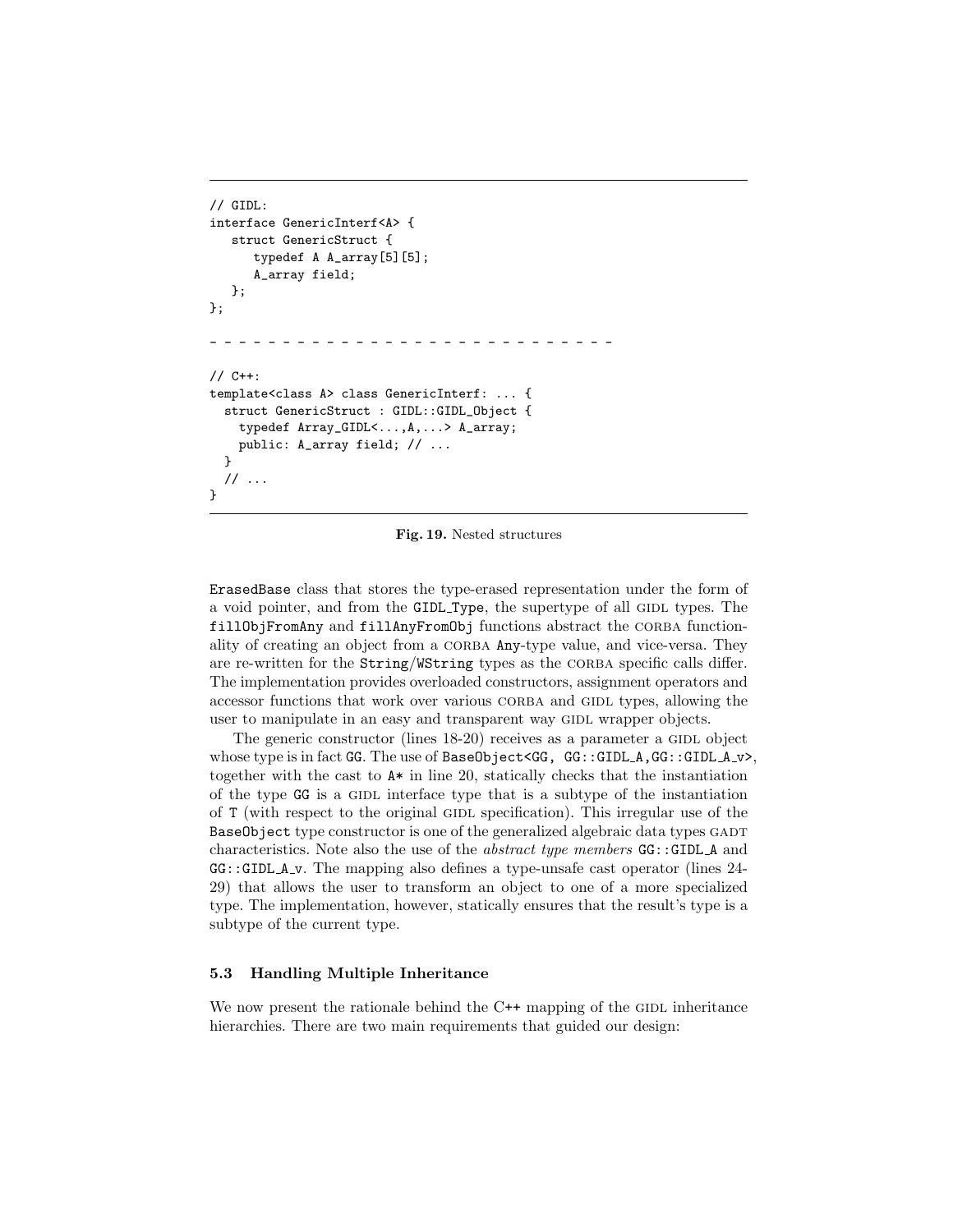```
1 class ErasedBase { protected: void* obj; };
2 template<class T,class A,class A_v> class BaseObject :
3 public ErasedBase, public GIDL_Type<T> {
4 protected:
5 static void fillObjFromAny(CORBA::Any& a, A*& v) {
6 CORBA::Object_ptr co = new CORBA::Object();
7 a>>=co; A* w = A::_{\text{narrow}}(co); v = w;8 }
9 static void fillAnyFromObj(CORBA::Any& a, A* v) { a<<= v; }
10 public:
11 typedef A GIDL_A; typedef A_v GIDL_A_v; typedef Self T;
12
13 BaseObject(A* ob) { this->obj = ob; }
14 BaseObject(const A_v& a_v) {this->obj=a_v._retn();}
15 BaseObject(const T& ob) { this->obj = ob.obj; } //
16 BaseObject(const GIDL::Any_GIDL& ob)
17 {T::fillObjFromAny(*ob.getOrigObj(),getOrigObj());}
18 template<class GG> BaseObject(
19 const BaseObject<GG,GG::GIDL_A,GG::GIDL_A_v>& o
20 ) { this->obj = (A*)o.getOrigObj(); }
21 /*** SIMILAR CODE FOR THE ASSIGNMENT OPERATORS ***/
22
23 operator A*() const { return (A*)obj; }
24 template < class GG > operator GG() const{
25 GG g; // test GG superclass of the current class!
26 if(0) { A* ob; ob = g.getOrigObj(); }
27 void*& ref = (void*&)g.getOrigObj();
28 ref = GG::_{\text{maximum}}(this \rightarrow get0right()); return g;
29 }
30 A*& getOrigObj() const { return (A*) obj; }
31 void setOrigObj(A * o) { obj = o; }
32
33 static A*& _narrow(const T& ob){return ob.getOrigObj();}
34 static CORBA::Any* _any_narrow(const T& ob) { /* ... */ }
35 static T _lift(CORBA::Any& a, T& ob)
36 { T::fillObjFromAny(a,ob.getOrigObj()); return ob; }
37 static T _lift(CORBA::Object* o) { return T(A::_narrow(o));}
38 static T _lift(const A* ob) { return T(ob); }
39 /*** SIMILAR: _lift(A_v) AND _lift(CORBA::Any& v) ***/
40 };
```
Fig. 20. The base class for the GIDL wrapper objects whose types are GIDL interfaces. (We have omitted the inline keyword)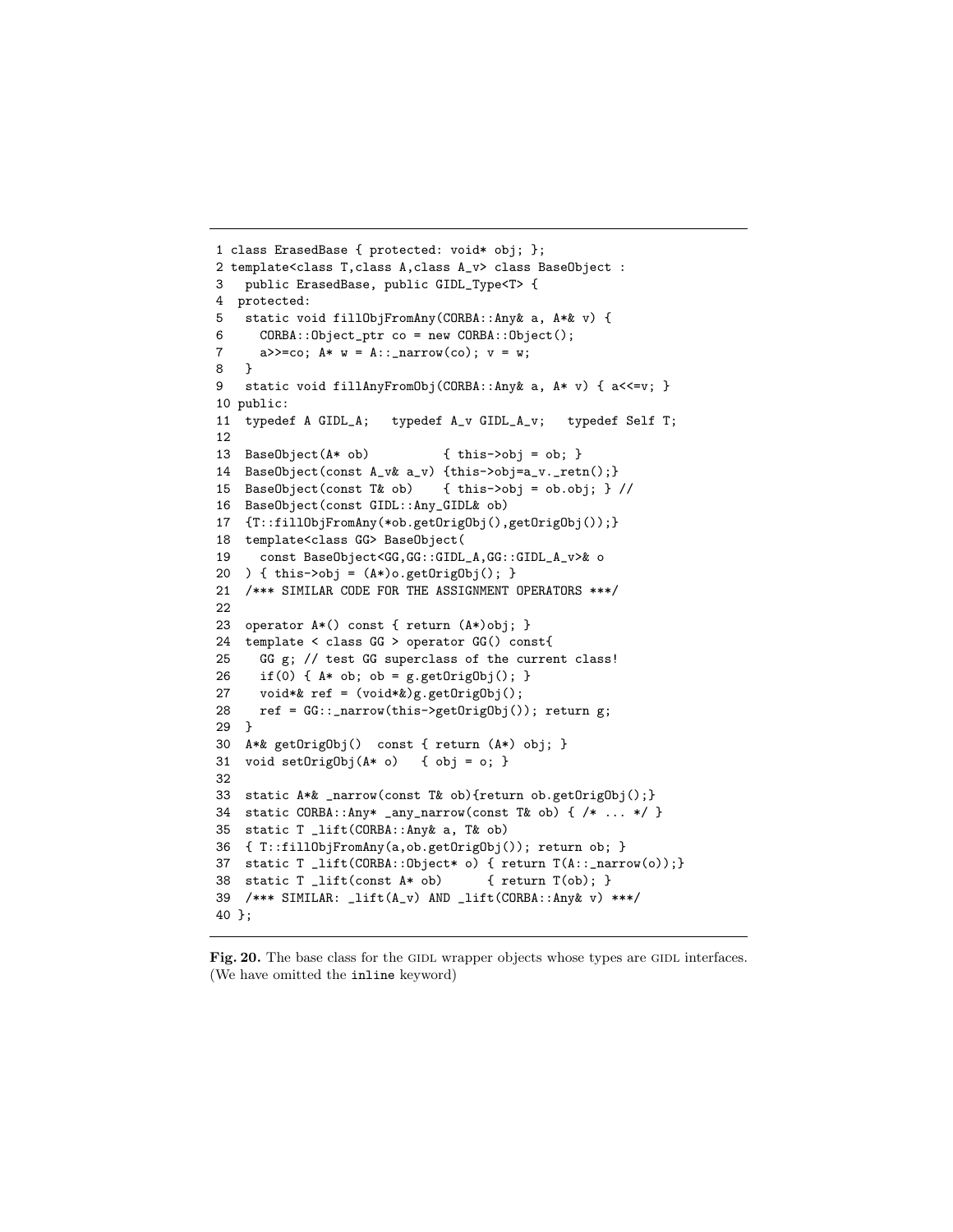```
interface Comparable< K >
{ boolean operator">" (in K k); boolean operator"=="(in K k); };
interface BinTree< K:-Comparable<K>, D >
{ D getData(); K getKey(); D find(in K k); }; };
interface Leaf< K:-Comparable<K>, D > : BinTree<K,D>
{ void init(in K k, in D d); \};
interface Node< K:-Comparable<K>, D > : BinTree<K,D>
{ BinTree<K,D> getLeftTree(); BinTree<K,D> getRightTree(); };
interface Integer : Comparable<Integer> { long getValue(); };
```
Fig. 21. GIDL specification and C++ client code for a binary tree

```
template<class K, class D> BinTree {
   protected: ::BinTree* obj;
   public: // system functionality
       void setOrigObj(::BinTree* o) { obj = o; }
             // GIDL specification functionality /* ... */
};
template<class K, class D> Node : public virtual BinTree<K, D> {
   protected: ::Node* obj;
   public: // system functionality
       void setOrigObj(::Node* o) { obj = o; }
             // GIDL specification functionality
       BinTree<K,D> getLeftTree() { /* ... */ }
};
```
Fig. 22. Naive translation for the C++ mapping

- $-$  As far as the representation is concerned, each GIDL wrapper stores precisely one (corresponding) CORBA-type object: its erasure. This is a performance concern. It is important to keep the object layout of the GIDL stub wrapper small.
- In terms of functionality, the GIDL wrapper features only the casting functionality associated with its type; in other words the system functionality is not subject to inheritance. This is a type-soundness, as well as a performance concern.

Throughout this section we refer to the GIDL specification in Figure 21. We first examine the shortcomings of a naïve translation that would preserve the inheritance hierarchy among the generated GIDL wrappers. Figure 22 shows such an attempt. If each GIDL wrapper stores its own representation as an object of its corresponding CORBA-type, the wrapper object layout will grow exponentially. An alternative would be to store the representation under the form of a void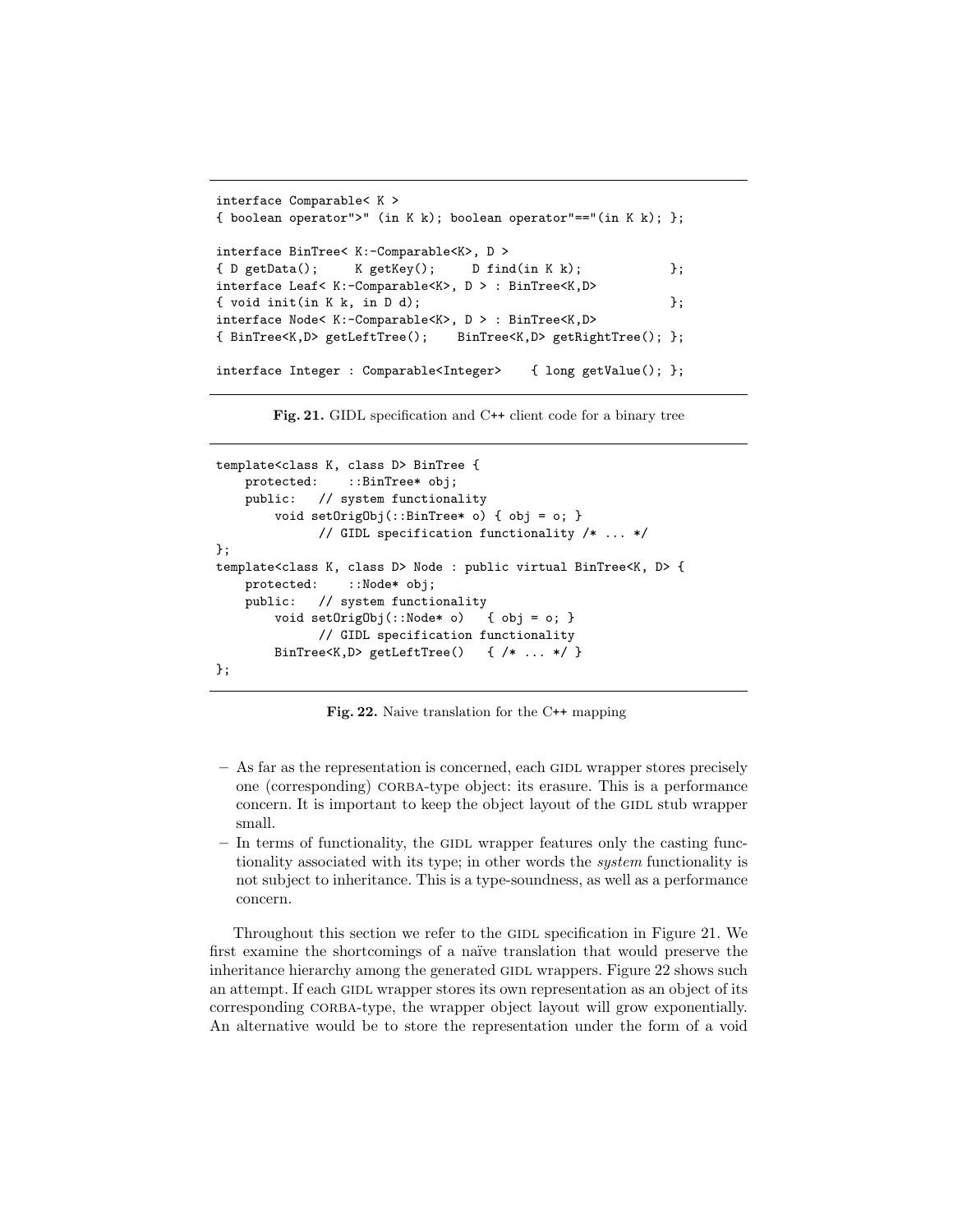```
template<class K,class D> class Leaf_P : public BinTree_P<K,D>{
 protected:
   virtual void* getErasedObj() = 0;
   ::Leaf* getObject_Leaf(){ return (::Leaf*)getErasedObj(); }
 public:
   void init(const K& a1, const D& a2) {
     CORBA::Object_ptr& a1_tmp = K::_narrow(a1);
     CORBA::Any& a2_tmp = *D::_{any\_narrow(a2)};getObject_Leaf()->init(a1_tmp, a2_tmp);
   }
};
template<class K,class D> class Leaf :
    public virtual Leaf_P< K, D >,
    public BaseObject<Leaf<K,D>,::Leaf,::Leaf_var>
{
 protected:
   typedef Leaf<K,D> T;
   typedef BaseObject<T,GIDL_A,GIDL_A_v> BT;
   void* getErasedObj() { return obj; }
 public:
   Leaf() \qquad \qquad : BT() \quad \{ \}Leaf(const GIDL_A_v a) : BT(a) \{ \}Leaf(const GIDL_A* a) : BT(a) \{ \}Leaf(const T & a) : BT(a) \{ \}Leaf(const Any_GIDL \& a) : BT(a) \{ \}template <class GG> Leaf(
     const BaseObject<GG, GG::GIDL_A, GG::GIDL_A_v>& a
   ) \qquad \qquad : BT(a) \{ \}/*** SIMILAR CODE FOR THE ASSIGNMENT OPERATORS ***/
};
```
Fig. 23. Part of the C++ generated wrapper for the GIDL::Leaf interface. ::Leaf and ::Leaf\_var are CORBA-types

pointer in a base class and to use virtual inheritance (see the BaseObject class in Figure 20). However, then the system is not type-safe, since the user may call, for example, the setOrigObj function of the BinTree class to set the obj field of a Node GIDL wrapper. Now calling the Node::getLeftTree method on the wrapper will result in a run-time error. This happens because the Node wrapper inherits the *casting functionality* of the **BinTree** wrapper.

Figure 23 shows our solution. The abstract class Leaf P models the inheritance hierarchy in the GIDL specification: it inherits from BinTree P and it provides the implementation for the methods defined in the Leaf GIDL interface (n.n. init). Our mechanism resembles Scala [8] traits [9]. Leaf P does not encapsulate state and does not provide constructors, but inherits from the BinTree P "trait". It *provides the services* promised by the corresponding GIDL interface,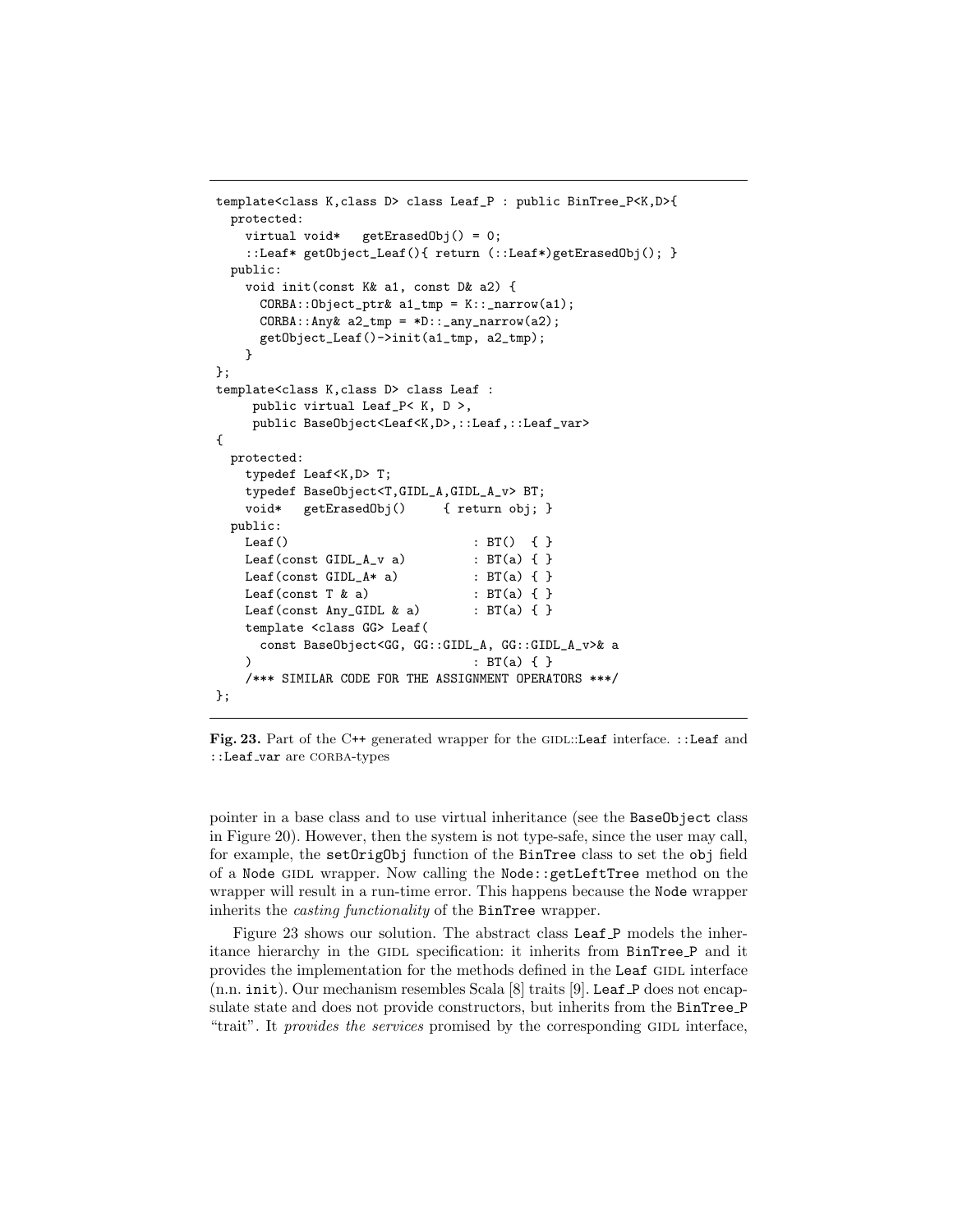and requires an accessor for the CORBA object encapsulated in the wrapper (the getErasedObj function).

Finally, the Leaf wrapper class aggregates the casting functionality and the services promised by the GIDL specification by inheriting from Leaf P and BaseObject respectively. It rewrites the functionality that is not subject to inheritance: the constructors and the assignment operators by calling the corresponding operations in BaseObject. Note that there is no subtyping relation between the wrappers even if the GIDL specification requires it. However, the templated constructor ensures a type-safe, user-transparent cast between say Leaf<A,B> and BinTree<A,B>.

To summarize, the C $++$  binding uses GADTs and *abstract type members* to enforce a precise meta-interface of the extension. The latter we simulate in C++ by using templates in conjunction with typedef definitions. Further on, the functionality described in the GIDL interface is implemented via *traits*. We represent traits in C++ as abstract classes and the require services as abstract virtual methods. The latter are provided by the GIDL wrapper that "mixins" the twoway GIDL-CORBA casting with the functionality published in the specification. Our extension experiment constitutes another empirical argument to strengthen Odersky and Zenger's claim that abstract type members, and modular mixin composition are vital in achieving first-class value components. We would add the GADT technique to that.

### 5.4 Ease of Use

One additional feature of the GIDL framework, in our view, is that it is much simpler to be used than its underlying CORBA architecture. At a high-level, this is accomplished by making the GIDL wrappers to encapsulate a variety of constructors, cast and assignment operators.

Figures 24A and B illustrate the CORBA/GIDL code that inserts GIDL/CORBA Octet and String objects into Any objects, then performs the reverse operation and prints the results. Note that the use of CORBA specific functions, such as  $CORBA: Any: from  $\exists$  is hidden inside the GIDL wrappers; the GIDL code$ is uniform with respect to all the types, and mainly uses constructors and assignment operators. All GIDL wrappers provide a casting operator to their original corba-type object that is transparently used in the statement that prints the two objects. Figure 24C presents the implementation of the generic assignment operator of the Any GIDL type. Since GIDL Type is an abstract supertype for all GIDL types, its use in the parameter declaration statically ensures that the parameter is actually a GIDL object. By construction, the only class that inherits from GIDL Type<T> is T, therefore the dynamic cast is safe. Finally the method calls the T:: lift operation (see Figure 20) that fills in the object encapsulated by the GIDL Any wrapper with the appropriate value stored in the T-type object.

Figure 24D presents one of the shortcomings of our mapping. The GIDL wrapper for arrays, as for all the other gidl wrapper-types, has as representation its corresponding CORBA generic-type erased object. The representation for an Array T-type object will be an array of the CORBA Any type objects, since the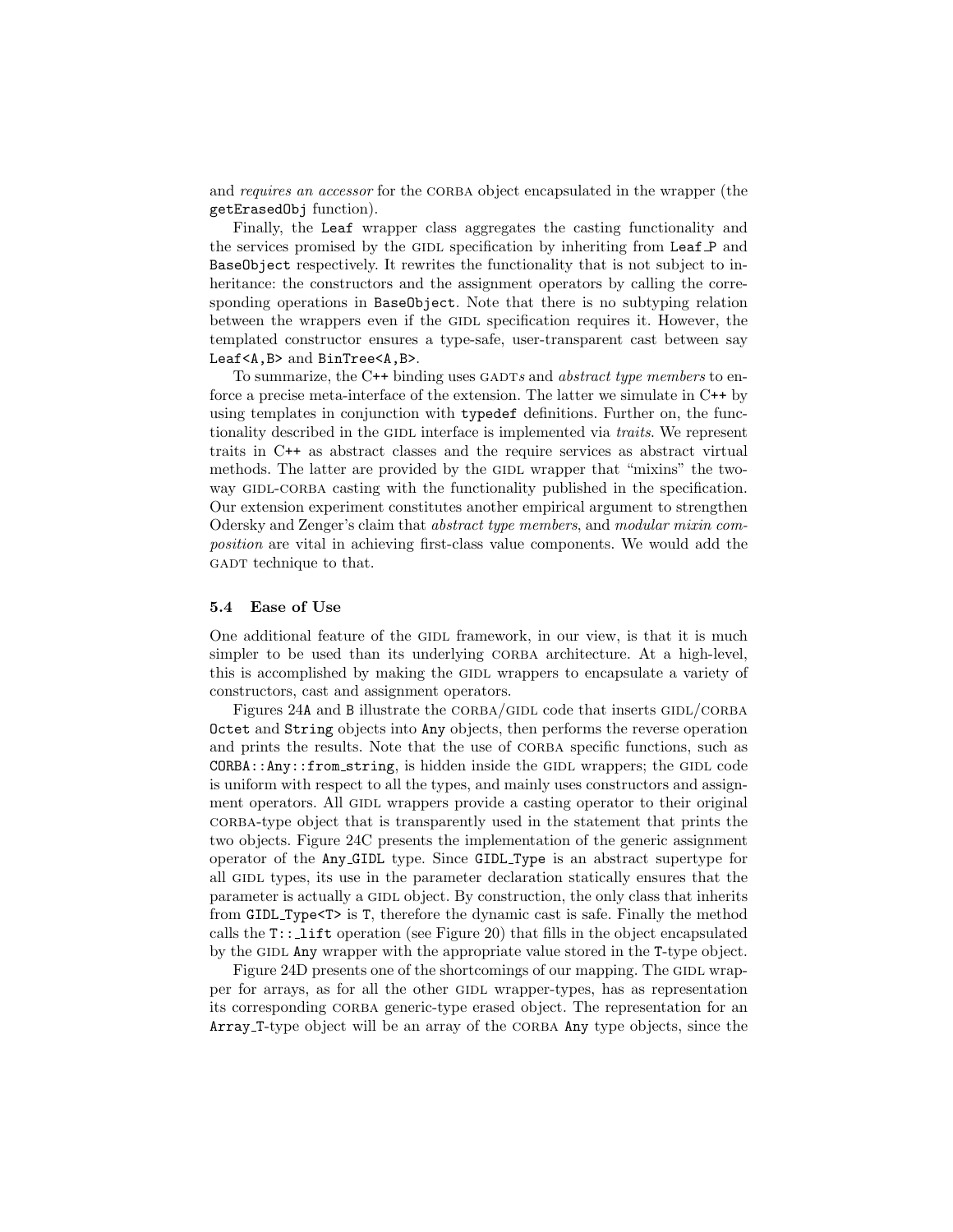```
// A. CORBA code
using namespace CORBA;
Octet oc = 1; Char* str = string_dup("hello"); Any a_oc, a_str;
a_str <<= CORBA::Any::from_string(str, 0);
a_oc <<= CORBA::Any::from_octet (oc);
a_oc >>= CORBA::Any::to_octet (oc);
a_str >>= CORBA::Any::to_string (str, 0);
cout<<"Octet (1): "<<oc<<" string (hello): "<<str<<endl;
// B. GIDL code:
using namespace GIDL;
Octet_GIDL oc(1); String_GIDL str("hello"); Any_GIDL a_oc, a_str;
a_{\text{o}}c = sh; a_{\text{f}}str = str; oc = a_{\text{o}}c; str = a_{\text{f}}str;cout<<"Octet (1): "<<oc<<" string (hello): "<<str<<endl;
// C. The implementation of the Any_GIDL::operator=
template<class T> void Any_GIDL::operator=(GIDL_Type<T>& b){
  T& a = dynamic\_cast < T&gt; (b);
  if(!this->obj) this->obj = new CORBA::Any();
  T::_lift(this->obj, a);
}
// D. GIDL Arrays
interface Foo<T> { //GIDL specification
    typedef T Array_T[100];
    T sum_and_revert(inout Array_T arr);
};
// C++ code using the GIDL specification above
Foo<Long_GIDL> foo = ...; Foo<Long_GIDL>::Array_T arr;
for(int i=0; i<100; i++) {
    Long_GIDL elem(i); arr[i] = elem;}
int sum=foo.sum_and_invert(arr); Long_GIDL arr_0=arr[0];
cout<<"sum (4950): "<<sum<<" arr[0] (99): <<arr_0<<endl;
```

```
Fig. 24. GIDL/CORBA use of the Any type
```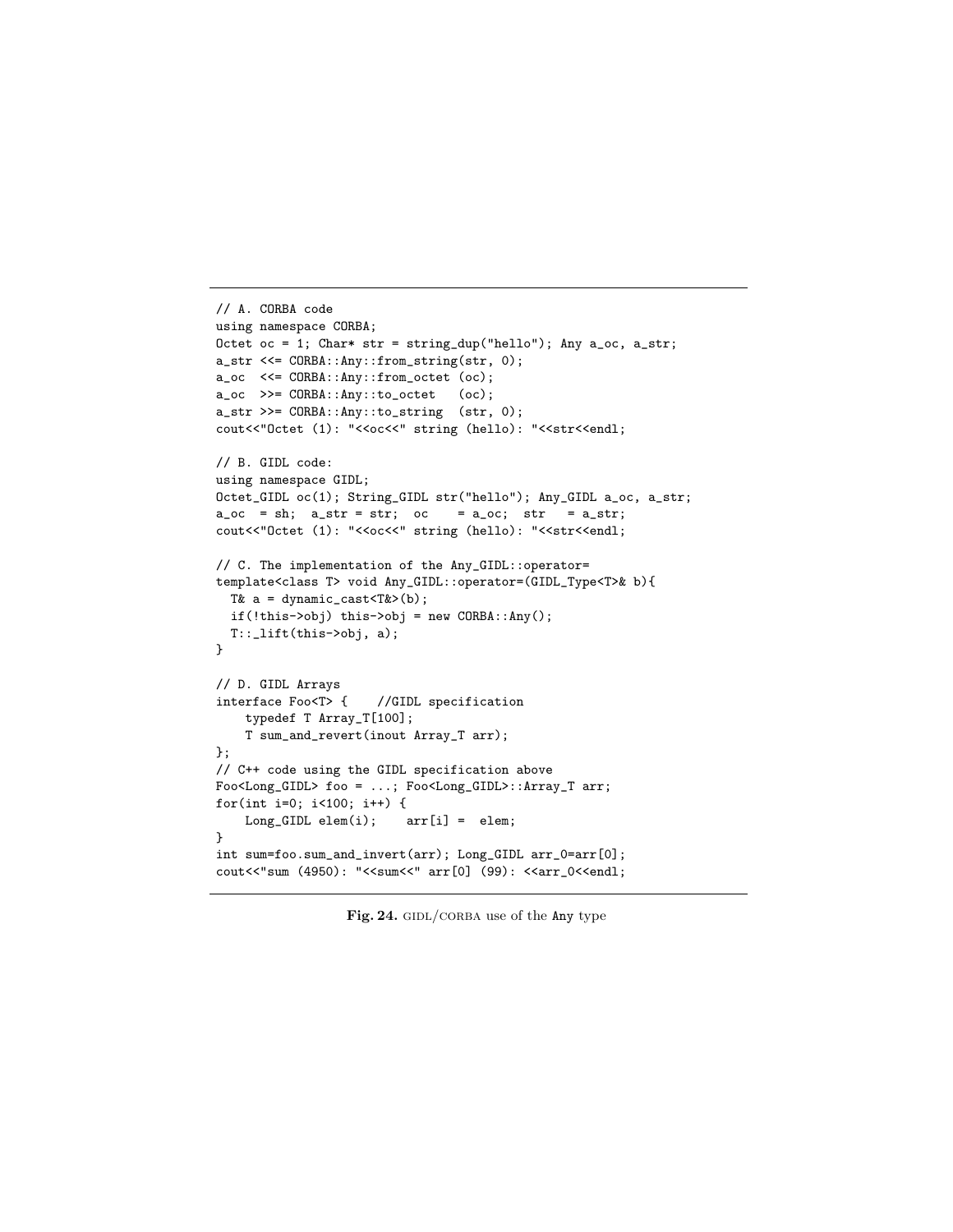| Data Type                                               | In.           | Inout          | Out                                               | Return              |
|---------------------------------------------------------|---------------|----------------|---------------------------------------------------|---------------------|
| fixed struct $ ct $ struct $\&$ struct $\&$ struct $\&$ |               |                |                                                   | struct              |
| var struct   ct struct & struct & struct &              |               |                |                                                   | struct <sup>*</sup> |
| fixed array                                             | ct array      | array          | array                                             | $\arctan s1*$       |
| var array                                               | ct array      | array          | $\arctan s$ <sup>*</sup> $\arctan s$ <sup>*</sup> |                     |
| any                                                     | $ct$ any $\&$ | $\text{any}\&$ | $any^*\&$                                         | $any^*$             |
|                                                         |               |                |                                                   |                     |

Table 1. CORBA types for in, inout, out parameters and the result.  $ct = \text{const}$ ,  $s1 =$ slice,  $var = variable$ .

erasure of the non-qualified type-parameter  $T$  is the Any CORBA type. Although the user may expect that a statement like  $arr[i] = i$  inside the for-loop should do the job, this is not the case. The reason is that Any GIDL does not provide an assignment operator or constructor that takes an int parameter.

Another simplification that GIDL brings refers to the types of the in, inout and out parameter, and the type of the result. Table 1 shows several of these types as specified in the CORBA standard. The GIDL parameter passing scheme is much simpler: the parameter type for in is const T&, for inout and out is  $T\&$ , for the result is T, where T denotes an arbitrary GIDL type. The necessary type-conversions are hidden in the GIDL wrapper.

### 5.5 Type-Soundness Discussion

We restrict our attention to the wrapper-types corresponding to the GIDL interfaces. The same arguments apply to the rest of the wrapper-types. Let us examine the type-unsafe operations of the BaseObject class, presented in Figure 20. Note first that any function that receives a parameter of type Any GIDL or CORBA::Any is unsafe, as the user may insert an object of a different type than the one expected. For example the Leaf(const Any GIDL& a) constructor expects that an object of CORBA type Leaf was inserted in a: the user may decide otherwise, however, and the system cannot statically enforce it. It is debatable whether the introduction of generics to CORBA has rendered the existence of the Any type unnecessary in GIDL at the user level. We decided to keep it in the language for backward compatibility reasons. The drawback is that the user may manipulate it in a type-unsafe way.

In addition to these, there are two more unsafe operations:

template  $\langle$  class  $GG \rangle$  operator  $GG()$  const  $\{ \ldots \}$ 

static T lift (const CORBA:: Object\* o) { ... }. The templated cast operator is naturally unsafe, as it allows the user to cast to a more specialized type. The lift method is used in the wrapper to lift an export-based qualified generic type object  $(\cdot-)$ , since its erasure is CORBA:: Object\*. Its use inside the wrapper is type-safe; however, if the user invokes it directly, it might result in type-errors.

Our intent is that the user access to the GIDL wrappers should be restricted to the constructors, the assignment and cast operators, and the functionality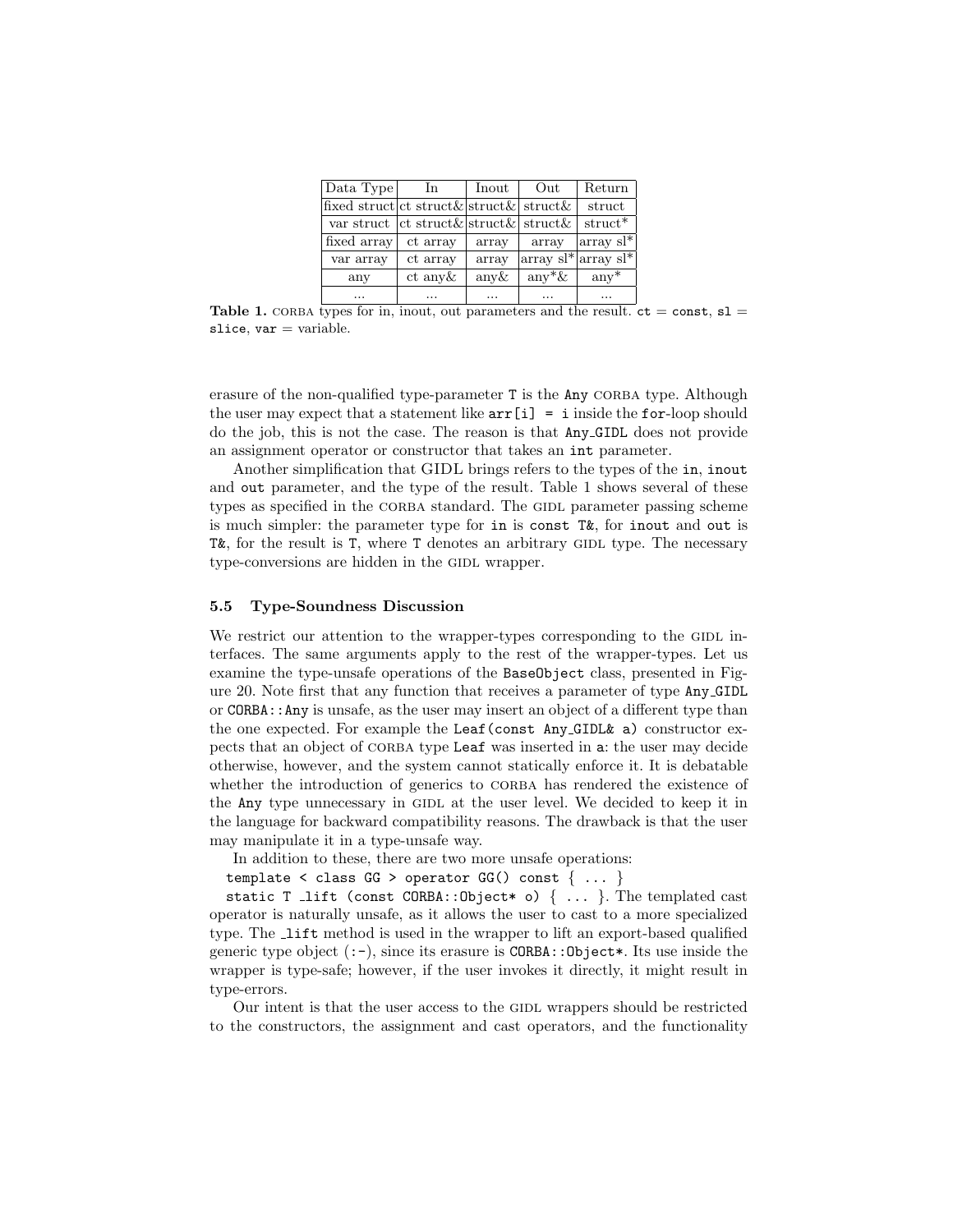```
// GIDL specification
interface Foo<T, I:-Test, E: Test> {
 Test foo(inout T t,inout I i,inout E e);
}
// Wrapper stub for foo
template<class T, class I, classE>
GIDL::Test Foo < T, I, E > ::foo (T& t, I& i, E& e ) {
  CORBA::Any\& et = T::_any_narrow(t);
 CORBA::Object*& ei = I::_narrow(i);
 CORBA::Test*& ee = E::_narrow(e);
 CORBA::Test* ret = getObjectFoo()->foo(et, ei, ee);
 return GIDL::Test::_lift(ret);
}
// Wrapper skeleton for foo
template<class T, class I, class E> ::Test Foo_Impl<T,I,E>::foo
( CORBA::Any& et, CORBA::Object*& ei, ::Test*& ee ) {
 T& t=T::\_lift(et); I& i=I::\_lift(ei); E& e=E::\_lift(ee);GIDL::Test ret = fooGIDL(t, i, e);return GIDL::Test::_narrow(ret);
}
```
Fig. 25. GIDL interface and the corresponding stub/skeleton wrappers for function foo

described in the GIDL specification, while the rest of the casting functionality should be invisible. However this is not possible since the **narrow** and **lift** methods are called in the wrapper method implementation to cast the parameters, and hence need to be declared public.

A type-soundness result is difficult to formalize as we are unaware of such results for (subsets of) the underlying CORBA architecture, and the  $C++$  language is type-unsafe. In the following we shall give some informal soundness arguments for a subset of the GIDL bindings. We assume that the user can access only wrapper constructors and operators and only those that do not involve the Any type. The precise GADT interface guarantees that the creation of GIDL objects will not yield type-errors. It remains to examine method invocations. It is trivial to see from the implementation of the **lift**, **narrow**, and *lany narrow* functions (Figure 20) that the following relations hold:

G:: lift[A\*]◦G:: narrow[G] (a)  $\sim$  a

G:: lift[Object\*]◦G:: narrow[G] (a)  $\sim$  a

G:: lift[Any]∘G:: any narrow[G] (a)  $\sim$  a

where  $[]$  is used for the method's signature,  $\circ$  stands for function composition, while g1∼g2 denotes that g1 and g2 are equivalent in the sense that they encapsulate the reference to the same CORBA object implementation. (The reverse also holds.)

Figure 25 presents the GIDL operation  $\text{Foo::foo}$  and its C++ stub/skeleton mapping. The stub wrapper will translate the parameter to an object of the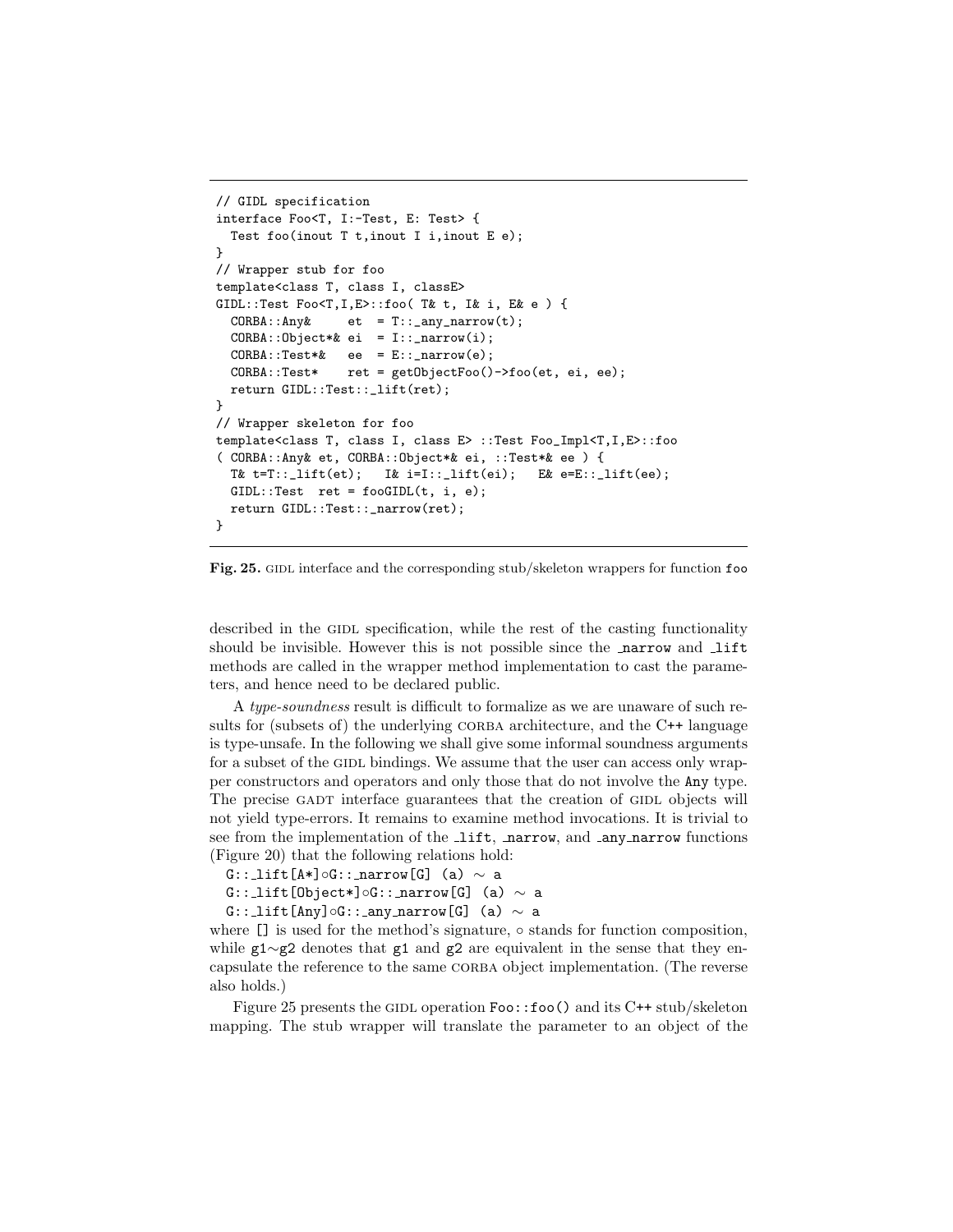corresponding CORBA erased type via the \_narrow/\_any\_narrow methods. The skeleton wrapper does the reverse: lifts a CORBA type object to a corresponding GIDL type object. Since the instantiations for the  $T$ ,  $I$ , and  $E$  type parameters are the same on the client and server side, the above relations and the exact GADT casting interface guarantee that the GIDL object passed as parameter to the stub wrapper by the client will have the same type and will hold a reference to the same object-implementation as the one that is delivered to the fooGIDL server implementation method. The same argument applies to the result object.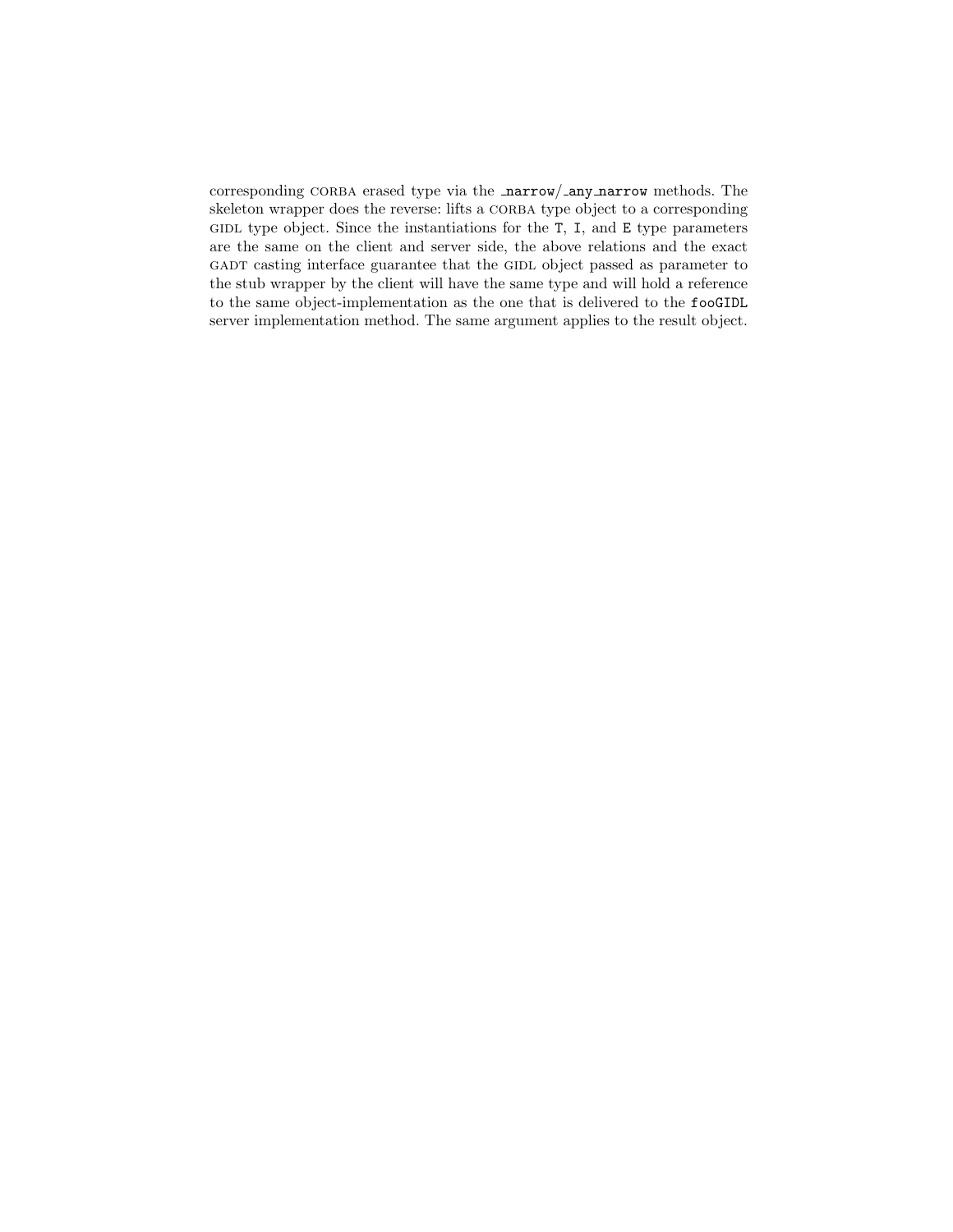```
public interface GIDL_Value_Interf
{
  public static org.omg.CORBA.ORB orb = org.omg.CORBA.ORB.init();
  public Object getOrigObj();
  public void setOrigObj(Object o);
  public GIDL_Value_Interf lift(Object o);
  public Object narrow(GIDL_Value_Interf o);
  public org.omg.CORBA.Any any_narrow(GIDL_Value_Interf go);
  public GIDL_Value_Interf any_lift(org.omg.CORBA.Any a);
}
```
Fig. 26. The root parent for the GIDL types

# 6 GIDL to Java Mapping

This chapter describes how the stub and skeleton wrappers are implemented when the targeted language is Java. The Java mapping is a step back compared with the  $C^{++}$  one, in the sense that the casting functionality between CORBA and GIDL types is not implemented in a type-exact manner. Work is in progress to address this shortcomming.

# 6.1 Wrapper Stub Object Model

The Java translation follows the same rules defined in the standard IDL to Java mapping. The GIDL inheritance hierarchy is translated to a corresponding inheritance hierarchy among Java interfaces, the root of the hierarchy being the GIDL Value Interf interface. This interface, presented in Figure 26, specifies the two-way (CORBA-GIDL) casting functionality. As Java supports covariant method overriding, subsequent specializations may refine the result type, but not the parameter types. For example the Test interface will export the GIDL.Test any lift(org.omg.CORBA.Any a) method.

One drawback of the Java mapping is that it requires the user's help. Java does not support object instantiation of a generic type parameter, e.g. new A(). Neither does it provide reflection feature on its generic types. The constructor of a parameterized class (which is the mapping of a GIDL type) will force the user to pass an extra parameter for each generic type introduced by that class. This is needed because otherwise we cannot enforce an exact boxing/unboxing mechanism between our wrapper objects and stub objects. The virtual call on such an object will invoke the correct boxing/unboxing function for the instantiated type, otherwise the lift/narrow methods will be called on the Java erased type and this is not correct.

Figure 27 shows a piece of the generated wrapper stub for the following GIDL specification.

interface Foo  $\{$  /\*...\*/  $\}$ ;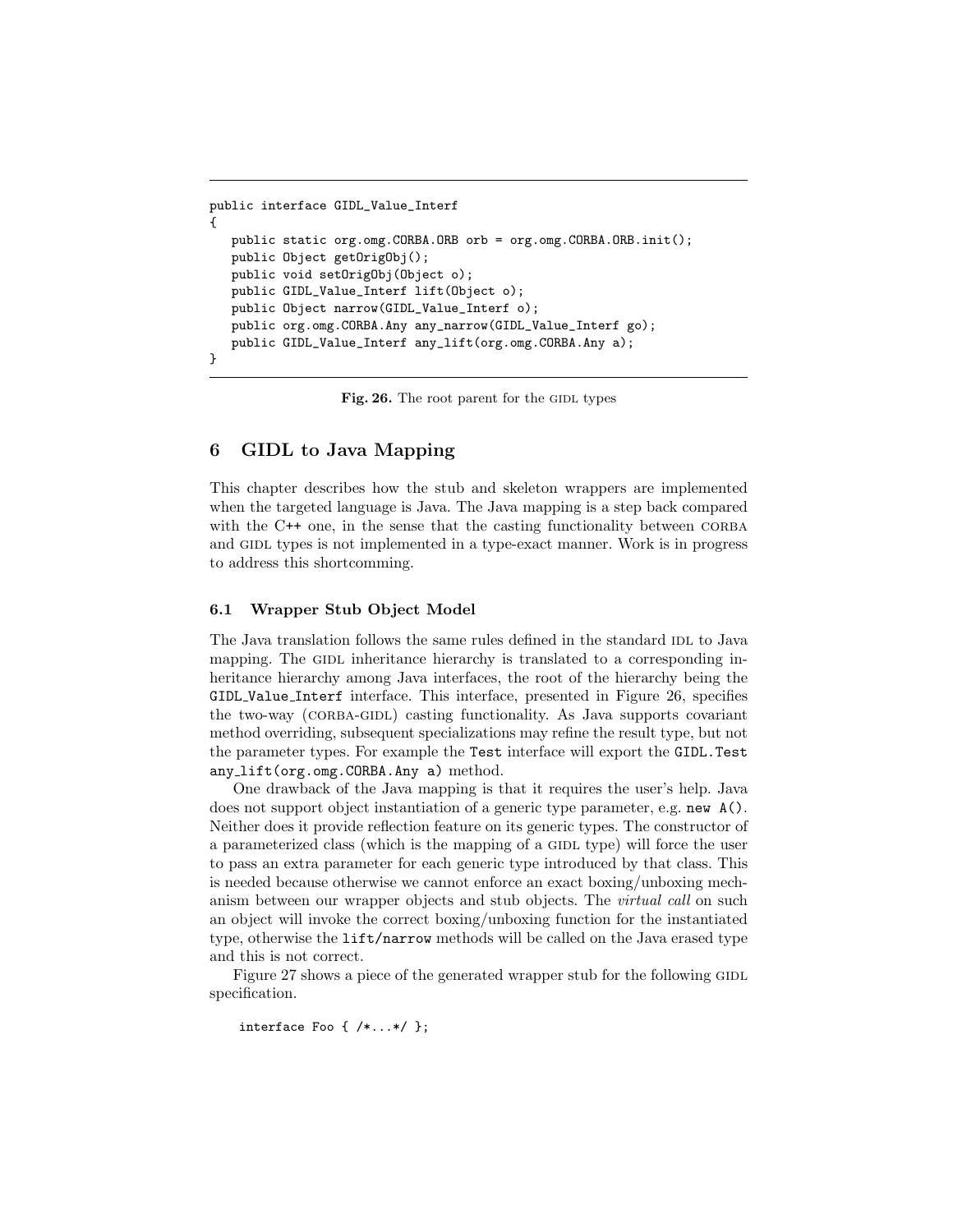```
interface Test<T1:Foo, T2:-Foo, T3>
{ T1 op(in T1 t1, in T2 t2, in T3 t3, in Foo f); };
```
Interface Test receives three type parameters. T1 is bounded to be a subtype of the class Foo, and this qualification is supported in Java. T2 is export-based qualified by class Foo, therefore the Java mapping requires T2 to extend the most specific generic unifier corrsponding to class Foo (see Section 4.3). T3 is an unqualified type parameter, and thus the Java mapping requires that it extends from the root interface for all GIDL types GIDL\_Value\_Interf. As discussed above, the constructor of the Foo class receives, besides the CORBA reference, three additional parameters of types T1, T2, and T3.

The implementation of the op function (in Figure 27) illustrates the method invocation mechanism. All the wrapper objects received as parameters are unboxed to IDL stub objects. Following the type erasure rules, a wrapper interface type object is unboxed to the CORBA stub object it encapsulates (line  $/4$ ), a unqualified generic type is erased to the CORBA. Any type (line  $/2$ ), an extend-based qualified generic type is unboxed to the IDL-stub type associated with its qualifier (line //1) and finally an export-based qualified generic type is erased to the  $CORBA::Object$  type (line  $//3$ ). The IDL stub method is invoked on the object reference that our wrapper encapsulates (line marked 5) and finally the returned corabo stub object/value is boxed inside a stub wrapper object and is returned to the client application (line  $/6$ ). The additional parameter obj\_T1\_GIDL is used in this last instruction to create the result value. This is necessary because new T1(); is not a valid instruction in Java.

#### 6.2 Mapping GIDL Structures to Java

This section presents how the GIDL structures that are nested in the scope of a generic interface are translated to Java. An example of such a structure that uses the generic types of the enclosing interface is shown below.

```
interface Base<C: Object, D, E> {
  typedef struct BaseStruct {
   C field_c;
   E field_e; };
};
```
Since we have defined that the scope of a generic type parameter is throughout the interface in which it is declared, the example is perfectly legal GIDL code. In order to perform the mapping, we need to know which are the generic parameters used in the structure definition, and also any constraints that apply to them. These additional generic types will parameterized the Java class that corresponds to the GIDL structure.

The Java mapping for the BaseStruct parameterized structure, presented above is shown in Figure 28. Each wrapper stub class implements two methods: lift and narrow, which are used to encapsulate and retrieve a CORBA-object. However, since Java does not support any run time information with respect to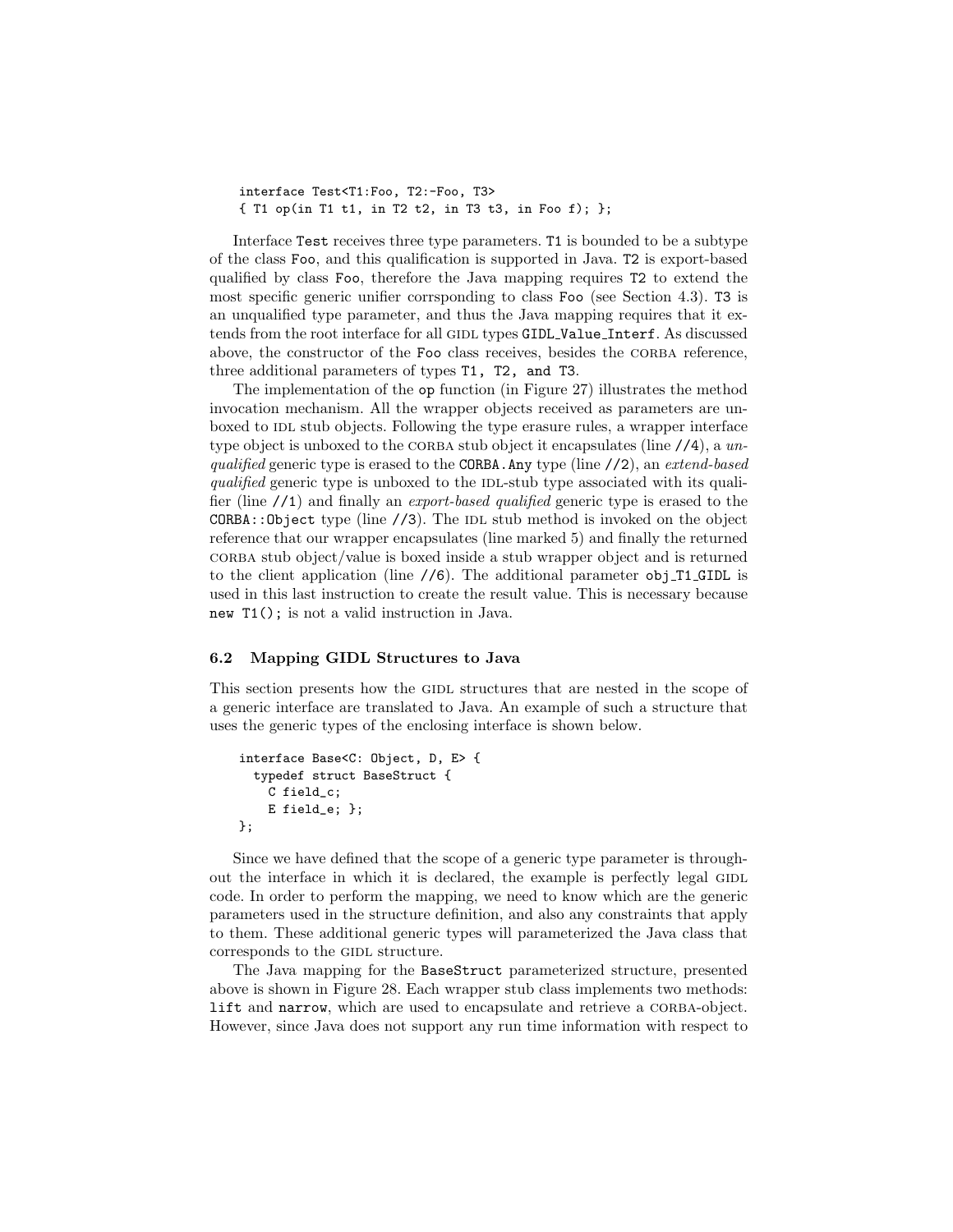```
public class _TestStub <
   T1 extends GIDL.Foo, T2 extends GIDL.MGGUs.MGGU_Foo_0,
   T3 extends GIDL.GIDL_Value_Interf
> implements Test<T1,T2,T3> {
   protected defaultpkg.Test obj;
   private T3 obj_T3_GIDL;
   private T2 obj_T2_GIDL;
   private T1 obj_T1_GIDL;
   public _TestStub(defaultpkg.Test ob, T1 obj1, T2 obj2, T3 obj3)
   { obj = obj, obj_T1_GIDL = obj1; obj_T2_GIDL = obj2; obj_T3_GIDL = obj3; }
   public defaultpkg.Test getOrigObj()
   { return defaultpkg.TestHelper.narrow(obj); }
   public Test<T1,T2,T3> any_lift(org.omg.CORBA.Any a) {
       try {
           defaultpkg.Test ob = defaultpkg.TestHelper.extract(a);
           return (new _TestStub<T1,T2,T3>(
                (defaultpkg.Test)ob, obj_T1_GIDL, obj_T2_GIDL, obj_T3_GIDL)
           );
       }catch(Exception exc)
       { System.out.println(exc); return null; }
   }
   /** any_narrow, narrow, setOrigObj methods are not presented here **/
   /** ... **/
   public GIDL.Foo op(
       T1 a1_GIDL,
       T2 a2_GIDL,
       T3 a3_GIDL,
       GIDL.Foo a4_GIDL
   ) {
       defaultpkg. Foo a1 = a1_GIDL.narrow(a1_GIDL); // 1org.omg.CORBA.Any a3 = a3_GIDL.any_narrow(a3_GIDL); // 2org.omg.CORBA.Object a2 = a2_GIDL.narrow(a2_GIDL); // 3
       defaultpkg.Foo a4 = a4_GIDL.narrow(a4_GIDL); // 4
       defaultpkg. Foo a0_GIDL = obj.op( a1, a2, a3, a4); // 5
       return (T1)obj_T1_GIDL.lift(defaultpkg.FooHelper.narrow(a0_GIDL)); // 6
   }
}
```
Fig. 27. Excerpt of Java wrapper stub code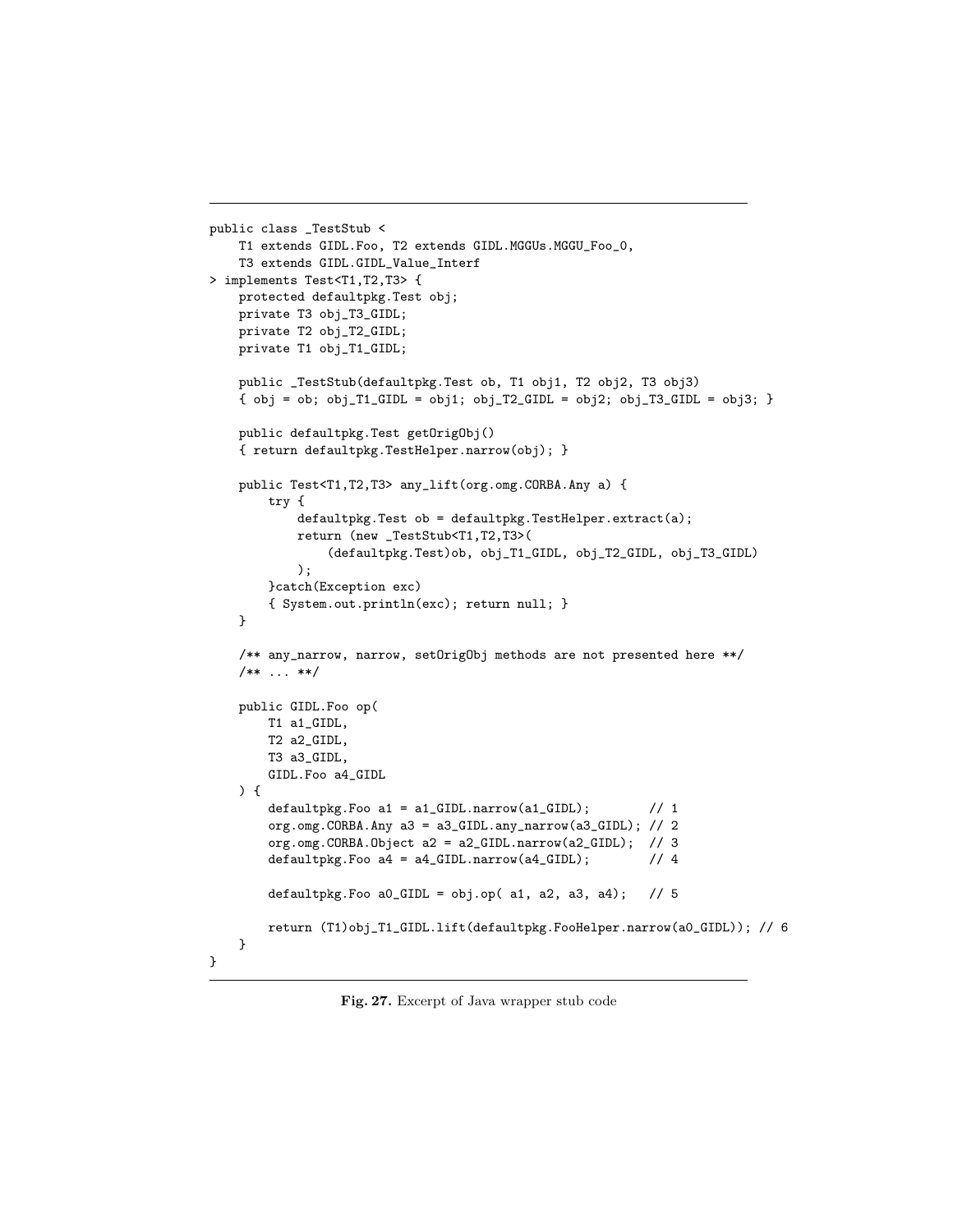```
package GIDL.Base;
import GIDL.*;
public final class BaseStruct <
   C extends GIDL.GIDL_Object,
   E extends GIDL.GIDL_Value_Interf
> implements GIDL.GIDL_Value_Interf {
 private org.omg.CORBA.Object obj;
 private C c; private E e;
 public BaseStruct(C c, E e, org.omg.CORBA.Object ob)
 {obj = ob; this.c = c; this.e = e; }public BaseStruct(C c, E e)
 { this.c = c; this.e = e; }
 public BaseStruct<C, E> lift(org.omg.CORBA.Object b)
  { return (new BaseStruct<C, E>(c, e, b)); }
 public Base.BaseStruct narrow(BaseStruct<C, E> t)
 { return t.obj; }
 public BaseStruct<C, E> any_lift(org.omg.CORBA.Any a){
   try{ Base.BaseStruct ob =
           Base.BaseStructHelper.extract(a);
         return (new BaseStruct<C, E>(c, e, ob));
   } catch(Exception exc){ /* ... */ }
 }
 public org.omg.CORBA.Any any_narrow(BaseStruct<C,E>o){
    try{ org.omg.CORBA.Any a = orb.create_any();
          Base.BaseStruct bb = o.obj;
         Base.BaseStructHelper.insert(a, bb);
         return a;
    } catch(Exception exc){ /* ... */ }
 }
 // ...
 public C get_field_c()
 { return (C)c.lift(obj.field_c); }
 public void set_field_c(C co)
 { obj.field_c = c.narrow(co); }
 public E get_field_e()
  { return (E)e.any_lift(obj.field_e); }
 public void set_field_e(C eo)
  { obj.field_e = e.any_narrow(eo); }
}
```
Fig. 28. Java mapping for a GIDL nested structure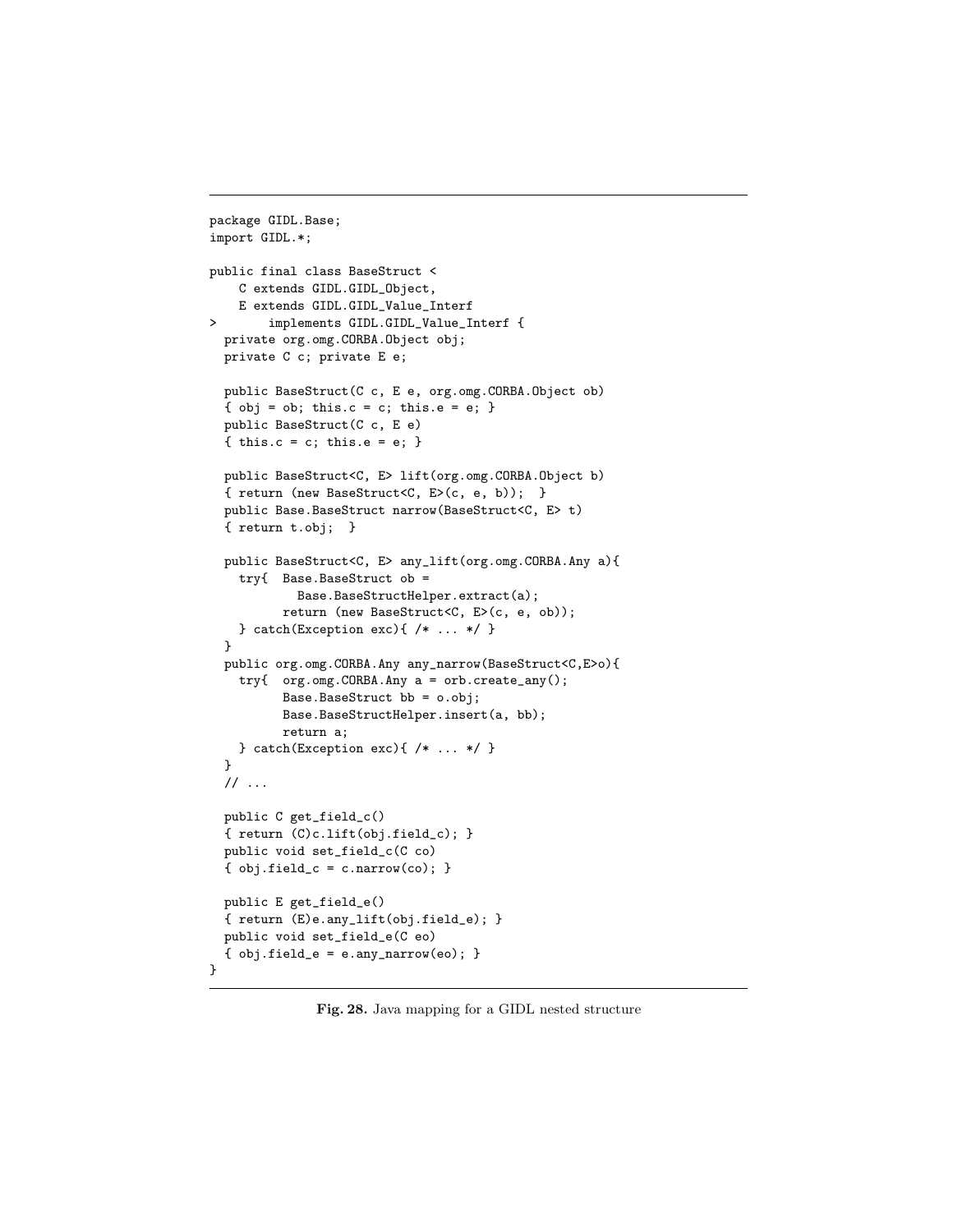type variables, we cannot declare the lift and narrow methods statically. We ask the user to provide a trivial object for each type variable in the declaration of an interface. This allows dynamic creation of new instances of the variable type using virtual calls to lift, any lift on the trivial objects. The any lift and any narrow methods are similar to lift and narrow and are used for the unqualified generic types (as their erasure is the  $IDL$  any type). In addition, the GIDL wrappers provide an implementation for each method in the declaration of the corresponding GIDL interface and for any the get and set methods corresponding to fields in the structure definition.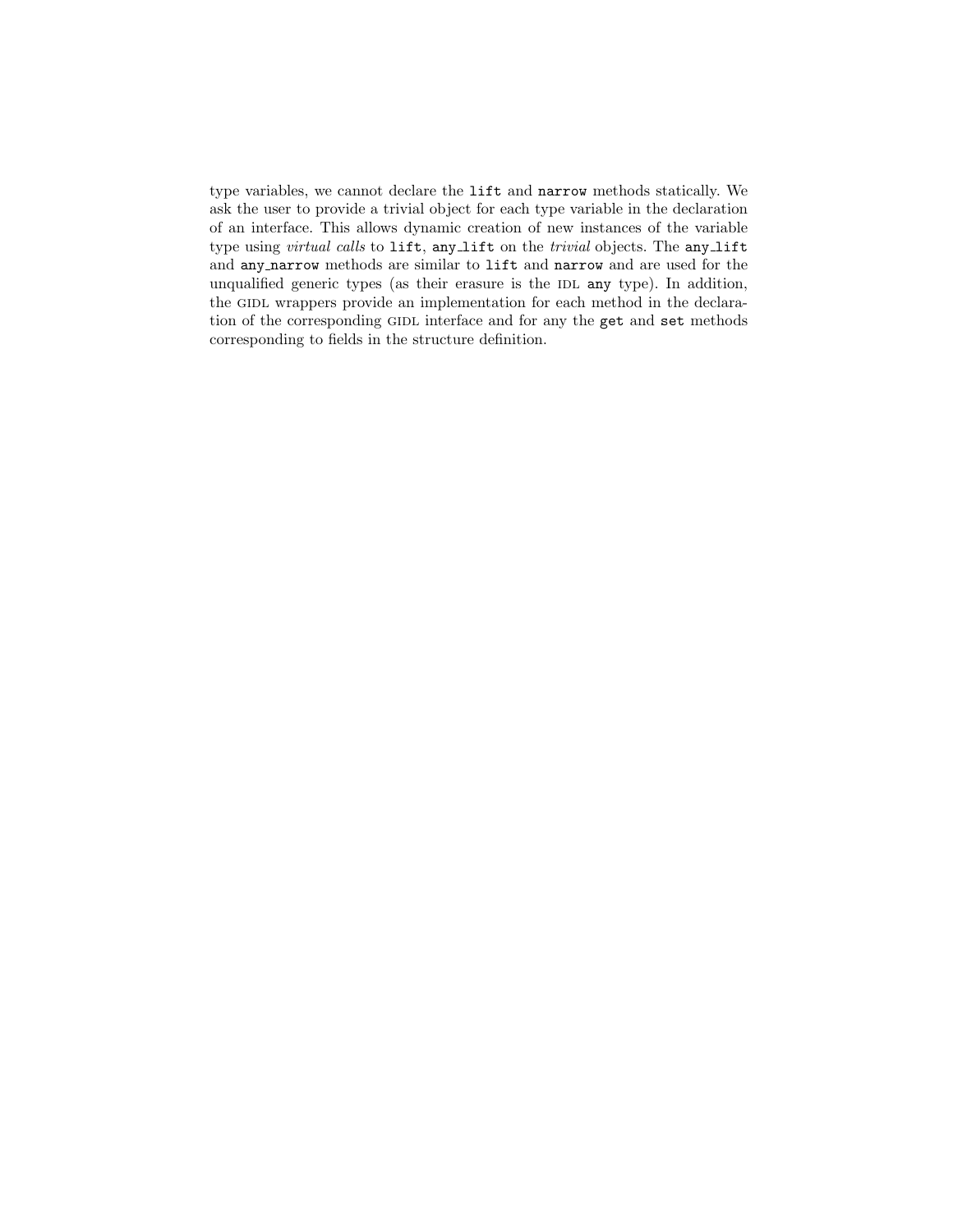# 7 Installation

We assume you have already downloaded the gidl.tar.gz file. Decompress the gidl.tar.gz file:

\$ tar -zxvf gidl.tar.gz

The environment variable GIDL INSTALL should point to the folder that is obtained as a result of the previous operation. GIDL INSTALL contains three directories: Doc, GIDLcompiler and Tests. The Doc folder contains this document, and the GIDL relevant papers. The GIDLcompiler folder contains the sources and the instalation of the GIDL compiler, together with that part of the language bindings that is static (not generated by the GIDL compiler). The latter rezides in the GIDLcompiler/Include folder.

To proceed with the instalation type:

- \$ cd GIDLcompiler/src
- \$ ./compileGIDL.sh

The GIDL compiler will be built. Ignore the warning messages:

Note: Some input files use unchecked or unsafe operations. Note: Recompile with -Xlint:unchecked for details.

If you have not already done so, it is time to download and install the Mico and Orbacus CORBA implementations. The environment variables ORBA-CUS PATH and MICO PATH are to point to the instalation folders of these architectures. Similarly, the environment variables JAVA PATH and GCC PATH point to the instalation folders of Java and C++, respectivelly. All the C++ tests for GIDL were build under  $\text{gcd. } 95.3$ . Finally, define the following environment variables:

export GIDL INCLUDE=\$GIDL INSTALL/GIDLcompiler/Include export GIDL MAIN=\$GIDL INSTALL/GIDLcompiler export TLS JAVA PATH=\$GIDL INSTALL/GIDLcompiler/DTLS/classes A sample of my .bashrc file is placed in GIDL INSTALL/dotbashrc.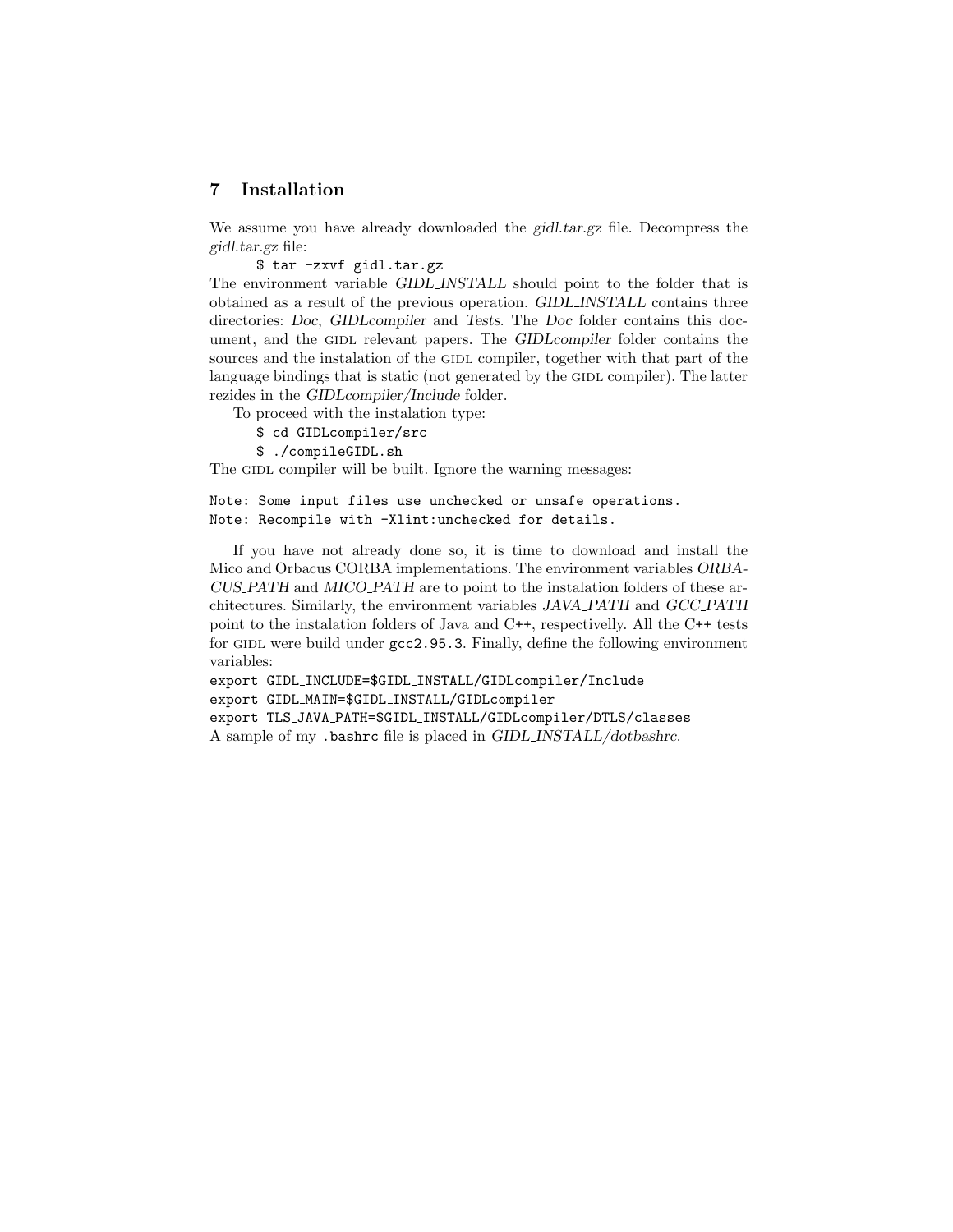```
interface Comparable< T > {
   boolean operator">" (in T k); boolean operator"=="(in T k);
};
interface Integer : Comparable<Integer>
{ long getValue(); };
interface BinTree< K:-Comparable<K>, D > {
   D getData(); K getKey(); D find(in K k);
};
interface Leaf< K:-Comparable<K>, D > : BinTree<K,D> { };
interface Node< K:-Comparable<K>, D > : BinTree<K,D> {
   BinTree<K,D> getLeftTree(); BinTree<K,D> getRightTree();
};
interface TreeFactory<K:-Comparable<K>, D> {
   Integer createInteger(in long val);
   BinTree<K,D>createLeaf(in K k, in D d);
   BinTree<K,D>createNode( in K k, in D d, in BinTree<K,D> right,
               in BinTree<K,D> left );
};
```
Fig. 29. GIDL ADT-like specification of a binary tree

# 8 Examples

The Tests folder contains several examples of GIDL applications. Based on these examples we demonstrate how to use GIDL to write multi-language, distributed programs that make use of parametric polymorphism.

# 8.1 Abstract Data Type (ADT)-like binary tree

The CppBinTreeADT folder contains C+ code that implements a simple binary tree server, together with a C++ and Java client programs that use the server's functionality.

### GIDL Interface for a Binary Tree

Figure 29 presents the content of the GIDL specification file  $BinTree$ .tidl. The BinTree, Leaf and Node interfaces implement the functionality of a binary tree. They are type-parameterized under the types of keys  $(K)$  and data  $(D)$ stored in the nodes/leaves. Each interface defines a number of operations that are guaranteed to be serviced by a server-implementation. As defined by CORBA-IDL, there are three parameter-passing conventions: The in parameter passing means call-by-value, inout parameter-passing is call-by-value-return, while out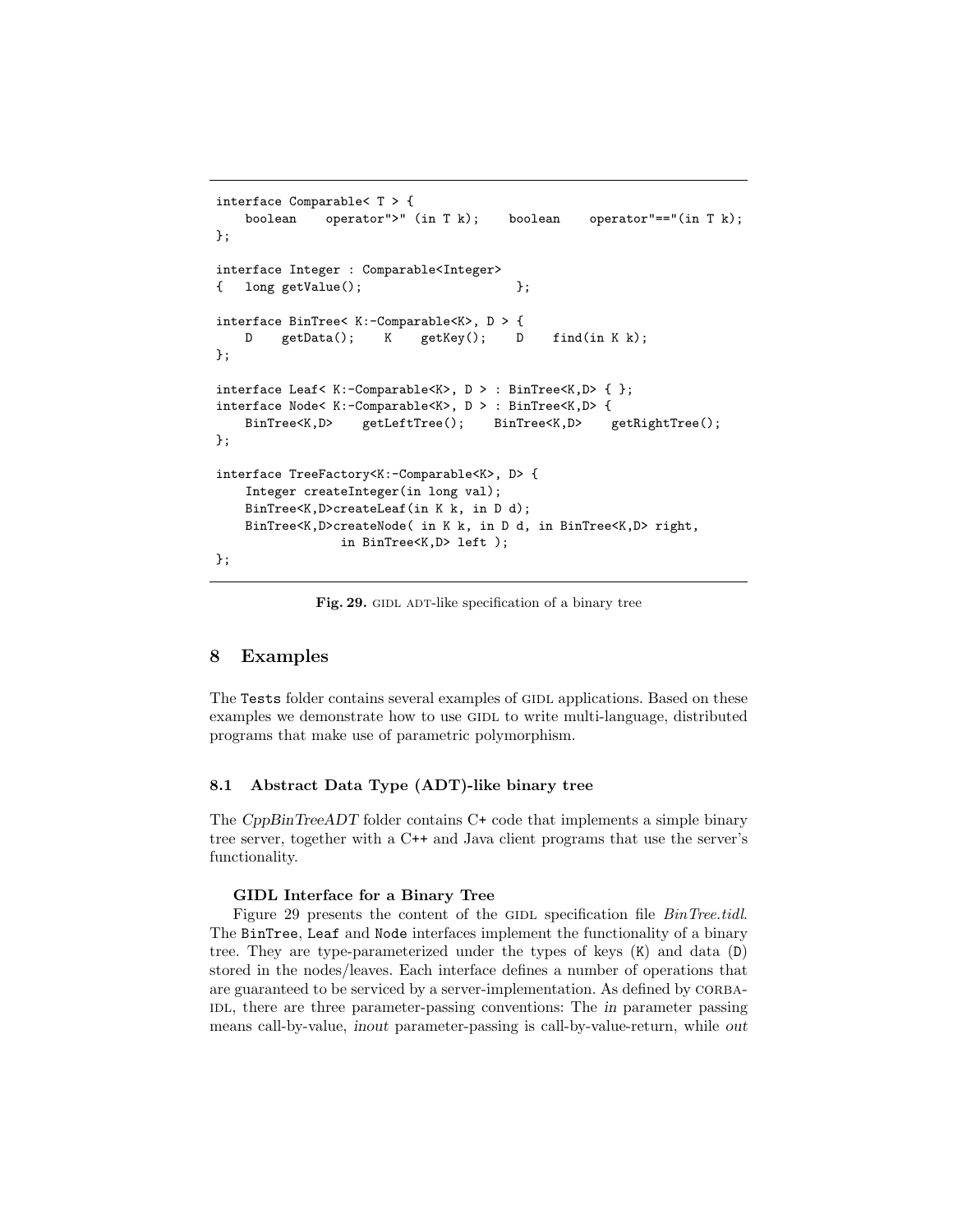parameter passing does not expect the parameter to be a valid reference to an object-implementation.

We remind the reader that GIDL introduces a parametric polymorphism model that supports F-bounded quantifications [1] based on named and structural subtyping. Type variables can be restricted to explicitly extend a given interface, or to implicitly implement all the functionality (methods) of a given interface. The latter was introduce to address code extensibility and re-usability issues, allowing the programmer to design a clean and precise specification, and to avoid unnatural inheritance relations between interfaces. Following the same approach as in Generic Java [10, 15], we consider the subtyping to be invariant for parameterized types. For example, even if Elem is a subtype of Object,  $Comp$  is not a subtype of  $Comp$ .

The type-variable K in the definition of the BinTree interface is an example of export-based qualification. A valid instantiation for K, say Integer, is required to implement the whole functionality of its qualifier, in this case Comparable<Integer>. In our case, this functionality consists of the comparison operations > and == that receive as parameter an object of type Integer and return a boolean value. Note also that the definition of the K parameter uses F-bounded quantification: the type parameter appears in the expression of its qualifier Comparable<K>.

The extension-based definition for the type-parameter K is denoted by K: Comparable<K>, with the semantics that the instantiation of K, say Integer is required to be in a subtyping relation with its qualifier:

Integer<:Comparable<Integer>.

GIDL also supports *unqualified* generic types, similar to templates in  $C++$  (e.g. K in the definition of the Comparable interface). This allows the instantiation to be any GIDL type.

To wrap it up, Figure 29 specifies the interface of a binary tree. A binary tree can be a node, or a leaf; note that both Node and Leaf interfaces inherit from BinTree. Nodes and leafs implement the getData, getKey, and find services. The first two return the data/key stored in that tree. The latter finds the data of a child-node identified by a given key. In addition, a node implements the getLeftTree and getRightTree services that return its left and right child respectivelly. The Integer interface constitutes a valid instantiation for the K parameter in the definition of the BinTree interface. Finally the TreeFactory interface provides the means to construct nodes and leafs.

#### Compiling and Running the Binary Tree Example

The first time you run the GIDL compiler on a given GIDL specification you should start it in graphical mode:

### java GIDLcompiler -GI BinTree.tidl &

Check the idl, C++ and Java check boxes such that the compiler will generate both C++ and Java stubs. In the Paths tab fill in the paths where you want the language-specific stubs to be generated. Choose the current folder for the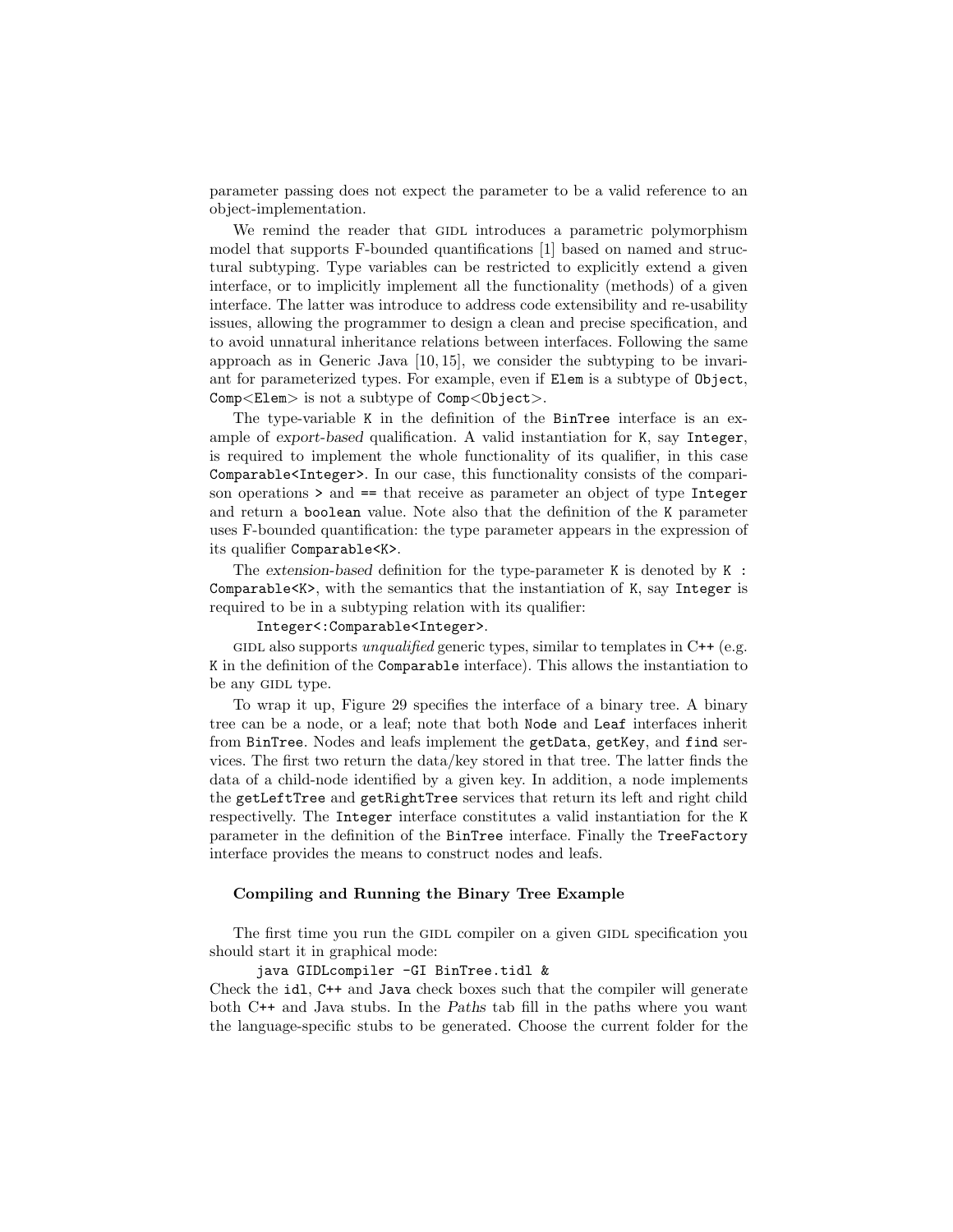```
Make Leafs: b6 = (6,6), b8 = (8,8), b10 = (10,10), b13 = (13,13)Make Nodes: b7 = (7,7,b6,b8), b11 = (11,11,b10,b13), b9 = (9,9,b7,b11)b9: key: 9 data: 9
Find in b9 key 8 with data: 8
END
```
Fig. 30. Client output for the binary tree example

*idl* file, the  $./Cpp/.$  Java folder for the C++/Java stubs. The information in the Java naming/ $C_{++}$  naming tabs teaches GIDL specific naming conventions of the underlying CORBA implementation. The *operators* tab allows the user to refine the default naming scheme for operator overloading. You can find two examples of such configuration files in the \$GIDL INCLUDE folder. As this example uses operator overloading, select the OperatorsMappingCpp.txt file, in the \$GIDL INCLUDE folder, for the C++ language. Press the compile button to generate the  $Java/C++$  GIDL stubs. The next time you run the GIDL compiler for the same example, for example if you modify the specification, you need not start the graphical interface again. You can just type:

java GIDLcompiler -i -j -c BinTree.tidl

where  $-i,-j,-c$  stand for generate the IDL erased file, the Java/C++ GIDL stubs.

The IDL erased file BinTree\_erased\_GIDL.idl has been generated in the current directory (CppBinTreeADT). Copy it to the Cpp folder and Java folder and compile it with an idl compiler for C++ and Java, respectively. For example with mico for C++ type in:

Cpp\$ idl --any --poa BinTree\_erased\_GIDL.idl

while for Java type in

Java\$ jidl BinTree erased GIDL.idl

You will find a server.cpp file that implements the binary tree in the Cpp folder and a client.cpp and a client.java in the Cpp/Java folders, which implement a simple client that creates a tree, looks for a node that is associated with a specific key, and returns the data corrsponding to that node/leaf. The Cpp folder also contains the compile client and compile server scripts that generate the client and server executables. Modify them to fit your working environment. To compile the Java client, just go in the Java folder and type \$javac client.java.

Now start the C++ server (\$./server) with either the C++ client or the Java client. The output is shown in Figure 30.

### Programming the Client and the Server

Figure 31 shows an excerpt of C++ client code that performs operations on a binary tree. The code first reads the CORBA server reference stored in the file ../Factory.ref. (The server is the one that generates this file.) Then the corba function string to object is employed to build an object that acts as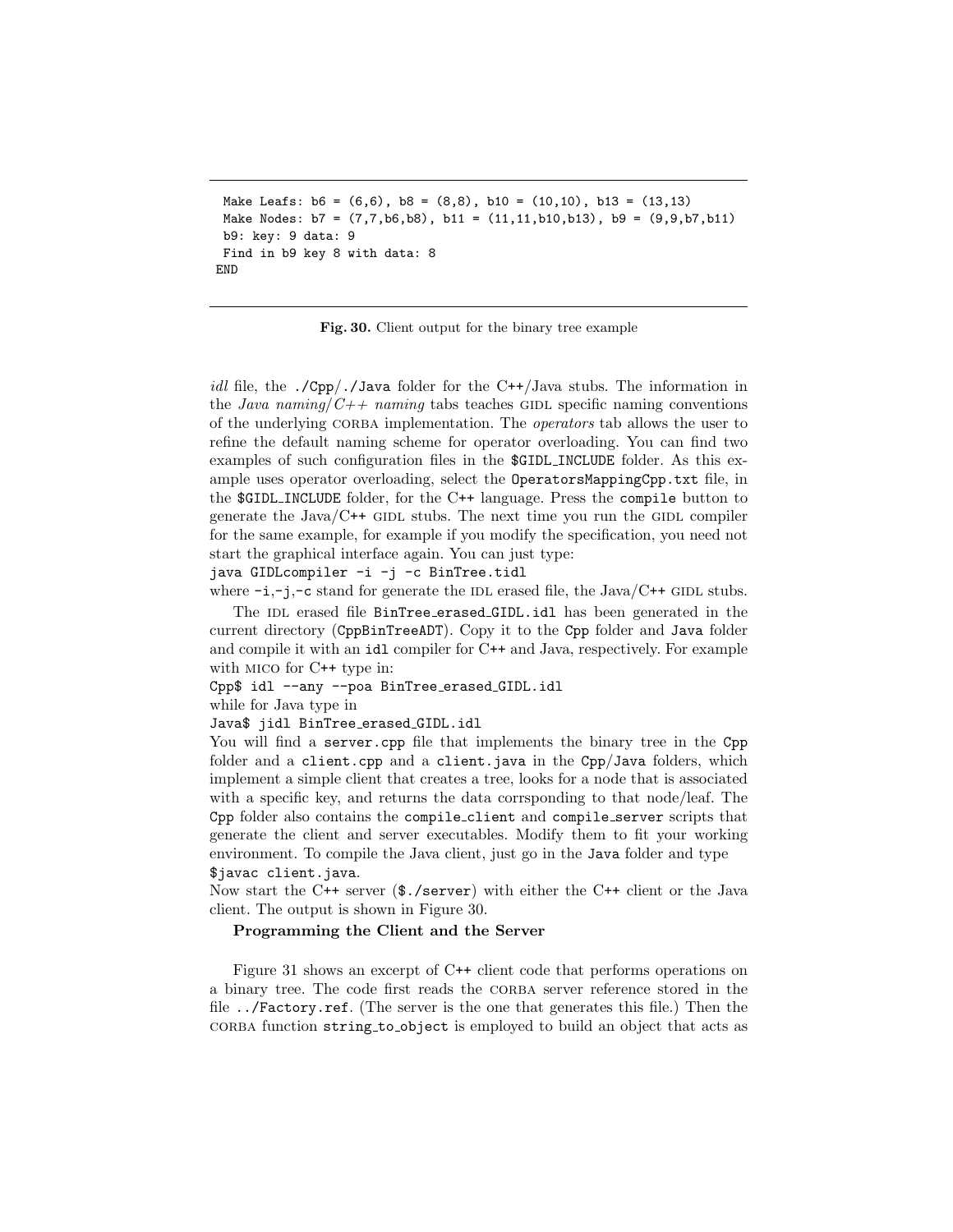```
int run(CORBA::ORB_ptr orb) {
   const char* refFile = "../Factory.ref"; ifstream in(refFile);
   char s[2048]; in >> s; cout<<"Ref is:\n "<<s<<endl;
   CORBA::Object_var obj = orb->string_to_object(s);
   ::TreeFactory_var f = ::TreeFactory::_narrow(obj);
   GIDL::TreeFactory<GIDL::Integer, GIDL::Integer> factory(f);
   typedef GIDL::BinTree<GIDL::Integer, GIDL::Integer> BinIntTree;
   GIDL::Integer i6 = factory.createInteger(6),
                 i6d = factory.createInteger(6),
   /** same for i7, i7d, i8, i8d, i9, id9, i10, i10d, i11, i11d ... **/
   BinIntTree b6 = factory.createLeaf(i6, i6d);
   /** same for leafs b8, b10, b13 **/
   BinIntTree b7 = factory.createNode(i7, i7d, b6, b8);/** same for nodes b9 and b11 **/
   /** find the node corrsponding to the key 8 in the tree b9 **/
   GIDL::Integer res = b9.find(i8);
   if(!is_nil(res))
        cout<<"Find key 8 with data: "<<(int)res.getValue()<<endl;
   else cout<<"Not found"<<endl:
```
Fig. 31. Client output for the binary tree example

a proxy for the server. In our case the CORBA object's type is: ::TreeFactory. So far we have used only CORBA functionality. To work with generic types, we next create a GIDL object that encapsulates the generic type information: GIDL::TreeFactory<GIDL::Integer, GIDL::Integer> factory(f); Note that the current version of GIDL does not support type-parameterized functions, as the mechanism to support them would involved run-time recompilation. Therefore we assume that the user knows the precise type of the server object, in our case TreeFactory<Integer,Integer>. From this point on, the user works with GIDL objects of exact (templated) types. The client code uses the functionality described in the GIDL interface to build a binary tree, by creating the appropriate nodes and leafs. Finally the client calls the find function on the binary tree object b9 to get the data associated with the node identified by a key of value 9 and prints out the result. The Java client code is similar (take a look at the Java/client.java file).

Figure 32 shows the implementation of the BinTree GIDL interface. Every GIDL implementation should inherit the corrsponding GIDL skeleton class, in this case POA GIDL::BinTree<K,D>, and implement the functionality described in the GIDL interface: the getKey, getData. The find function is declared abstract, to be implemented in the Leaf and Node classes. Note that CORBA-IDL does not support method overloading/overriding. GIDL alleviate this shortcomming to some degree by supporting method and operator overloading. However, method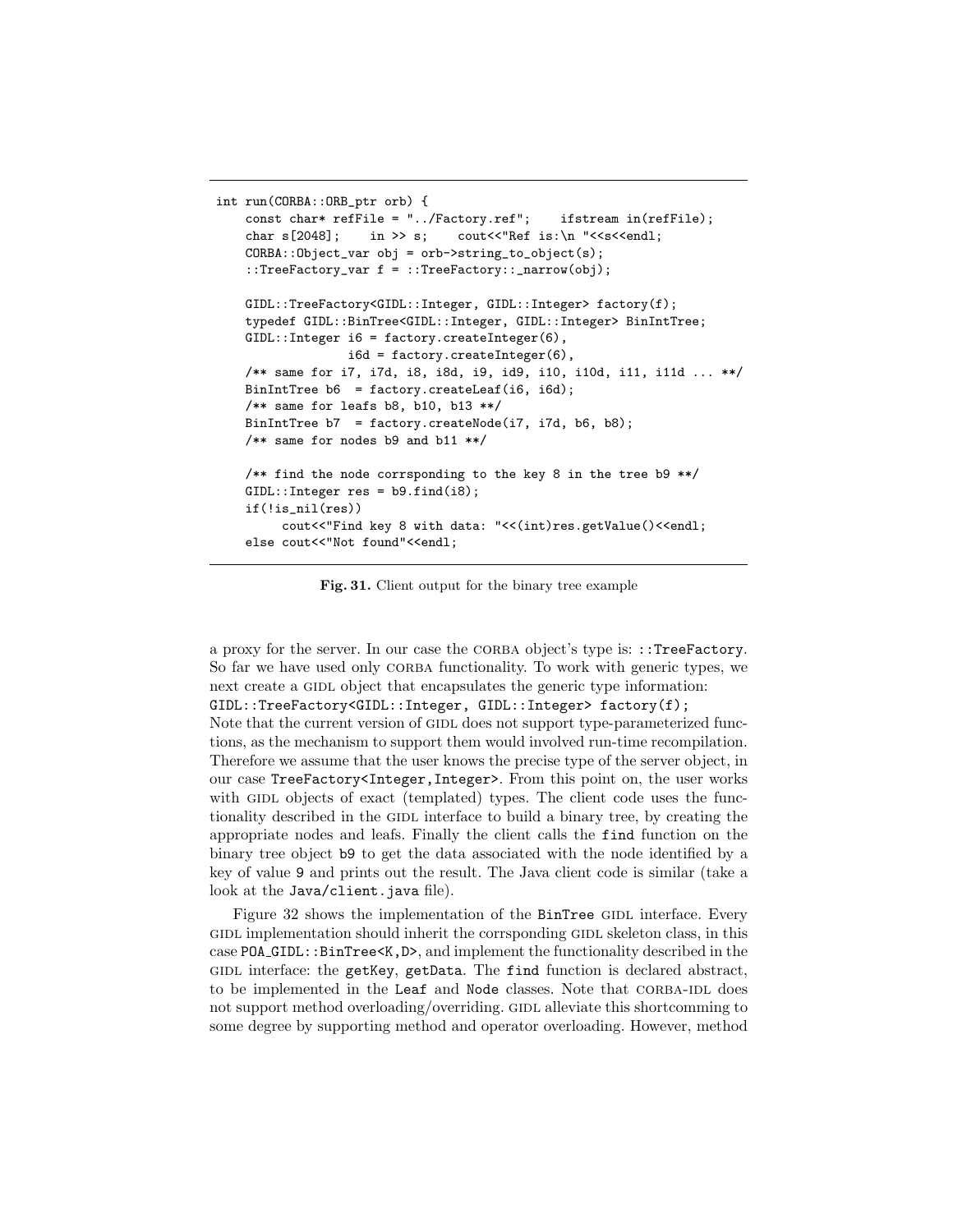```
template<class K, class D>
class BinTree_Impl : public virtual POA_GIDL::BinTree<K,D>,
    public virtual ::PortableServer::RefCountServantBase {
 protected:
    K key;
    D data;
 public:
    BinTree_Impl() { }
    virtual K getKeyGIDL() throw(CORBA::SystemException) { return key; }
    virtual D getDataGIDL()throw(CORBA::SystemException) { return data;s}
    virtual D findGIDL( K& a1_GIDL )throw(CORBA::SystemException)=0;
};
```
Fig. 32. Server implementation for the BinTree GIDL interface

overriding is not supported. This is because, virtual dispatch can be achieved at the implementation (server) level if desired, by declaring the given function abstract in the parent and implementing it in the child classes.

```
int run(CORBA::ORB_ptr orb) {
   CORBA::Object_var poaObj = orb -> resolve_initial_references("RootPOA");
   PortableServer::POA_var rootPoa = PortableServer::POA::_narrow(poaObj);
  PortableServer::POAManager_var manager = rootPoa -> the_POAManager();
   GIDLImplem::TreeFactory_Impl<GIDL::Integer, GIDL::Integer>* fact_impl =
new GIDLImplem::TreeFactory_Impl<GIDL::Integer, GIDL::Integer>();
   ::TreeFactory* factory = fact_impl->_thisGIDL();
   CORBA::String_var s = orb -> object_to_string(factory);
   const char* refFile = "../Factory.ref";
   ofstream out(refFile); out << s << endl; out.close();
  manager -> activate(); orb -> run(); return EXIT_SUCCESS;
}
```
# Fig. 33. Server program

Finally, Figure 33 shows the program that runs the server. The first three lines in the run function create an instance of an portable server inheritance model (POA) manager. Then a factory server object corresponding to the GIDL type TreeFactory<Integer; Integer> is created and its corresponding CORBA reference is published in the ../Factory.ref file, in order to be used by the client. Finaly, the poa manager is activated and the object request broaker (ORB) may now service client requests.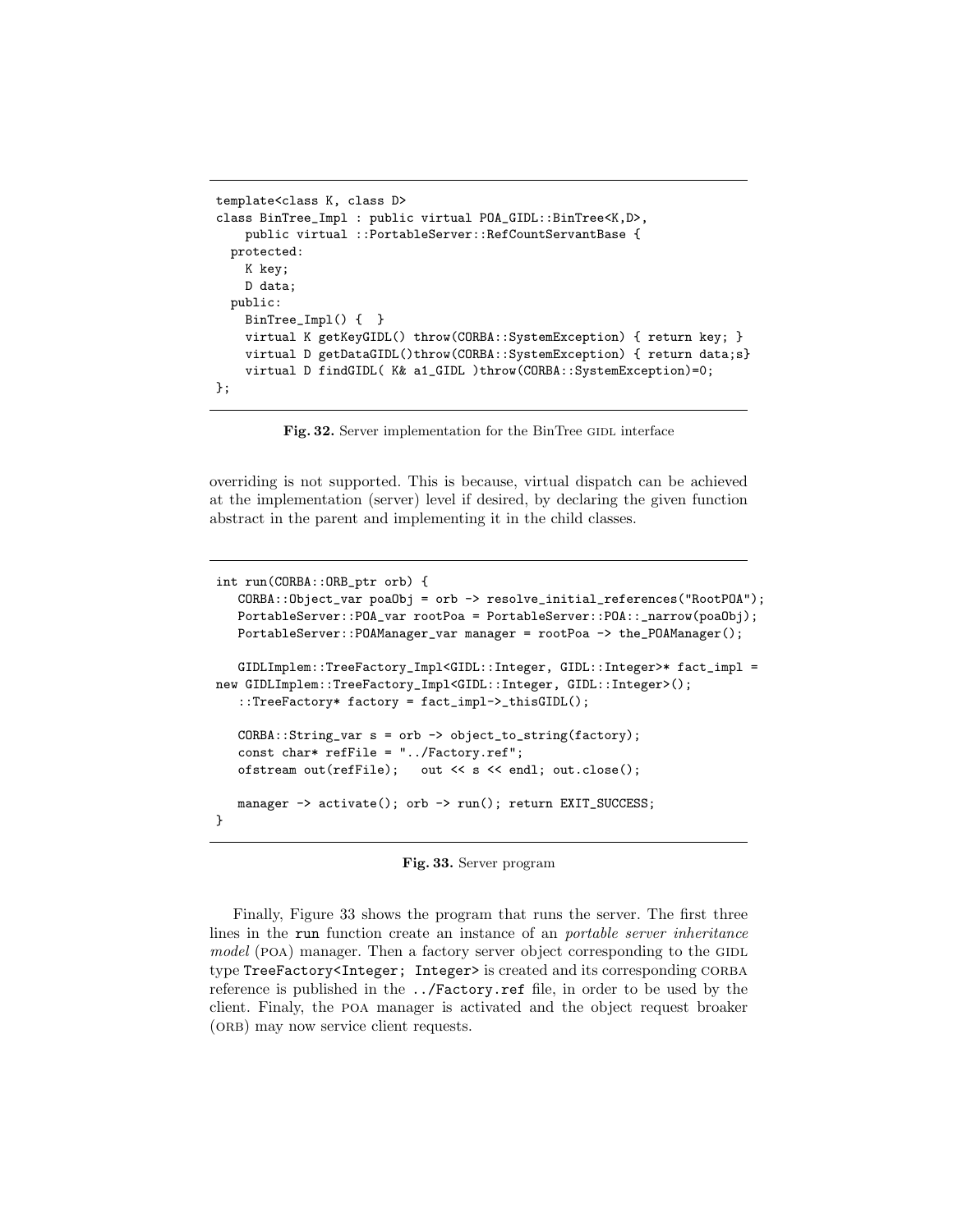### 8.2 Standard Template Library Mapping

The folder CppSTL contains the code that exports part of the C++ Standard Template Library (STL) to a heterogeneous environment via GIDL. The IDLspec folder contains the GIDL specifications, while the Stubs folder contains the  $C++/Java$ client and the C++ server.

### Compiling and Running the STL Example

First, go into the IDLspec folder, and run the GIDL compiler in graphical mode:

# java GIDLcompiler -GI STLfactory.tidl &

Check the idl, C++ and Java check boxes such that the compiler will generate both C++ and Java stubs. In the Paths tab, choose the CppSTL/Stubs/CppServer folder as the location where the compiler will generate the C++ stubs. Similarly, choose the current folder for the idl file, and choose CppSTL/Stubs/JavaClient for Java. As this example uses operator overloading, in the Operators tab, select the OperatorsMappingCpp.txt file for the C++ language. The latter is located in the \$GIDL INCLUDE folder, for the C++ language. Press the compile button to generate the Java/ $C^{++}$  GIDL stubs. The next time you run the GIDL compiler for this application, for example if you modify the specification, you need not start the graphical interface again. You can just type:

java GIDLcompiler -i -j -c STLfactory.tidl

where  $-i,-j,-c$  stand for generate the IDL erased file, the Java/C++ GIDL stubs. The IDL erased file STLfactory\_erased\_GIDL.idl has been generated in the current directory (IDLspec). Copy it to the ../Stubs/CppServer/,

../Stubs/CppClient, and ../Stubs/JavaClient folders. Go in each of these folders and compile the idl file:

CppServer\$ idl --any --poa BinTree erased GIDL.idl

CppClient\$ idl --any --poa BinTree erased GIDL.idl

JavaClient\$ jidl BinTree erased GIDL.idl

for C++ and Java respectively.

Edit the CppSTL/Stubs/CppServer/STLfactory erased GIDLGIDL.h and replace the following code in the BaseIterator GIDLP class:

```
typedef T value_type;
typedef GIDL::UnsignedLong_GIDL size_type;
typedef GIDL::Long_GIDL difference_type;
```
with this one below:

```
typedef T value_type;
typedef unsigned int size_type;
typedef int difference_type;
typedef input_iterator_tag iterator_category;
typedef T* pointer;
typedef T& reference;
```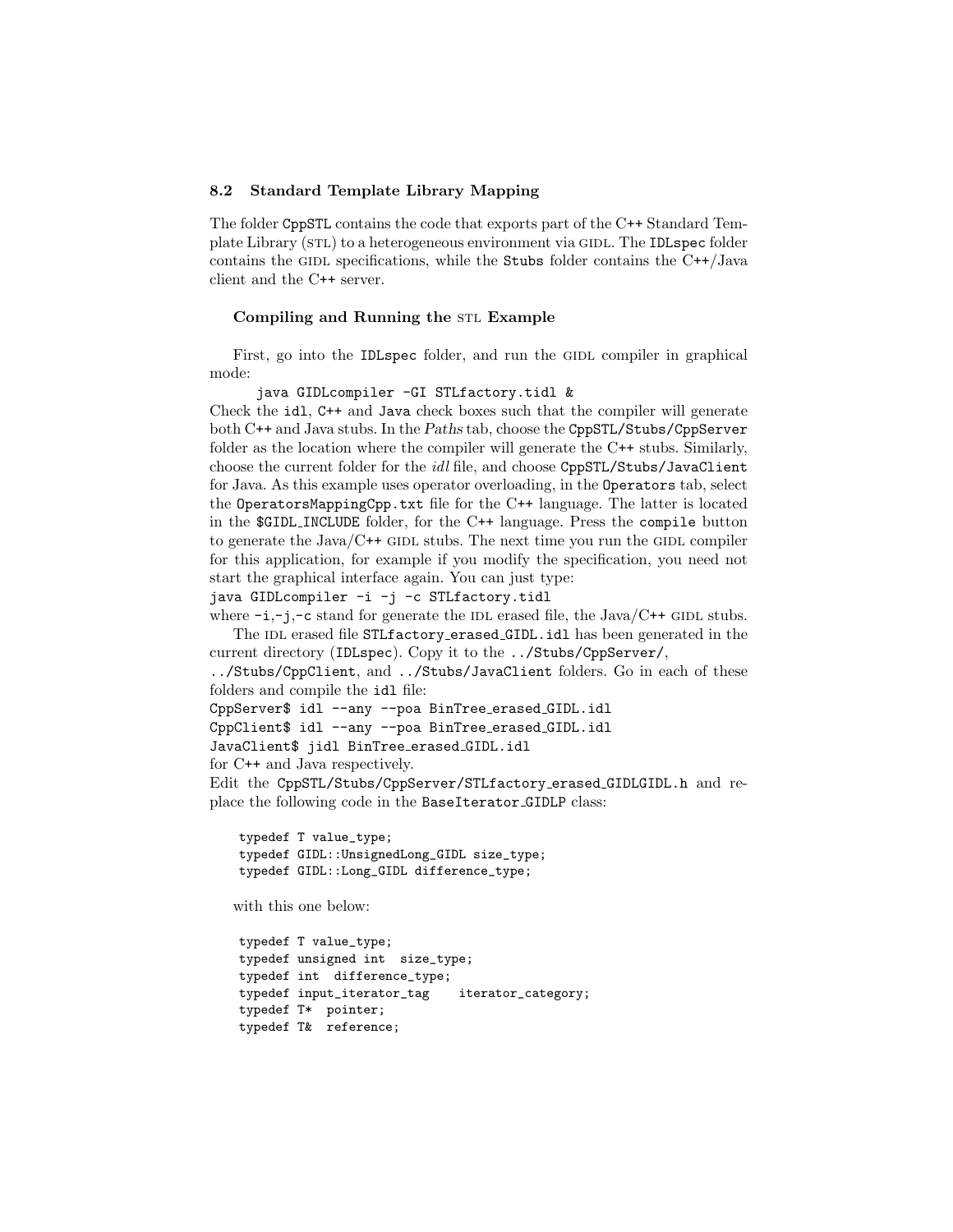This is needed in order to allow the GIDL iterators to be valid STL iterators. Next go to the CppSTL/Stubs/CppServer folder and copy the

STLfactory erased GIDLGIDL.h file into the CppSTL/Stubs/CppClient folder. Go into each of these folders (CppServer, CppClient, JavaClient) and modify the compile client/compile server scripts to suit your working environment. You can now run the C++ server with either the Java or C++ client. CppServer\$ ./server

```
CppClient$ ./client
```
JavaClient\$ java client

# STL translation discussion

Technical details about translating stl to a heterogeneous environment can be found in the Generic Library Extension in a Heterogeneous Environment, by Oancea and Watt [7]. The ../CppSTL/Stubs/LibTransl.h file implement the library wrappers and the trappers that enable the STL library semantics and programming idioms at the GIDL level.

Note that the client code is quite close to the STL programming style. Some casts to the C++ basic types are still needed though. The code below reads the first ten elements of an iterator and set them to  $10 + i$  where i goes from 0 to 10.

```
is<sub>O</sub>K = true;
for(int i=0; i<10; i++) {
    int elem_i = (int)gidl_vect[i];
    if(elem_i!=i) isOK = false;
    gridLvect[i] = i + 10;}
```
The code below demonstrates how the use of the replace algorithm. The iterator elements which are equal to 19 are replaced with 99.

```
rai_Long beg = gidl_vect.begin();
rai_Long end = gidl_vect.end();
rai_Long tmp = beg;
replaceAlg.replace(beg, end, 19, 99);
while(tmp!=end) {
    int elem = (int)*tmp++;if(elem == 19) cout<<"ERROR"<<endl;
}
```
# 8.3 Comprehensive Example

The last GIDL example can be found in the TestGIDL folder. Its purpose is to demonstrate how to use various GIDL types: array, sequences, structures, interfaces. The folder TestGIDL/Cpp contains a C++ client and server, while the folder TestGIDL/Java contains a Java client and server.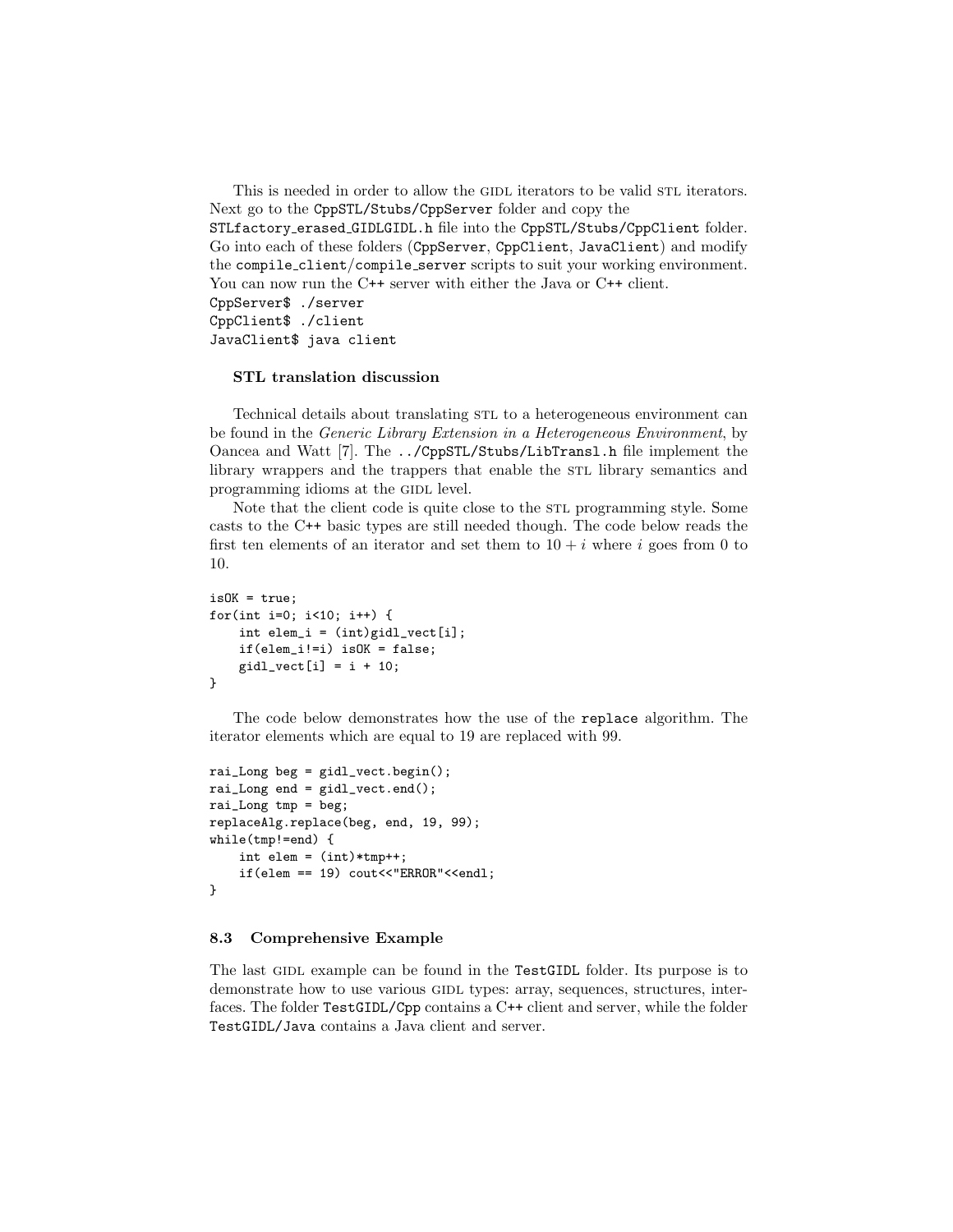Folow the same procedure described in detail for the latter two examples to compile the C++/Java client and server. Run the java client with the Java server, and the C++ client with the C++ server. You should get a list of prints of the form:

#### After calling op...: OK Before calling op...: OK

You may try to run the Java server with the C++ client, or vice-versa. You will note that: First, the Java/C++ server/client are incompatible in the sense that they are not doing the same thing. The consequence is that the printouts will not look like the one above. This is to be expected! Second, the Java/C++ client may broke. This is because of incompatibilities between the underlying corba implementations (passing out parameters, for example).

# References

- 1. P. Canning, W. Cook, W. Hill, and W. Olthoff. F-Bounded Polymorphism for Object Oriented Programming. In ACM Symposium on Functional Programming Languages and Computer Architecture (FPCA), pages 273–280, 1989.
- 2. Y. Chicha, M. Lloyd, C. Oancea, and S. M. Watt. Parametric Polymorphism for Computer Algebra Software Components. In Proc. 6th International Symposium on Symbolic and Numeric Algorithms for Scientific Comput., pages 119–130. Mirton Publishing House, 2004.
- 3. J. Farley. Java Distributed Computing. O'Reilly, 1998. "Wiley computer publishing.".
- 4. A. Igarashi, B. Pierce, and P. Wadler. Featherweight Java: A Minimal Core Calculus for Java and GJ. In Object-Oriented Programming, Systems, Languages and Applications (OOPSLA), 1999.
- 5. K. Keahey. A Brief Tutorial on CORBA, http://www.cs.indiana.edu/ kksiazek/tuto.html.
- 6. C. E. Oancea and S. M. Watt. Parametric Polimorphism for Software Component Architectures. In Proceedings of the 20th Annual ACM Conference on Object Oriented Programming, Systems, Languages, and Applications (OOPSLA), pages 147–166, 2005.
- 7. C. E. Oancea and S. M. Watt. Generic Library Extension in a Heterogeneous Environment. In Library Centric System Design Workshop (LCSD'06), 2006.
- 8. M. Odersky and al. Technical Report IC 2004/64, an Overview of the Scala Programming Language. Technical report, EPFL Lausanne, Switzerland, 2004.
- 9. M. Odersky, V. Cremet, C. Rockl, and M. Zenger. A Nominal Theory of Objects with Dependent Types. In Proceedings of ECOOP'03, July 2003.
- 10. M. Odersky, P. Wadler, G. Bracha, and D. Stoutamire. Making the Future Safe for the Past: Adding Genericity to the Java Programming Language. In C. Chambers, editor, ACM Symposium on Object Oriented Programming: Systems, Languages, and Applications (OOPSLA), pages 183–200, 1998.
- 11. OMG. Common Object Request Broker Architecture OMG IDL Syntax and Semantics. Revision2.4 (October 2000), OMG Specification, 2000.
- 12. OMG. Common Object Request Broker: Architecture and Specification. Revision2.4 (October 2000), OMG Specification, 2000.